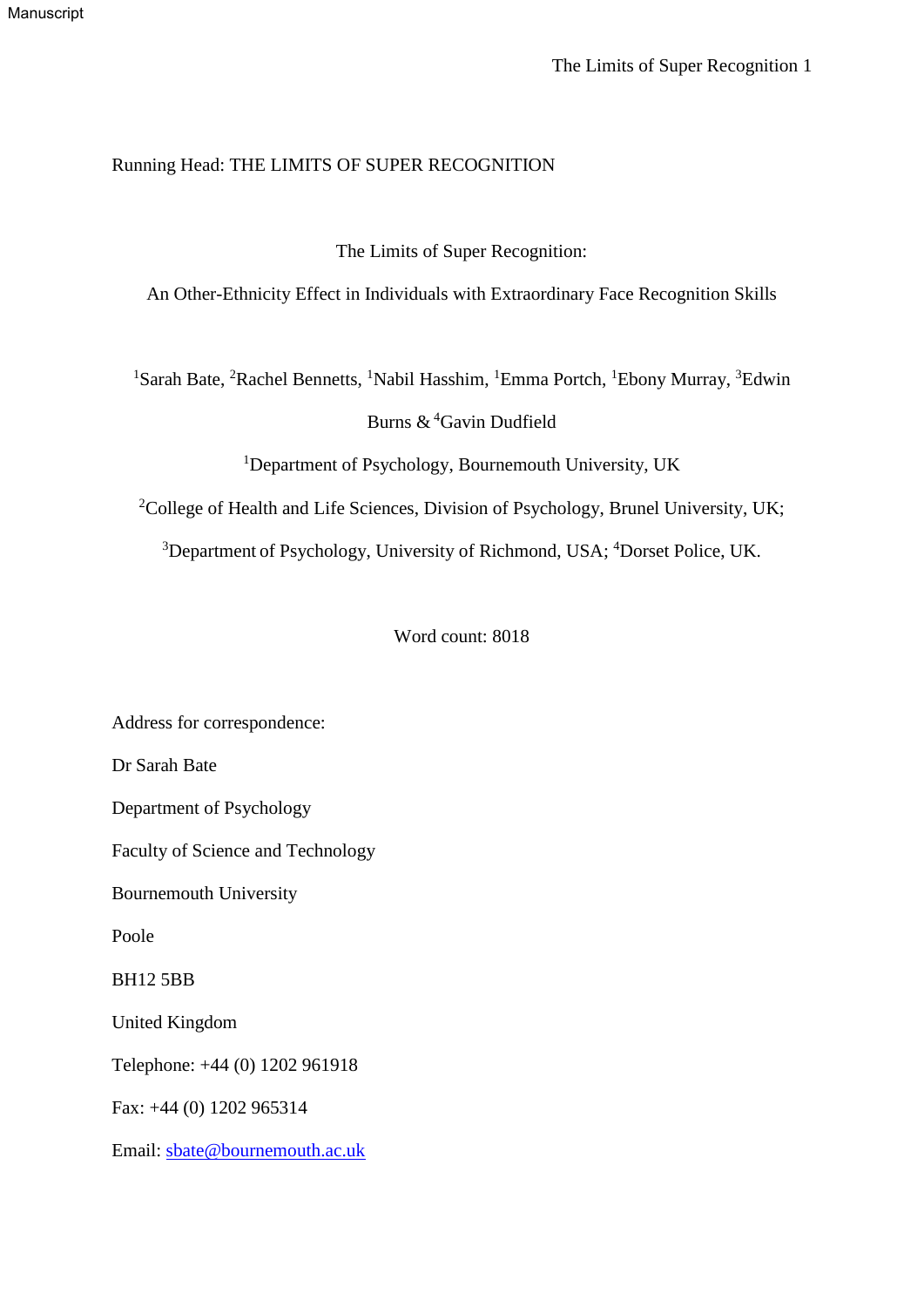#### Abstract

In the last decade there has been increasing interest in super-recognisers, who have an extraordinary ability to recognise faces. However, it has not yet been investigated whether these individuals are subject to the same biases in face recognition as typical perceivers. The most renowned constraint reported to date is the other-ethnicity effect, whereby people are better at recognizing faces from their own, compared to other, ethnicities. If superrecognisers also show this bias, it is possible that they are no better at other-ethnicity face recognition than typical native perceivers – a finding that would have important theoretical and practical implications. In the current study, eight Caucasian super-recognisers performed other-ethnicity tests of face memory and face matching. In Experiment 1, super-recognisers outperformed Caucasian but not Asian controls in their memory for Asian faces. In Experiment 2, a similar pattern emerged in some super-recognisers on a test of face matching. Finally, Experiment 3 examined the consistency of superior other-ethnicity face matching in relation to Caucasian controls, using Arab and Black faces. Only four super-recognisers consistently outperformed controls, and other-ethnicity matching performance was not related to Caucasian face-matching or own- or other-ethnicity face memory. These findings suggest that super-recognisers are subject to the same biases as typical perceivers, and are simply those at the top end of a common face recognition spectrum as opposed to a qualitatively different group of individuals.

Keywords: Face recognition, individual differences, super-recognisers, face matching.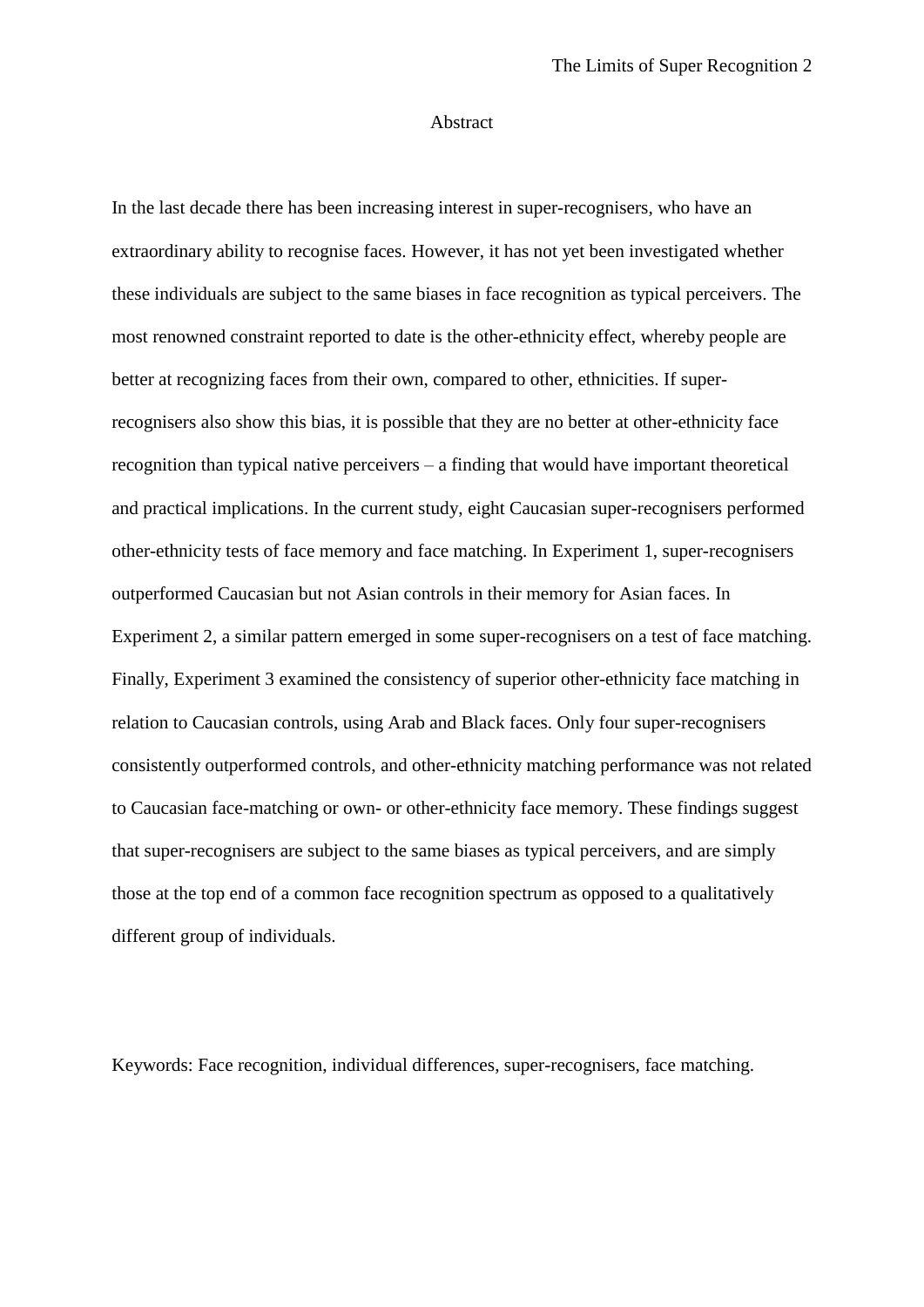# Public Significance Statement

Existing work has identified people with extraordinary face recognition skills (superrecognisers), and some police forces use these people to assist with security tasks. However, super recognisers have only been tested with Caucasian faces, and it is unknown whether their superior skills extend to faces from other ethnicities. In the current study, some superrecognisers outperformed Caucasian typical perceivers across multiple other-ethnicity face recognition tests, but no individual outperformed typical native perceivers. Thus, there is no benefit in using a Caucasian super-recogniser over a native typical perceiver in policing settings.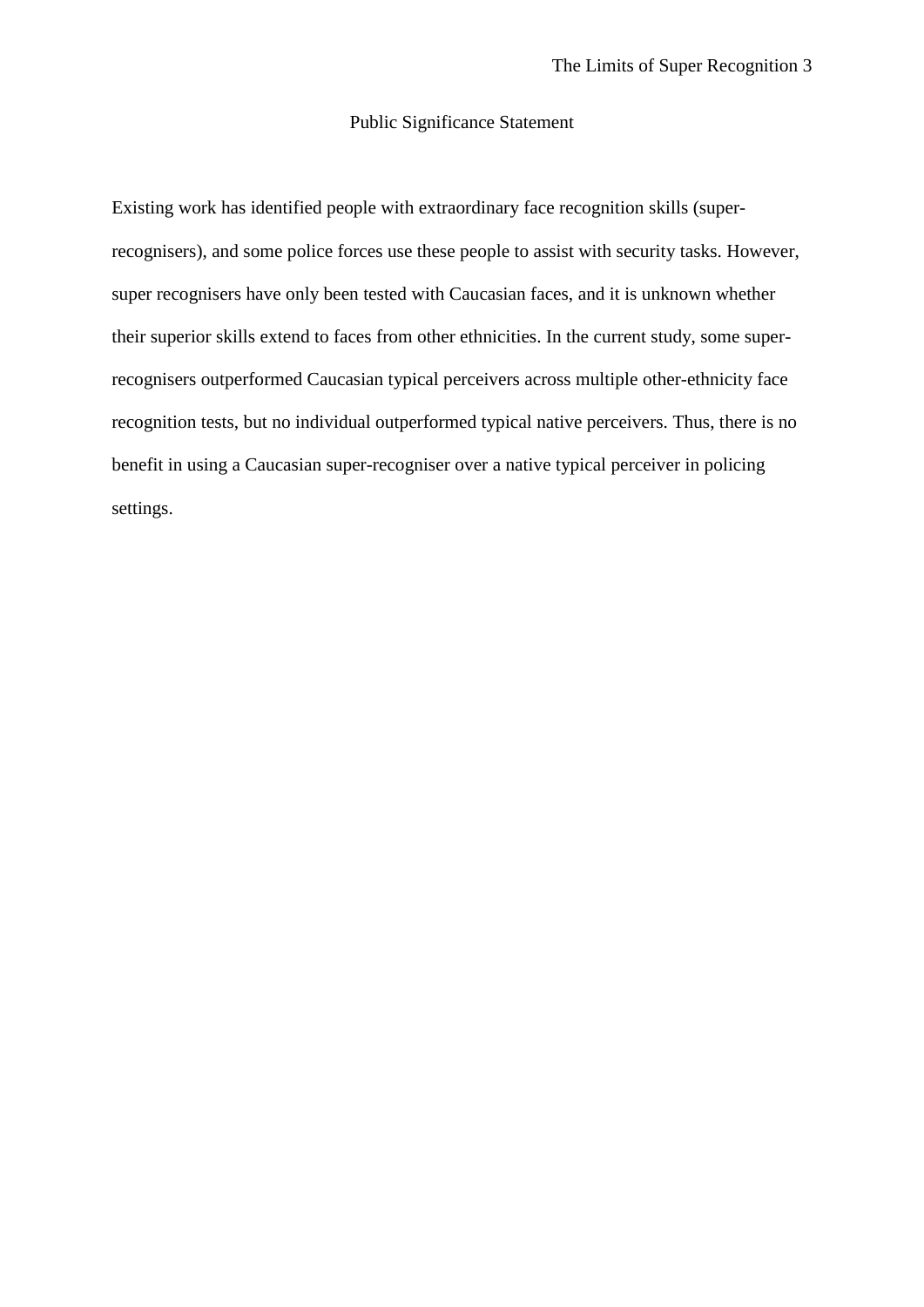#### The Limits of Super Recognition:

# An Other-Ethnicity Effect in Individuals with Extraordinary Face Recognition Skills

In recent years there has been growing interest in individual differences in the recognition of facial identity, and much work indicates that face recognition skills in the typical population reside on a continuum (e.g. Bate, Haslam, Parris & Kay, 2010; Richler, Cheung & Gauthier, 2011; Wang, Li, Fang, Tian & Liu, 2012; Wilmer, 2017). At one end of the spectrum are those with very poor face recognition skills (some of whom may have a condition known as developmental prosopagnosia: e.g. Bennetts, Murray, Boyce & Bate, 2017; Bowles et al., 2009; Dalrymple & Palermo, 2016; Duchaine & Nakayama, 2006), whereas those at the top end have an extraordinary ability to recognise faces and have been dubbed "superrecognisers" (Russell, Duchaine & Nakayama, 2009). The latter group of individuals have been used as a theoretical window into the typical face recognition system (e.g. Bennetts, Mole & Bate, 2017; Bobak, Bennetts, Parris, Jansari & Bate, 2016; Ramon et al., 2016; Russell, Chatterjee & Nakayama, 2012), and have spurred substantial real-world interest into the mobilisation of super-recognisers for forensic face recognition tasks. However, the limits of super recognition have not yet been established, and it is unknown whether the same biases and influences that act upon typical face recognition (for reviews see Herlitz & Lovén, 2013; Meissner & Brigham, 2001; Rhodes & Anastasi, 2012) also restrict performance at the top end.

One of the most robust and well-replicated findings in the human face recognition literature is the other-ethnicity effect (also known as the "own-race bias" or "other-race effect"), whereby recognition memory is reliably better for own- compared to other-ethnicity faces, and shows a substantial effect size in both laboratory and applied settings (Doty, 1998; Malpass & Kravitz, 1969; Meissner & Brigham, 2001). Pertinently, the other-ethnicity effect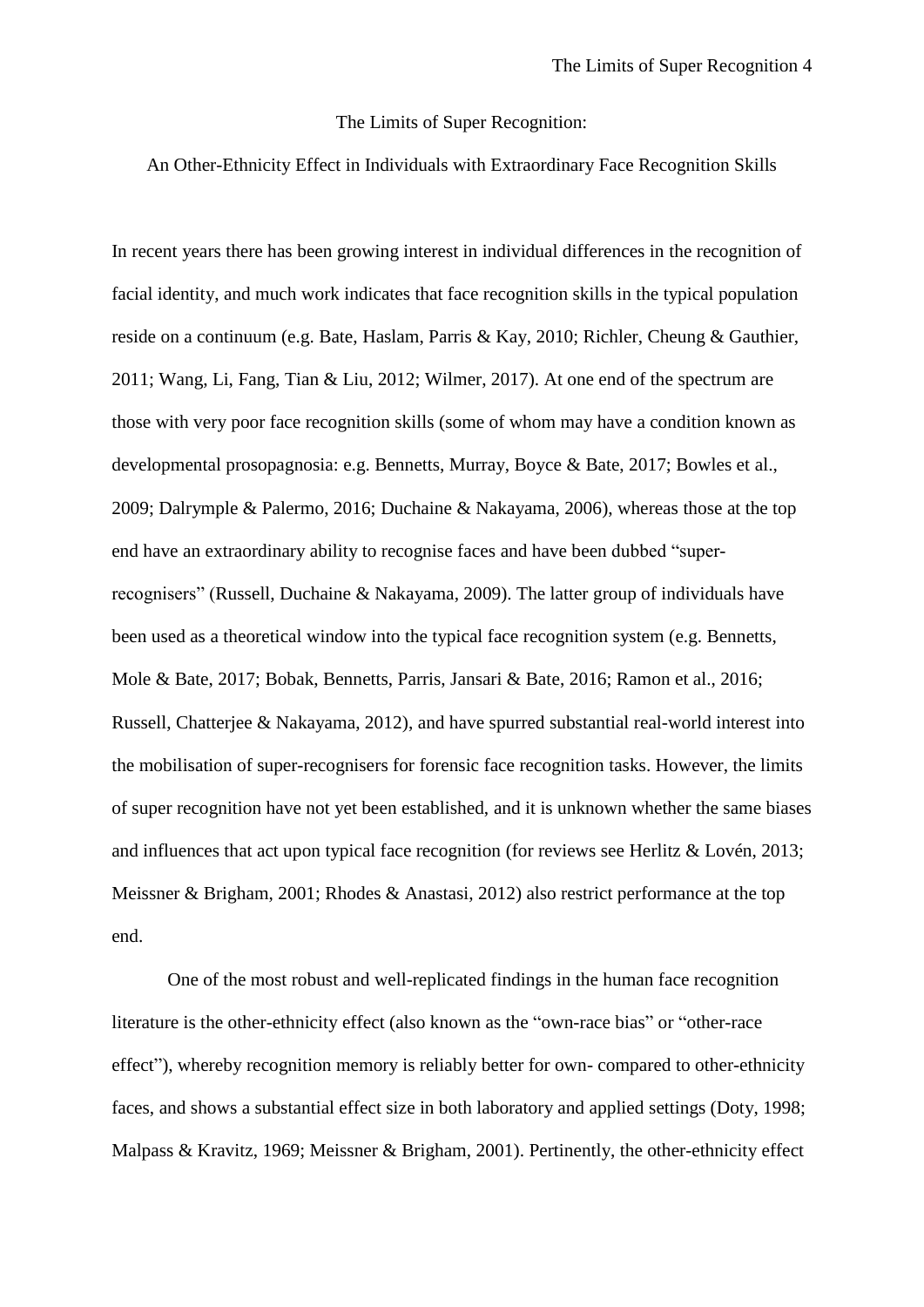has also resulted in miscarriages of justice, with other-ethnicity eyewitness misidentifications historically accounting for a large proportion of wrongful convictions (Huff, Ratner, Sagarin & MacNamara, 1986). Modern policing frequently involves recognition of faces from a variety of ethnicities, and with the current movement towards the deployment of superrecognisers in policing settings, the limitations of super recognition urgently need to be understood. While it may be the case that super-recognisers' excellent face recognition performance extends to the recognition of other-ethnicity faces, perhaps even making superrecognisers immune to the other-ethnicity effect and allowing them to outperform native perceivers, an alternate possibility is that super-recognisers are still subject to the otherethnicity effect. In the most severe scenario, the bias may reduce their other-ethnicity face recognition performance to that of their non-super-recogniser own-ethnicity counterparts.

Our existing theoretical understanding of both super recognition and the otherethnicity effect prohibits a clear hypothesis from being posited on this issue. There has been much debate in the psychological literature about the underpinnings of extreme face recognition performance, with some authors suggesting that individuals with developmental prosopagnosia are simply those at the bottom end of a common face recognition spectrum, as opposed to being "qualitatively different" from the typical population (Barton & Corrow, 2016; Bate & Tree, 2017). The same argument can be directed to those with excellent face recognition skills, although only one study to date has addressed this question. Bobak, Parris, Bennetts, Gregory and Bate (2017) recorded the scanpaths elicited to facial stimuli in superrecognisers, individuals with developmental prosopagnosia, and control participants. The prosopagnosia group avoided the eye region and tended to look more at the mouth – a pattern that was distinctly different from the eye movement strategies that were observed in controls. Conversely, super-recognisers spent more time looking at the nose, and the same strategy was found to positively correlate with face recognition ability in the control group. This finding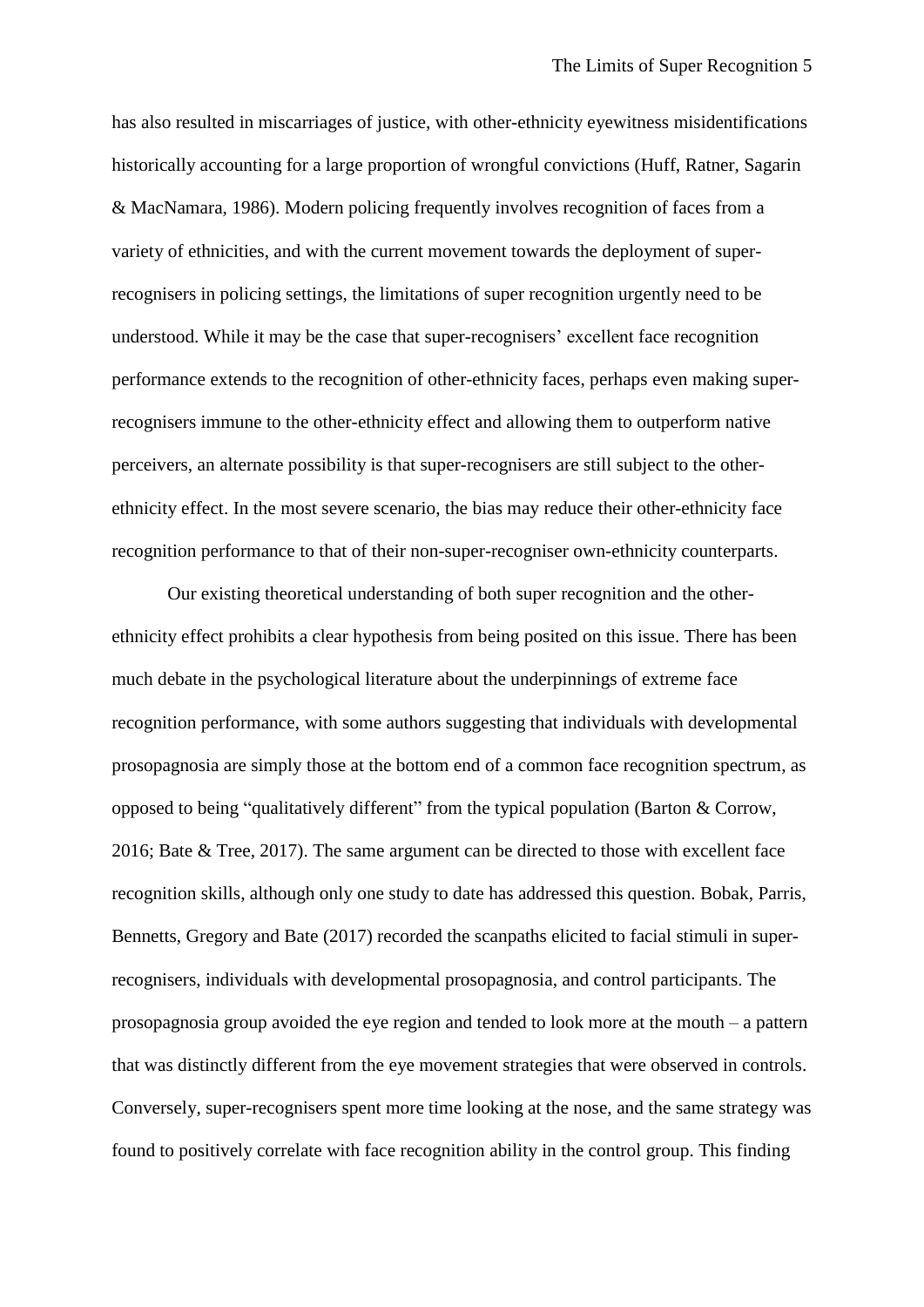suggests that super-recognisers may simply be those at the top end of a typical face recognition spectrum – a conclusion that receives additional support from reports of heightened configural or holistic processing in these individuals (Bobak, Bennetts et al., 2016; Russell et al., 2009). Given that some studies suggest that holistic processing positively correlates with face recognition skills in the typical population (Richler et al., 2011; Wang et al., 2012; but for critiques of this claim see Richler, Floyd & Gauthier, 2015), existing evidence mostly supports the idea that super-recognisers are quantitatively but not qualitatively different to typical perceivers.

The latter finding is particularly pertinent given that variability in holistic processing is heavily implicated in one explanation of the other-ethnicity effect (but also see sociocognitive and contact hypotheses: Hugenberg, Young, Bernstein, & Sacco, 2010; Levin & Banaji, 2006). Specifically, many studies suggest that typical perceivers show reduced holistic processing for other-ethnicity faces, and instead rely more heavily on a laboured featural or piecemeal processing strategy that is suboptimal for identity recognition (Hancock & Rhodes, 2008; Michel, Rossion, Han, Chung, & Caldara, 2006; Rhodes, Tan, Brake & Taylor, 1989). If this hypothesis is correct, and it is also true that super-recognisers are those at the top-end of a common face recognition spectrum that is to some extent underpinned by holistic processing skills, we might expect super-recognisers to be subject to the same otherethnicity effect as typical participants. The size of this effect would have important theoretical implications: if super-recognisers' performance decreases for other-ethnicity faces at the same rate as controls, this would imply only a quantitative difference in the processing of own- compared to other-ethnicity faces. On the other hand, if the other-ethnicity effect is exaggerated in super-recognisers (i.e. typical recognition levels for other-ethnicity faces, but superior recognition for own-ethnicity faces), this would indicate that other-ethnicity faces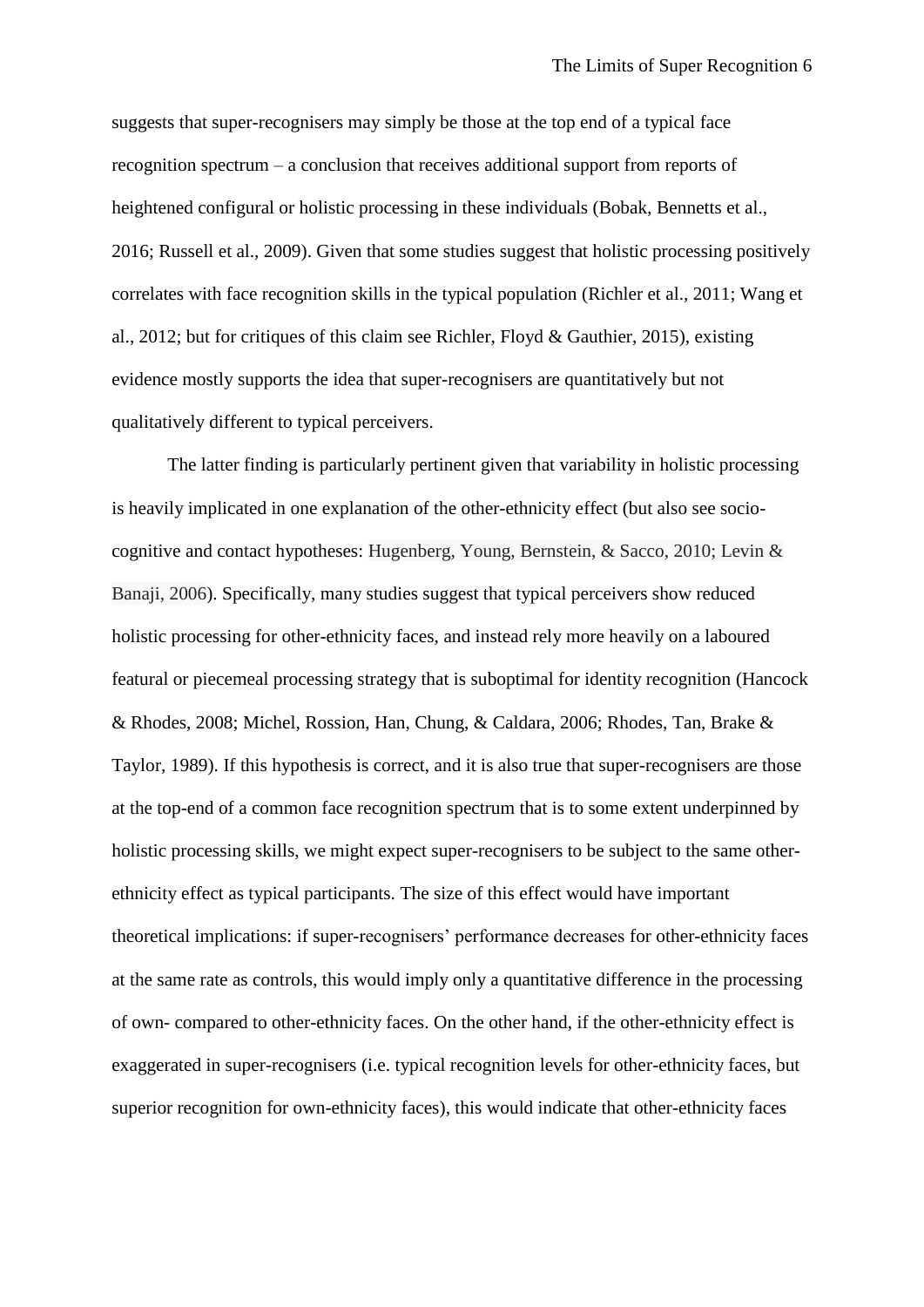are being processed in a qualitatively different manner, which is unaffected by the processes underpinning super recognition.

However, this issue is further complicated by indications that, similarly to developmental prosopagnosia (Bate & Bennetts, 2015; Minnebusch, Suchan, Ramon & Daum, 2007; Susilo & Duchaine, 2013), super recognition is heterogeneous in its cognitive presentation, with evidence of dissociations between face memory and face matching performance (Bate et al., 2018; Bobak, Bennetts, et al., 2016; Bobak, Dowsett & Bate, 2016; Bobak, Hancock & Bate, 2016). It is not inconceivable that the same patterns may extend to other-ethnicity faces, or that the other-ethnicity effect may differentially affect face memory and face matching in these individuals. Indeed, although the other-ethnicity effect has previously been observed in typical perceivers performing perceptual matching (e.g. Lindsay, Jack & Christian, 1991; Sangrigoli & de Schonen, 2004; Walker & Hewstone, 2006) or classification (e.g. Caldara, Rossion, Bovet & Hauert, 2004; O'Toole, Peterson & Deffenbacher, 1996) tasks, it is not always detected and effects do not tend to be as large as in memory paradigms (see Papesh & Goldinger, 2009). Further, it is plausible that performance on the same paradigm might vary across faces from different ethnicities: the perceptual mechanisms that underpin super recognition may be only suitably calibrated for the recognition of certain types of face, and differences in an individual's level of contact with different other-ethnicity faces might idiosyncratically influence performance.

The current investigation sought to address these issues in eight Caucasian superrecognisers performing a series of other-ethnicity face recognition tasks. In an initial experiment, we examined whether super-recognisers displayed an other-ethnicity effect in their memory for Caucasian versus Asian faces. Second, we examined the consistency of these effects when super-recognisers completed face matching tasks, again using Caucasian and Asian faces. In both experiments, we used same- and other-ethnicity control groups as we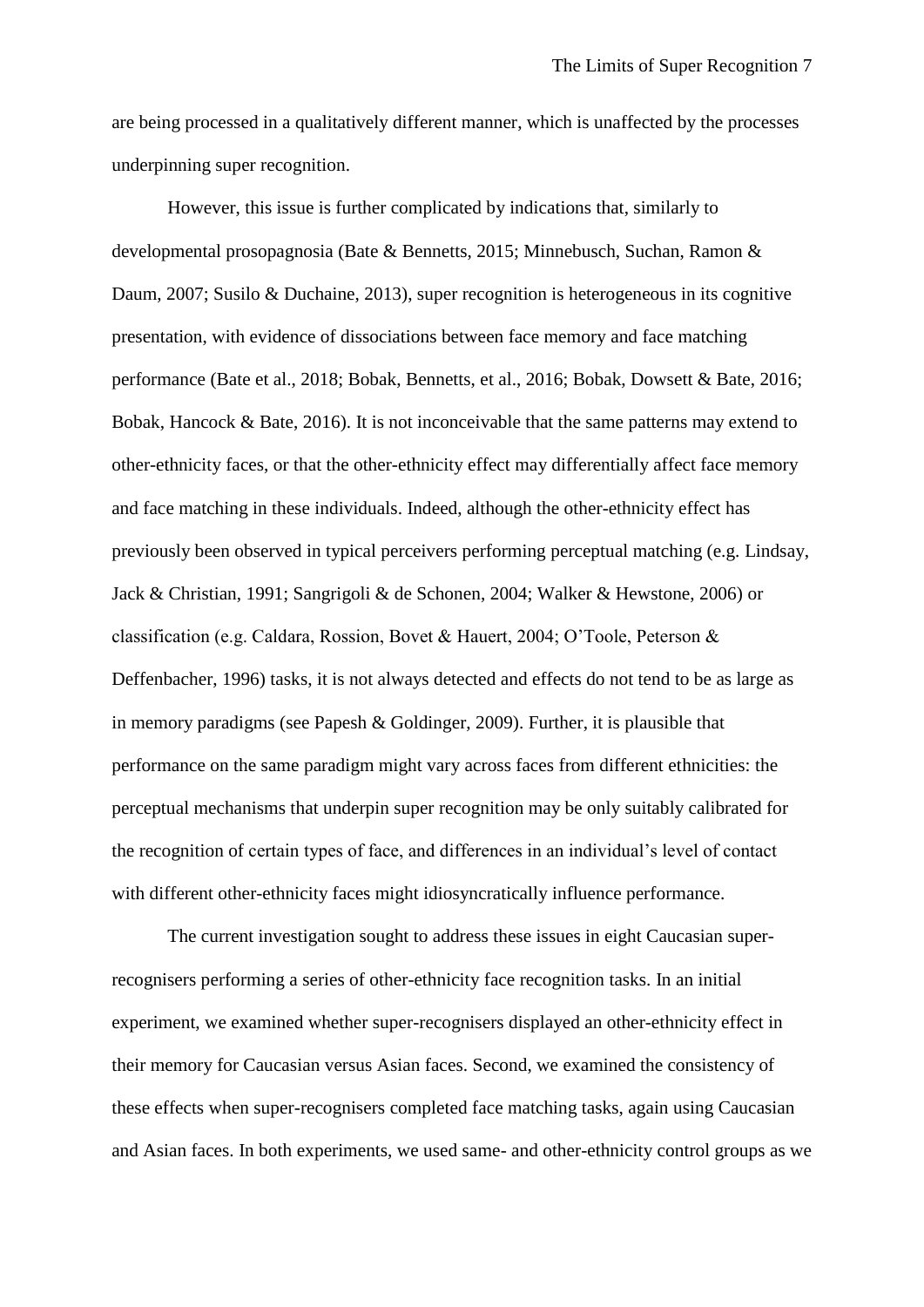wished to examine (a) whether super-recognisers outperformed Caucasian controls in the other-ethnicity condition, and (b) if so, whether they also outperformed non-super-recogniser native perceivers. Finally, we examined the consistency of face matching performance across faces from two other ethnicities.

# Experiment 1

Our first experiment sought to examine whether the other-ethnicity effect would affect the performance of super-recognisers in face memory. Because the other-ethnicity effect is most robust in memory paradigms (e.g. Papesh & Goldinger, 2009), this was deemed to be the most reliable means to initially investigate whether super recognition is also subject to the bias. Further, we used well-validated and reliable measures of memory that are known to be appropriately calibrated to detect individual differences in performance.

# Method

*Participants.* Eight super-recognisers (seven male; age range  $= 22-49$  years, M  $=$  $37.3$ ,  $SD = 8.0$ ) took part in this investigation. All were Caucasian and had lived in the UK for their entire lives. These individuals were police officers who had participated in a previous super-recogniser screening programme carried out by our laboratory, where they surpassed the performance of control participants by at least 1.96 SDs on two tests of face memory: the long form of the Cambridge Face Memory Test (CFMT+; Russell et al., 2009) and the Models Memory Test (MMT: Bate et al., 2018).

The CFMT+ is a dominant test used by most laboratories to detect super recognition (e.g. Bobak, Pampoulov & Bate, 2016; Ramon et al., 2016; Russell et al., 2009), whereas the MMT is a new test of face memory, developed within our laboratory, that is calibrated to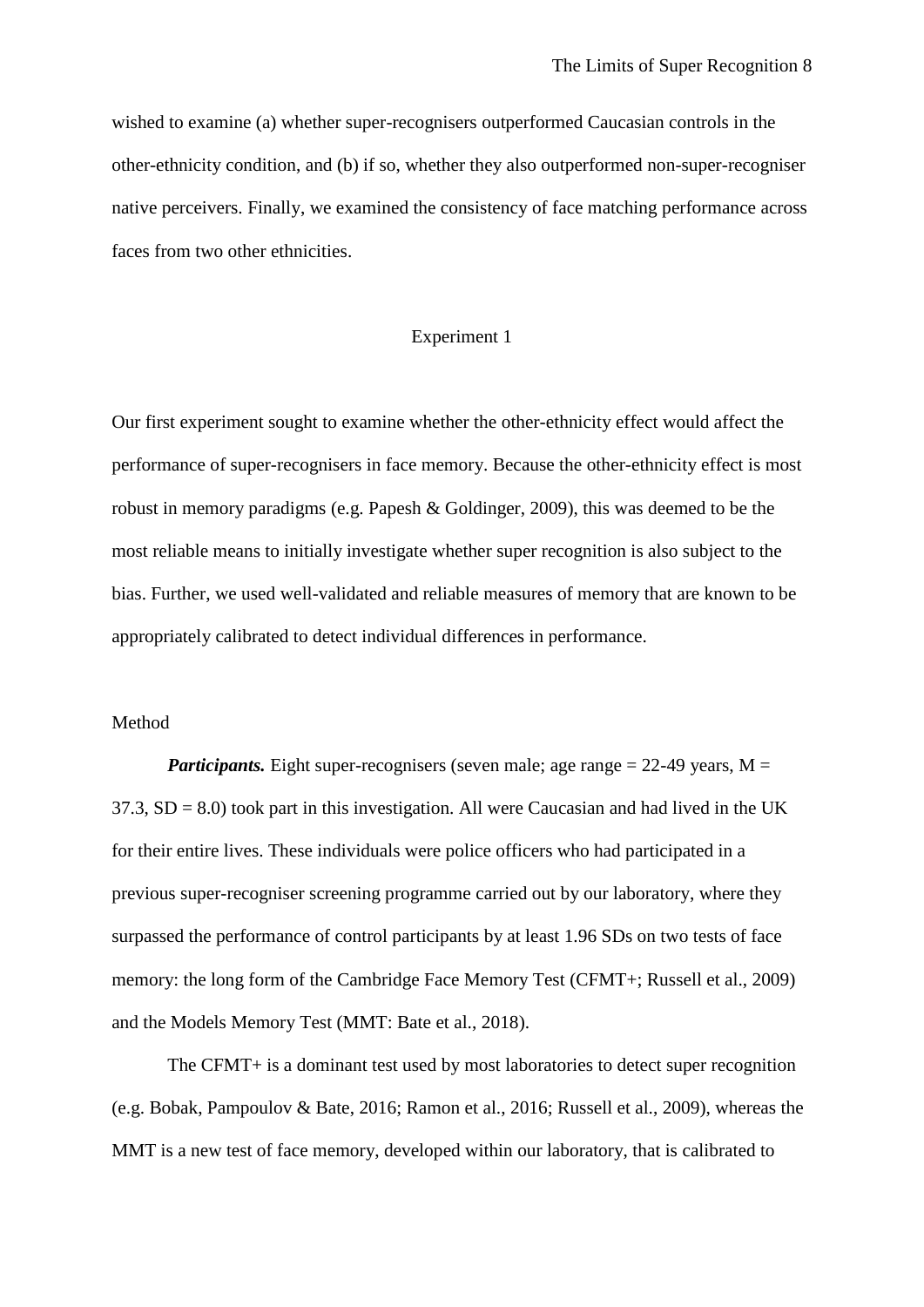differentiate between top-end performers. Detailed descriptions of the two tests can be found in the papers of Russell et al. (2009) and Bate et al. (2018). In brief, the CFMT+ is an extended version of the standard CFMT (Duchaine & Nakayama, 2006) – a test that is widely used to detect prosopagnosia (see Dalrymple & Palermo, 2016). Participants are required to encode six male faces and subsequently select target faces from 72 triads, under novel viewpoint or lighting conditions. The CFMT+ includes a further 30 more difficult trials in order to discriminate between high performers. The MMT employs a similar design to the CFMT+, but embraces the more real-world natural variability that occurs between different presentations of the same face (Young & Burton, 2017), and includes target-absent as well as target-present trials. Demographic background and inclusion test scores are presented for each super-recogniser participant in Table 1.

#### *< Insert Table 1 >*

Two groups of control participants took part in this study. One group contained 35 Caucasians (18 male; age range = 18-50 years,  $M = 33.2$ ,  $SD = 10.0$ ) who had lived in the UK for the majority of their lives; the second group contained 28 Asian control participants (16 female, age range  $= 20-50$  years,  $M = 27.4$ ,  $SD = 8.1$ ), who had been raised in an Asian dominant country (primarily China or Singapore, with some Malay and Filipino participants), and had spent the majority of their lives there (M % of life spent within native country  $=$ 78.6, SD = 12.9). Sample size was based on previous reports (e.g. Malpass & Kravitz, 1969; Lindsay et al., 1991; McKone et al., 2012). We confirmed the appropriateness of the sample size with a power calculation using the average effect size of the other-ethnicity effect  $(d =$ 0.80) for Caucasian and Asian participants performing the original and Chinese versions of the CFMT in McKone et al.'s (2012) study. To obtain a power of 0.8 against this effect size, the required sample is 21 participants in each condition (the power calculation was performed within G\*Power: Faul, Erdfelder, Lang & Buchner, 2007). We therefore stopped recruitment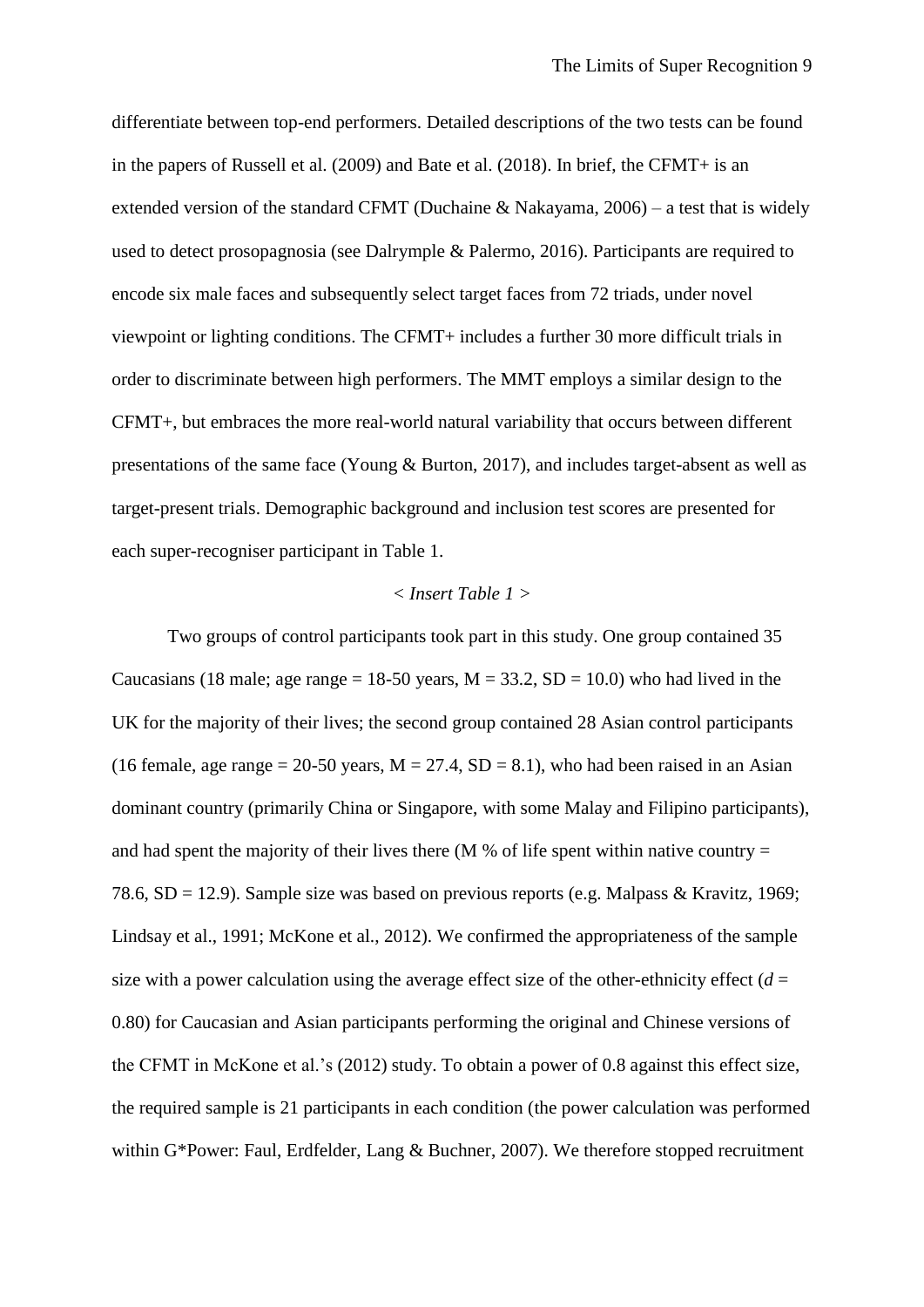once this target had been met, but continued to test any additional participants who had already contacted us prior to this point. Ethical approval for all experiments was granted by the institutional Ethics Committee.

*Materials.* Two tests of face memory were used in this experiment. First, we assessed memory for Caucasian faces using the CFMT+ (see description above). Second, we used the Chinese version of the CFMT (McKone et al., 2012): a test that uses Chinese rather than Caucasian faces, but is otherwise identical in design to the original version of the CFMT (Duchaine & Nakayama, 2006; see above). This means that the CFMT+ has 30 more trials than the CFMT-Chinese. Although it is possible to calculate the 72-item score on the CFMT+ (thereby giving a score that matches the number of items in the CFMT-Chinese), we retained the full 102-item score in order to avoid ceiling effects in our super-recogniser participants. Existing norming data for Caucasian participants on the CFMT-Chinese (McKone et al., 2012) suggested that we were unlikely to encounter a ceiling effect on this test, despite its shorter length. However, it is possible that the unequal trial numbers may result in an underestimation of the other-ethnicity effect. Previous work indicates that both tests have excellent psychometric properties. Cronbach's  $\alpha$  for the standard (Wilmer et al., 2010) and Chinese (McKone et al., 2012) versions of the CFMT have been reported in the range of .89-.90.

*Procedure.* There were some differences in the manner that data were gathered between super-recogniser and control participants. Because super-recognisers had completed the CFMT+ (and the Caucasian matching test reported in Experiment 2) online within the initial screening procedure (the CFMT+ was always completed first), we used these scores in the current investigation to avoid practice effects. The super-recognisers then completed the CFMT-Chinese in a face-to-face testing session that occurred approximately six months later. The CFMT-Chinese was always completed first in this session, followed by the three matching tests that are reported in Experiments 2 and 3.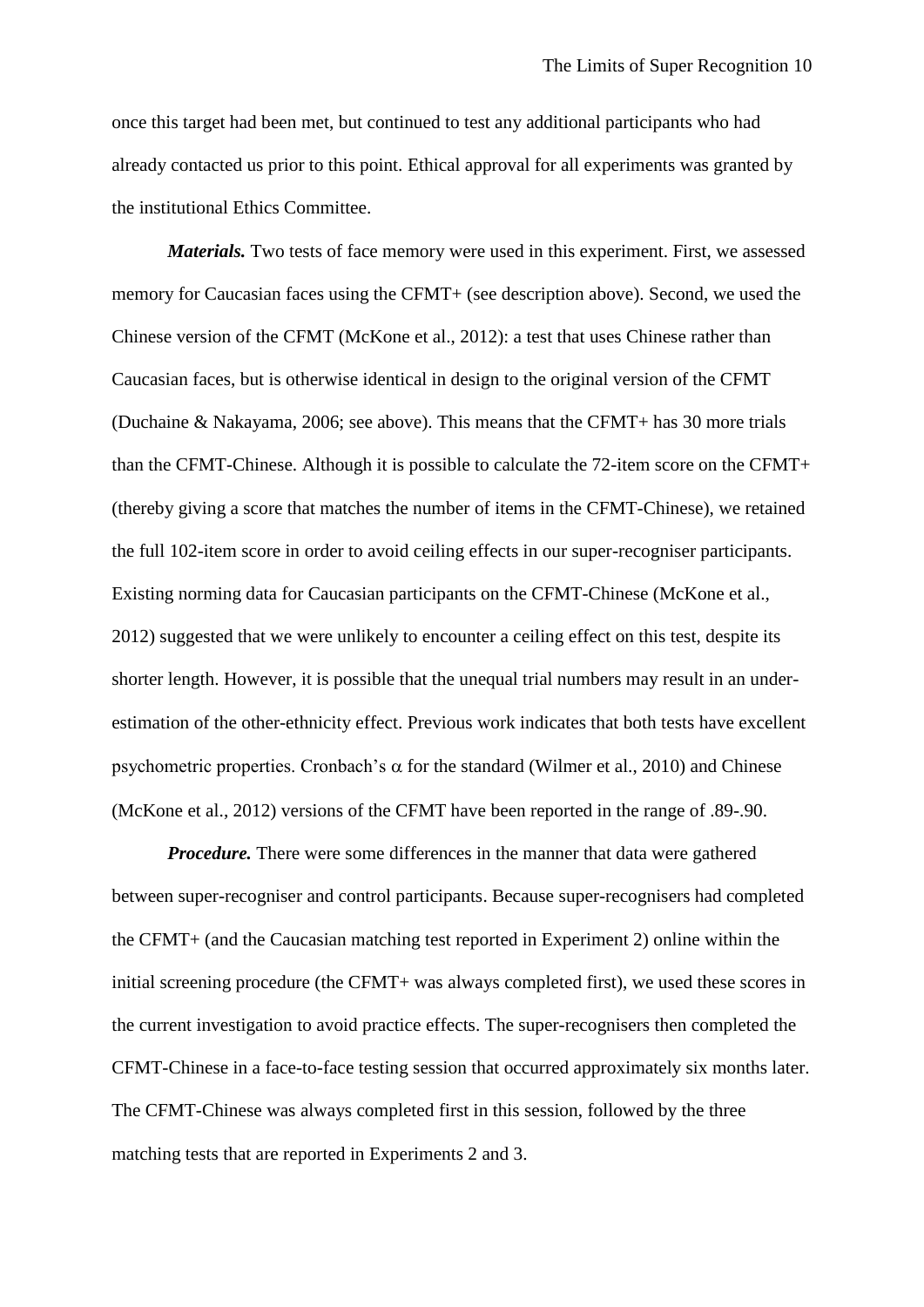Due to their varied geographical locations, control participants completed both memory tests online within the same testing session. This session also included the four matching tests that are reported in Experiments 2 and 3. The CFMT+ and CFMT-Chinese were always performed first, in a counterbalanced order. Participants were instructed to take breaks as required between each test. Given previous work has observed no differences between online versus laboratory performance on the standard version of the CFMT (Germine et al., 2012), we were not concerned about differences in testing location between participants. Further, the testing platform optimized stimulus presentation to ensure consistency in the size that images were presented. All participants completed the tests on a laptop or desktop computer.

*Statistical analyses:* Initial analyses aimed to confirm that an other-ethnicity effect could be observed across the two tests in the two control groups. Given the smaller sample size of our super-recogniser group, and our expectation that there may be some heterogeneity in performance, we carried out case-by-case comparisons for each individual using Crawford and Garthwaite's (2002) modified *t*-tests. Based on the size of the control groups, previously reported reliability for the standard version of the CFMT (Bowles et al., 2009) and the CFMT-Chinese (McKone, Wan, Robbins, Crookes, & Liu, 2017), and the calculations presented by Crawford and Garthwaite (2006), we estimate that our statistical power to detect effects greater than 2 SDs from the mean was between 0.54 and 0.60.

#### Results

*Controls.* A 2 (test: CFMT+, CFMT-Chinese) x 2 (participant group: Caucasian, Asian) mixed factorial ANCOVA (controlling for age) on the performance of the two control groups resulted in a significant interaction,  $F(1,60) = 42.31$ ,  $p = .001$ ,  $\eta \rho^2 = .41$ . Follow-up analyses confirmed that Caucasian controls outperformed Asian controls on the CFMT+,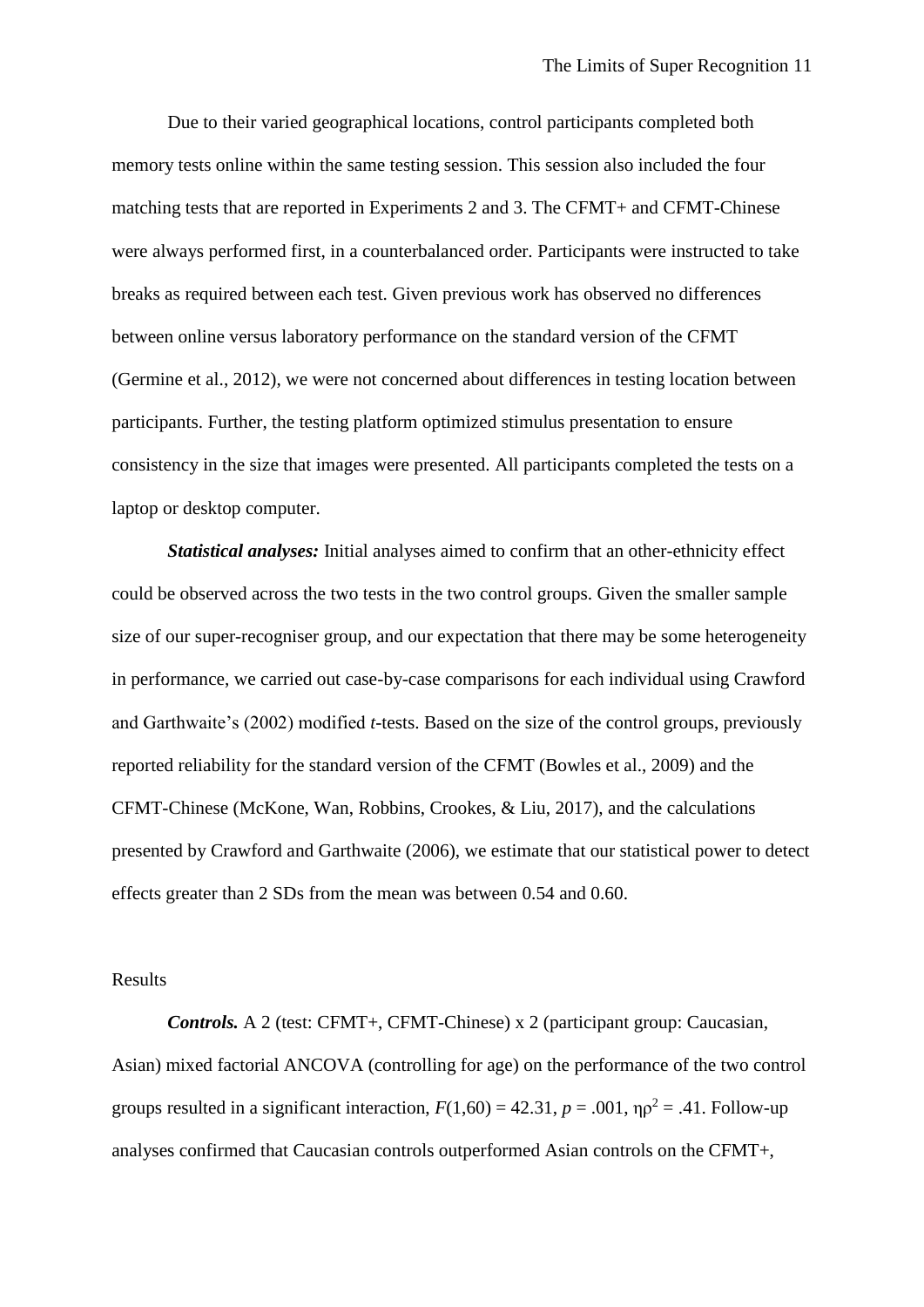whereas the reverse pattern emerged on the CFMT-Chinese,  $F(1,60) = 4.23$ ,  $p = .04$ ,  $\eta \rho^2 =$ .07 and  $F(1,60) = 20.99$ ,  $p = .001$ ,  $p_0^2 = .26$ , respectively (see Figure 1A). The main effects of test and participant group were not significant:  $F(1,60) = 0.68$ ,  $p = .41$ ,  $\eta \rho^2 = .01$ , and  $F(1,60) = 2.05$ ,  $p = .16$ ,  $p^2 = .03$ , respectively. There was no influence of participant age (*ps*)  $> .74$ ).

# *< Insert Figure 1 >*

*Super-recognisers.* All super-recognisers had previously demonstrated facilitated memory for Caucasian faces, given the CFMT+ was used as an index for initial superrecogniser inclusion criteria (for formal analyses and effect sizes, see Table 2). The eight super-recogniser participants performed in the range of 81.94-93.06% correct on the CFMT-Chinese (see Figure 1B). A related-samples *t*-test indicated that the super-recognisers as a group performed significantly poorer on the CFMT-Chinese ( $M = 85.76\%$ , SD = 3.54) than the CFMT+ (91.79%, SD = 3.70),  $t(7) = 3.31$ ,  $p = .01$ ,  $d = 1.67$ . Percentage correct was higher on the CFMT+ compared to the CFMT-Chinese in all but one of the super-recognisers (see Figure 1B). There was no difference in the size of the other-ethnicity effect between the control (M = 4.18%, SD = 13.07) and super-recogniser (M =  $6.03\%$ , SD =  $5.15$ ) groups,  $t(41)$  $= 0.39, p = .70, d = 0.19.$ 

Individual performance on the CFMT-Chinese was examined in relation to the Caucasian and Asian control groups, using Crawford and Garthwaite's (2002) modified *t*tests for single-case comparisons (see Table 2). Three super-recognisers outperformed the Caucasian control group, and the remaining five all performed above 1.5 SDs from the control mean. All but one of the super-recognisers performed less than one SD from the Asian control mean. The remaining individual scored 1.2 SDs above the mean – a score that was equalled or bettered by four of the Asian controls (see Figure 1B).

*< Insert Table 2 >*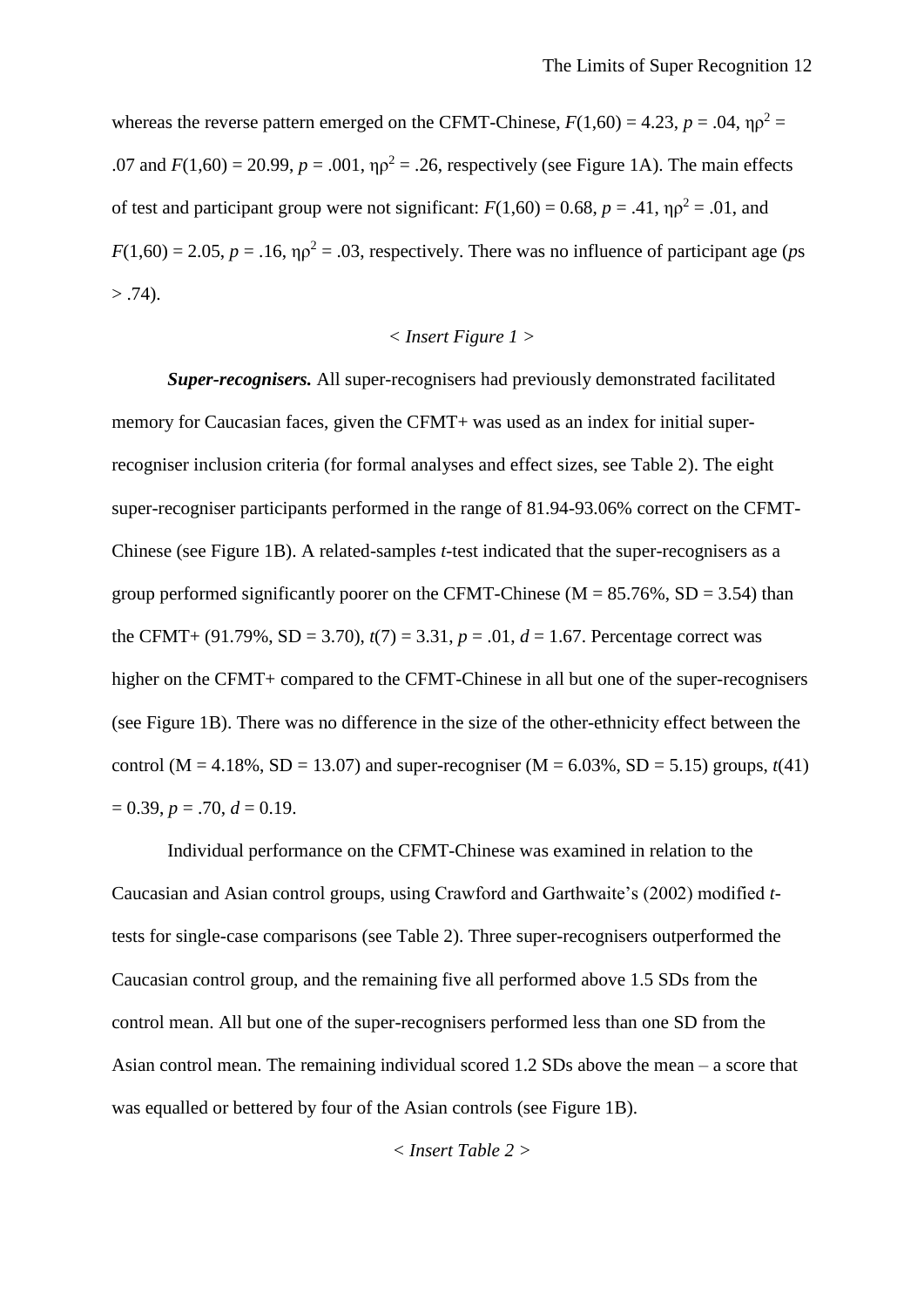#### Discussion

Experiment 1 investigated the other-ethnicity effect for the memory of Caucasian and Asian faces in eight super-recognisers, compared to typical Caucasian and Asian control groups. Findings suggest that super-recognisers show some consistency in face memory for own- and other-ethnicity faces, in line with previous work that has found a correlation between performance in the CFMT-Chinese and CFMT-Australian in typical observers (Wan et al., 2017; although note that this study did not find a significant correlation in Caucasian control participants).

All of the super-recognisers had facilitated Caucasian face memory (this was the basic inclusion criteria for the current study), and their performance consistently clustered at the top-end of Caucasian control performance on the CFMT-Chinese. Although three individuals significantly surpassed Caucasian controls, this categorical approach to detecting superior performance is of course somewhat arbitrary. More importantly, the distribution of individual super-recogniser performance was at the top end of the Caucasian control distribution. However, it was more moderate when compared to Asian controls, overlapping with approximately the top half of the sample. This is despite the fact that some of our superrecognisers had achieved near ceiling own-ethnicity memory scores at screening: for example, one individual had scored 100% correct on the CFMT+, yet scored 87.5% on the CFMT-Chinese. Because the CFMT-Chinese does not contain the 30 more difficult items that are present in the CFMT+, it should (other-ethnicity issues aside) be a relatively easier test, meaning the other-ethnicity effect may actually have been underestimated. Thus, it appears that superior own-ethnicity face memory skills likely extend to above-average other-ethnicity memory skills, but do not surpass those of native perceivers.

Importantly, there was no difference in the size of the other-ethnicity effect between super-recogniser and control participants. While this indicates consistency in the magnitude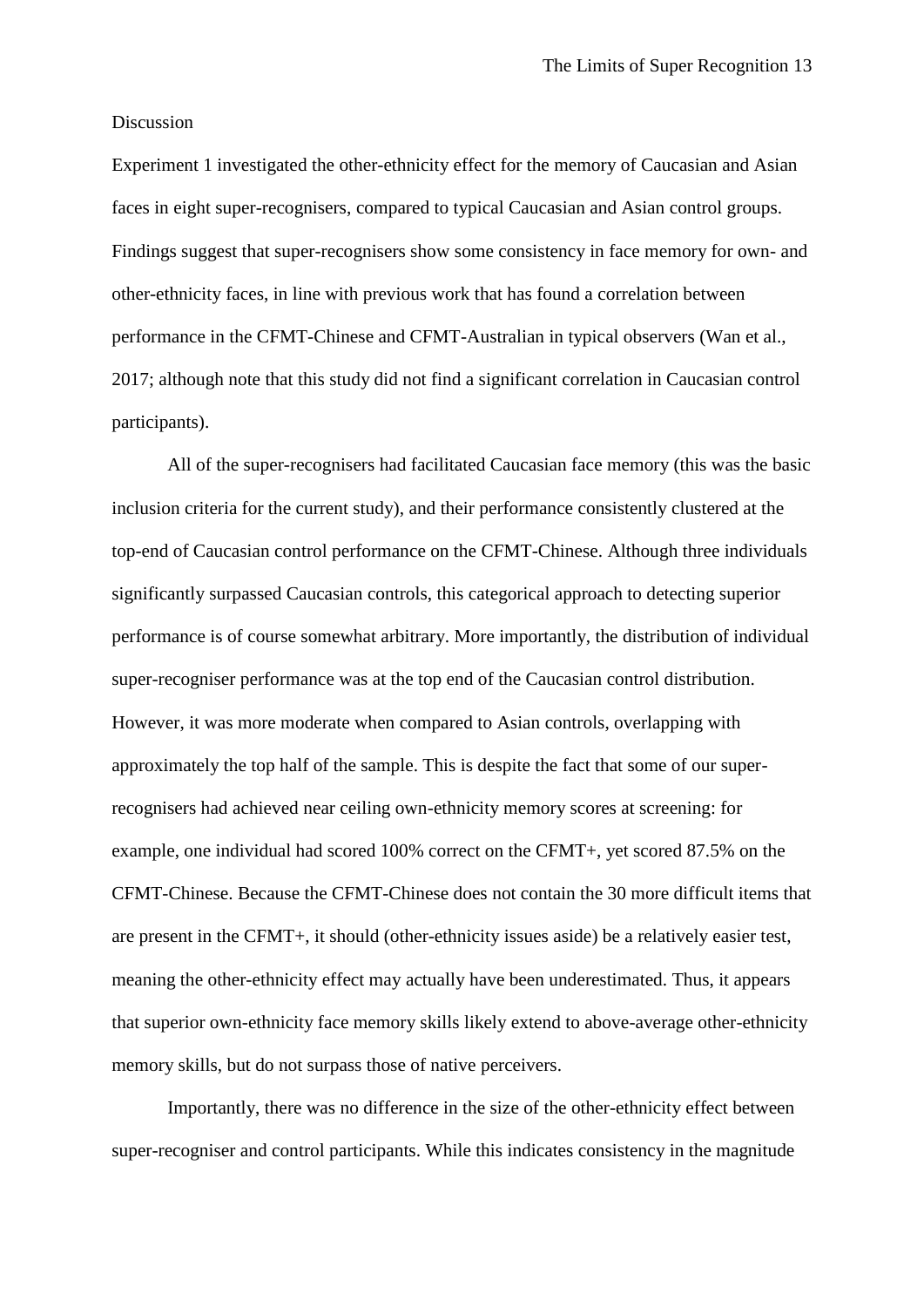of the effect across the face recognition spectrum, it should be noted that the other-ethnicity effect may have been further underestimated in the super-recognisers as they always completed the CFMT-Chinese after the CFMT+. Further, control participants completed the two tests within the same testing session, resulting in higher memory load and potential interference effects on the second test. While the order of the two tests was counterbalanced in these participants, mean performance on both tests may be slightly under-estimated. Nevertheless, findings from this study indicate a quantitatively-similar other-ethnicity effect across typical and superior perceivers.

# Experiment 2

Having found evidence that super recognition is susceptible to the other-ethnicity effect in a memory paradigm, we proceeded to examine the consistency of this effect in a matching task, using faces from the same ethnicities as in Experiment 1. Given the heterogeneity that has previously been observed in the performance of super-recognisers across own-ethnicity memory and matching tasks (e.g. Bate et al., 2018; Bobak, Bennetts, et al., 2016), we expected that different patterns of performance might be observed in the eight individuals reported here.

#### Method

*Participants.* The same super-recogniser, Caucasian control and Asian control participants took part in this experiment.

*Materials.* Two face matching tests were used: one containing Caucasian faces and the other Asian faces. The Caucasian face matching test was previously developed in our laboratory and is suitably calibrated to detect superior performance (the Pairs Matching Test,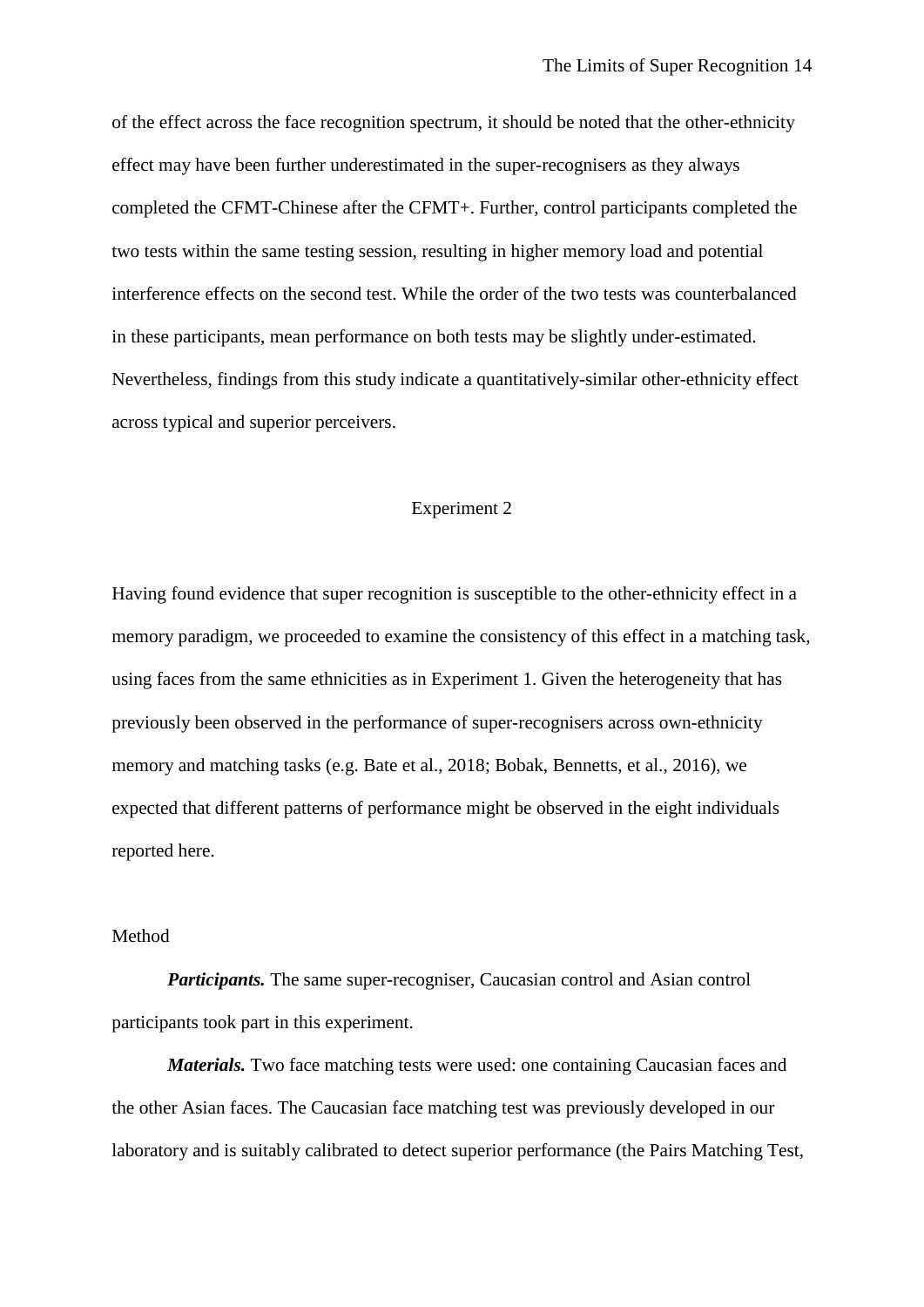PMT: Bate et al., 2018). This task assessed participants' ability to match simultaneouslypresented pairs of Caucasian faces over 48 trials (24 male): half matched in identity and the remainder displayed two different individuals. All images were downloaded from Google image searches, and were cropped to display the entire face from the neck upwards. Mismatched faces were paired according to their perceived similarity to each other, and all images were adjusted to 10 cm in width and 14 cm in height. Trials were displayed in a random order until responses were made, and no time limit was imposed. Participants made key presses to elicit "same" or "different" responses. For the purposes of the current investigation, we used the exact same parameters to develop a new version of this test using Asian faces. As for the Caucasian test, the Asian test was also designed to be suitably challenging for top-end performers.

*Procedure.* As described in Experiment 1, super-recogniser participants had previously completed the Caucasian matching test online within the initial screening procedure (this always occurred immediately after the CFMT+). We used these scores in the current investigation to avoid practice effects. The super-recognisers completed the Asian matching test in the same face-to-face session as described for Experiment 1 (i.e. for the CFMT-Chinese), which occurred approximately six months after they completed the CFMT+ and Caucasian matching test. All participants completed the CFMT-Chinese first, followed by three matching tests (the Asian matching test reported in this experiment, and the two tests described in Experiment 3). The three matching tests were completed in a counterbalanced order.

Control participants completed the two matching tests online within the same testing session as the memory tests (reported in Experiment 1) and the two other matching tests (reported in Experiment 3). All participants completed the memory tests first, in a counterbalanced order. They then completed the four matching tests, also in a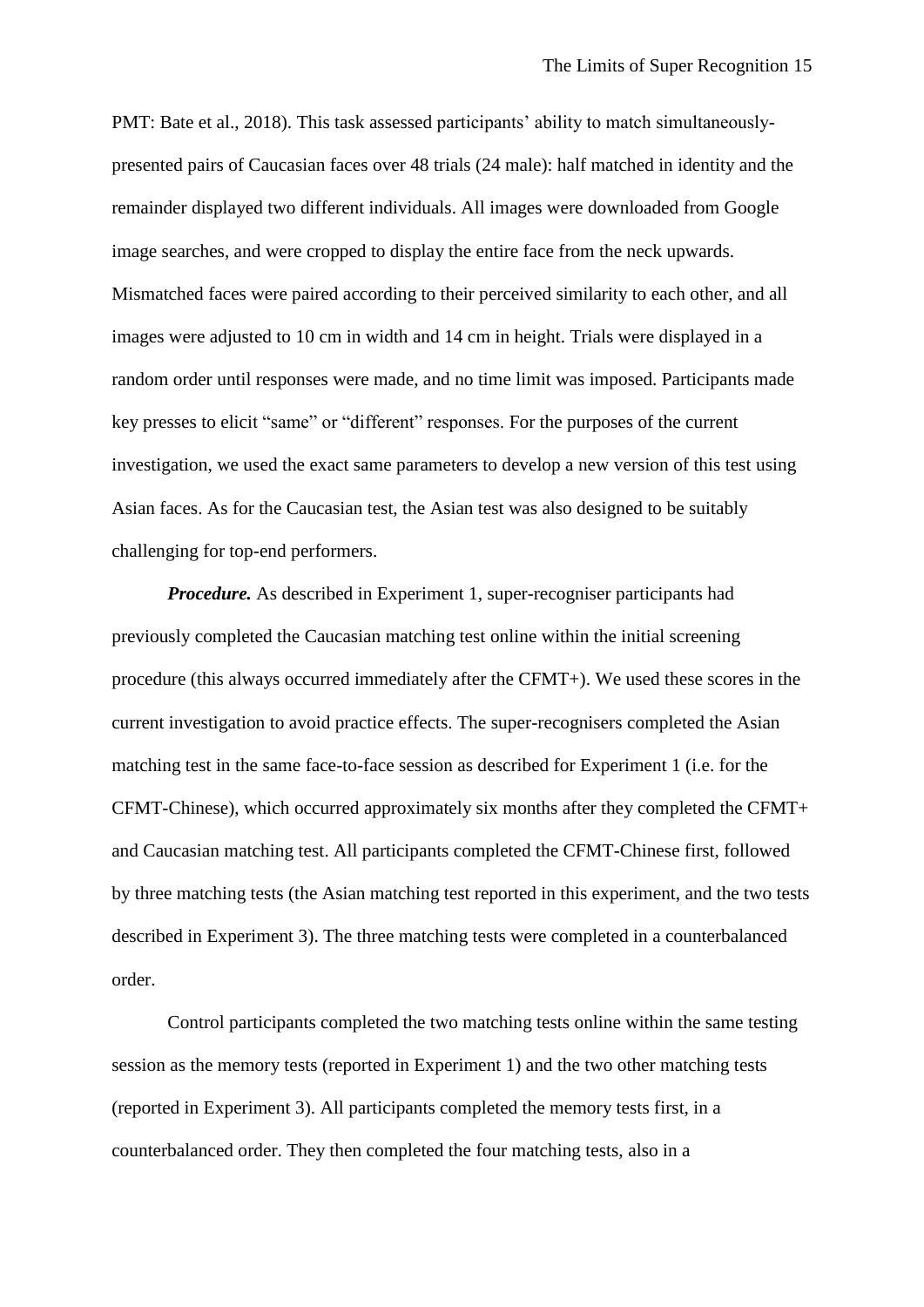counterbalanced order. Participants were instructed to take breaks as required between each test.

*Statistical analyses.* Scores for all participants were calculated in terms of hits (the number of correct "same" responses) and correct rejections (the number of correct "different" responses), and summed for overall accuracy. This data was also used to calculate signal detection theory (SDT) measures of recognition. Due to the clearly non-normal distribution (negative skew) of the data, the analysis for this task used non-parametric measures of sensitivity (*A*) and bias (*b*) (Zhang & Mueller, 2005). The measure *A* ranges from 0 (chance performance) to 1 (perfect performance); the measure *b* is used as an indicator of response bias (i.e., whether the participant has a tendency to say that the target is present or absent; MacMillan & Creelman, 2005). A score of 0 indicates a neutral response criterion, whereas a positive score indicates conservative responding (a tendency to indicate that a target was not present) and a negative score indicates more liberal responding (a tendency to indicate that a target was present).

Similarly to Experiment 1, we carried out single case analyses for each of the superrecognisers, using Crawford and Garthwaite's (2002) modified *t*-tests. Based on the size of the control groups, reliability of the tests (see below), and the calculations presented by Crawford and Garthwaite (2006), we estimated that our statistical power to detect effects greater than 2 SDs from the mean was between 0.50 and 0.55.

# Results

*Controls.* The reliability of the two matching tests was initially calculated, using the performance of all control participants. Because previous work using the Caucasian matching test found low correlations between target-present and target-absent performance (Bate et al., 2018), we calculated Cronbach's  $\alpha$  separately for each type of trial. For the Caucasian test,  $\alpha$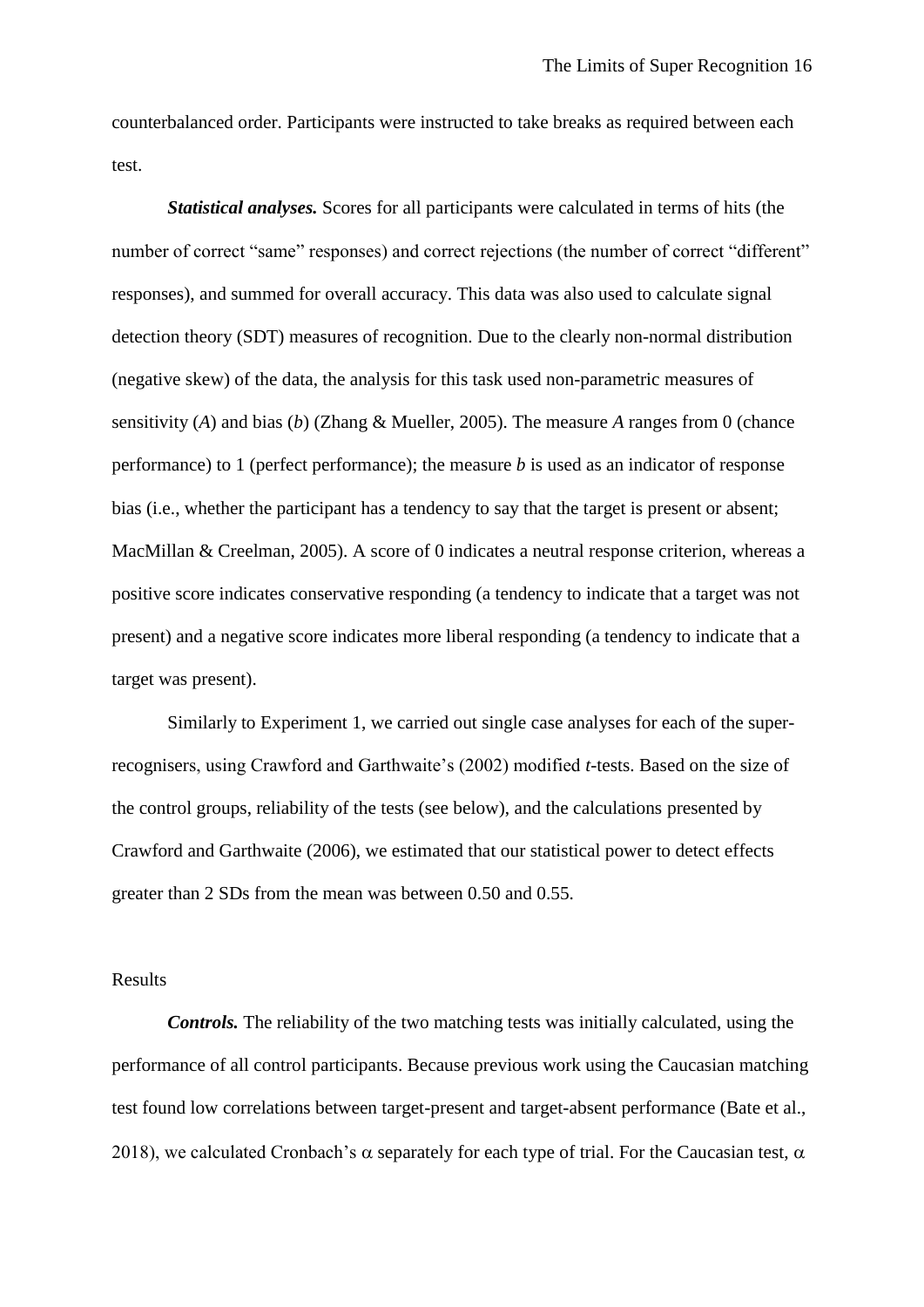was .74 for target-present trials and .79 for target-absent trials; values of .76 and .67 were returned, respectively, for the Asian test.

Overall patterns of performance in control participants were initially examined via a 2 (test: Caucasian, Asian) x 2 (trial: hits, correct rejections) x 2 (participant group: Caucasian, Asian) mixed factorial ANCOVA, controlling for age. The interaction between test and group was significant,  $F(1,60) = 22.59$ ,  $p = .001$ ,  $\eta p^2 = .27$ ; follow-up analyses confirmed that Caucasian participants outperformed Asian participants on the Caucasian test, whereas the reverse pattern was observed on the Asian test,  $F(1,60) = 8.19$ ,  $p = .01$ ,  $\eta \rho^2 = .12$  and  $F(1,60)$  $= 7.54$ ,  $p = .01$ ,  $\eta \rho^2 = .11$ , respectively (see Figure 2A). A main effect of trial indicated a higher proportion of correct rejections ( $M = 73.48\%$ ,  $SE = 1.72$ ) than hits ( $M = 66.38\%$ ,  $SE =$ 1.71) across the two tests,  $F(1,60) = 5.33$ ,  $p = .02$ ,  $\eta \rho^2 = .08$ . While participant age interacted with test,  $F(1,60) = 5.27$ ,  $p = .03$ ,  $\eta \rho^2 = .08$  (older participants tended to perform slightly better on the Asian test, whereas there was virtually no benefit of age on the Caucasian test), there were no other significant effects of age (all *p*s > .10). The three-way interaction was also non-significant,  $F(1,60) = 1.08$ ,  $p = .30$ ,  $p\sigma^2 = .02$ , as were the two-way interactions between trial and group and trial and test,  $F(1,60) = 1.78$ ,  $p = .19$ ,  $np^2 = .03$  and  $F(1,60) =$ 1.27,  $p = 0.26$ ,  $p^2 = 0.02$ , respectively. The main effects of test and participant group did not reach significance:  $F(1,60) = 0.07$ ,  $p = .80$ ,  $\eta \rho^2 = .01$ , and,  $F(1,60) = .01$ ,  $p = .94$ ,  $\eta \rho^2 = .01$ , respectively.

#### *< Insert Figure 2 >*

To explore whether this pattern of findings emerged without any influence of response bias, a 2 (test: Caucasian, Asian) x 2 (participant group: Caucasian, Asian) mixed factorial ANCOVA (controlling for age) was performed on *A*. A significant interaction between test and participant group was observed,  $F(1,60) = 19.90$ ,  $p = .001$ ,  $\eta \rho^2 = .25$ . Follow-up analyses confirmed the pattern from the previous ANCOVA: Caucasian controls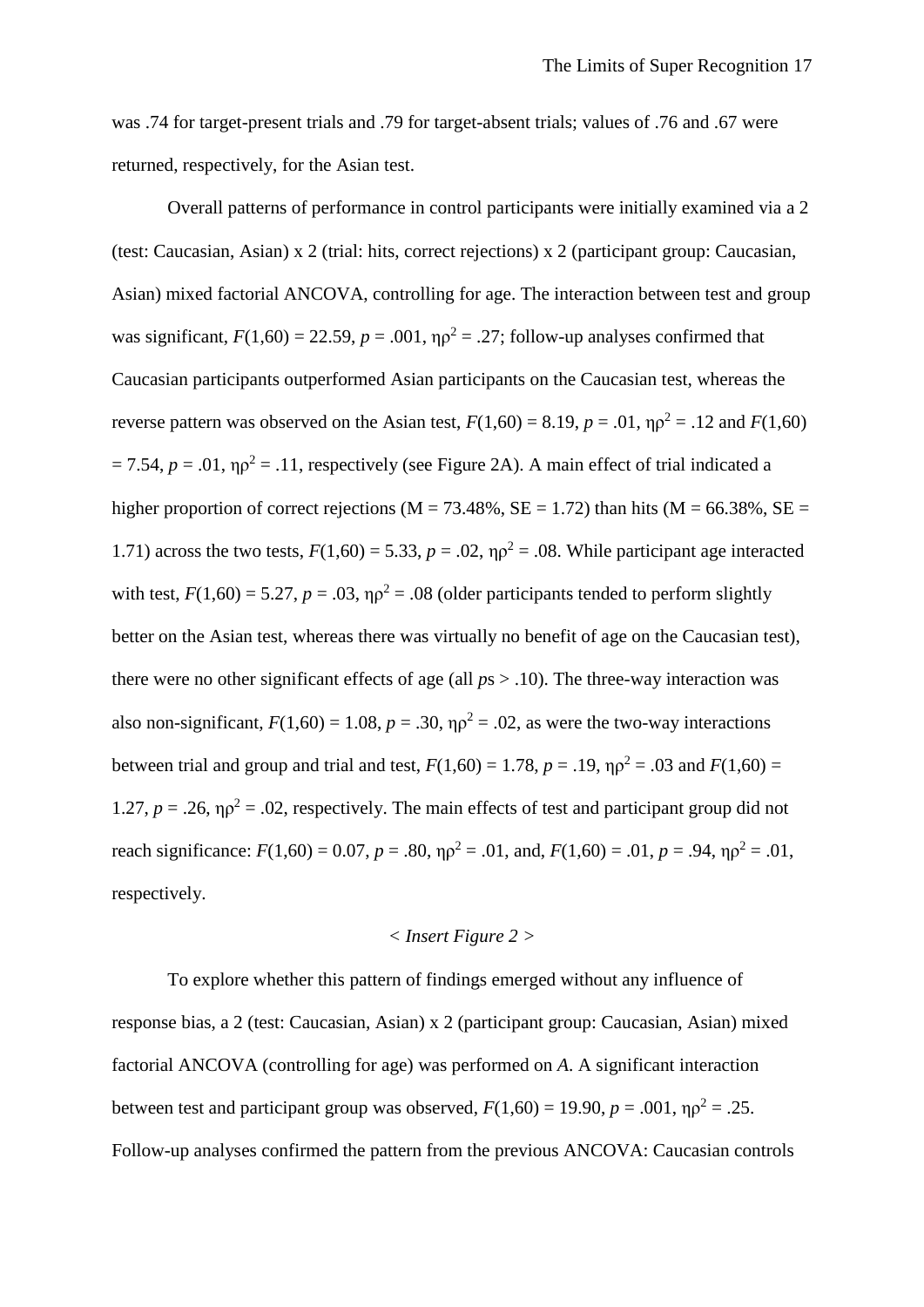outperformed Asian controls on the Caucasian test, whereas the reverse pattern emerged on the Asian test,  $F(1,60) = 7.34$ ,  $p = .01$ ,  $p_0^2 = .11$  and  $F(1,60) = 5.98$ ,  $p = .02$ ,  $p_0^2 = .09$ . respectively (see Figure 2B). Again, age interacted with test,  $F(1,60) = 5.71$ ,  $p = .02$ ,  $\eta \rho^2 =$ .09, and there were no main effects of test or participant group:  $F(1,60) = 0.11$ ,  $p = .74$ ,  $p^2 =$ .01, and  $F(1,60) = 0.10$ ,  $p = .75$ ,  $\eta \rho^2 = .01$ .

The same ANCOVA was performed on *b* (bias). The interaction between test and participant group was significant,  $F(1,60) = 4.41$ ,  $p = .04$ ,  $\eta \rho^2 = .07$ . Follow-up analyses indicated that Caucasian participants were more conservative  $(M = 1.50, SE = 0.11)$  than Asian participants ( $M = 1.16$ ,  $SE = 0.13$ ) in their responses on the Asian test,  $F(1,60) = 4.0$ , *p*  $= .05$ ,  $\eta \rho^2 = .06$ ., but *b* did not differ between Caucasian (M = 1.20, SE = .10) and Asian (M  $= 1.20$ , SE = .11) participants for the Caucasian matching test,  $F(1,60) = 0.01$ ,  $p = .99$ ,  $\eta \rho^2 =$ .01. The main effects of test and group were non-significant:  $F(1,60) = 2.17$ ,  $p = .15$ ,  $np^2 =$ .04, and  $F(1,60) = 1.48$ ,  $p = .23$ ,  $\eta \rho^2 = .02$ , respectively; and there was no interaction between age and test for this measure,  $F(1,60) = 1.06$ ,  $p = .31$ ,  $\eta \rho^2 = .02$ . Finally, we examined the relationship between memory and matching performance for own-ethnicity and otherethnicity faces, using *A*. Significant correlations emerged for both control groups for ownand other-ethnicity faces (see Table 3).

### *< Insert Table 3 >*

*Super-recognisers***.** Because analyses on the control data revealed no differences in the proportion of hits and correct rejections according to test or control group, we used overall accuracy scores to compare the performance of super-recognisers to controls<sup>1</sup>. As there was a difference in calibration between the two tests, these scores were converted to standardized scores. While a paired-samples *t*-test indicated a significant difference between performance on the Caucasian ( $M = 2.31$ ,  $SD = 0.45$ ) and Asian ( $M = 1.53$ ,  $SD = 0.80$ ) tests,

**.** 

<sup>&</sup>lt;sup>1</sup> As super-recognisers also displayed the same patterns of hits versus correct rejections as noted in controls (i.e. a greater number of correct rejections than hits), and this was consistent across the two tests, we proceeded to only look at overall accuracy scores.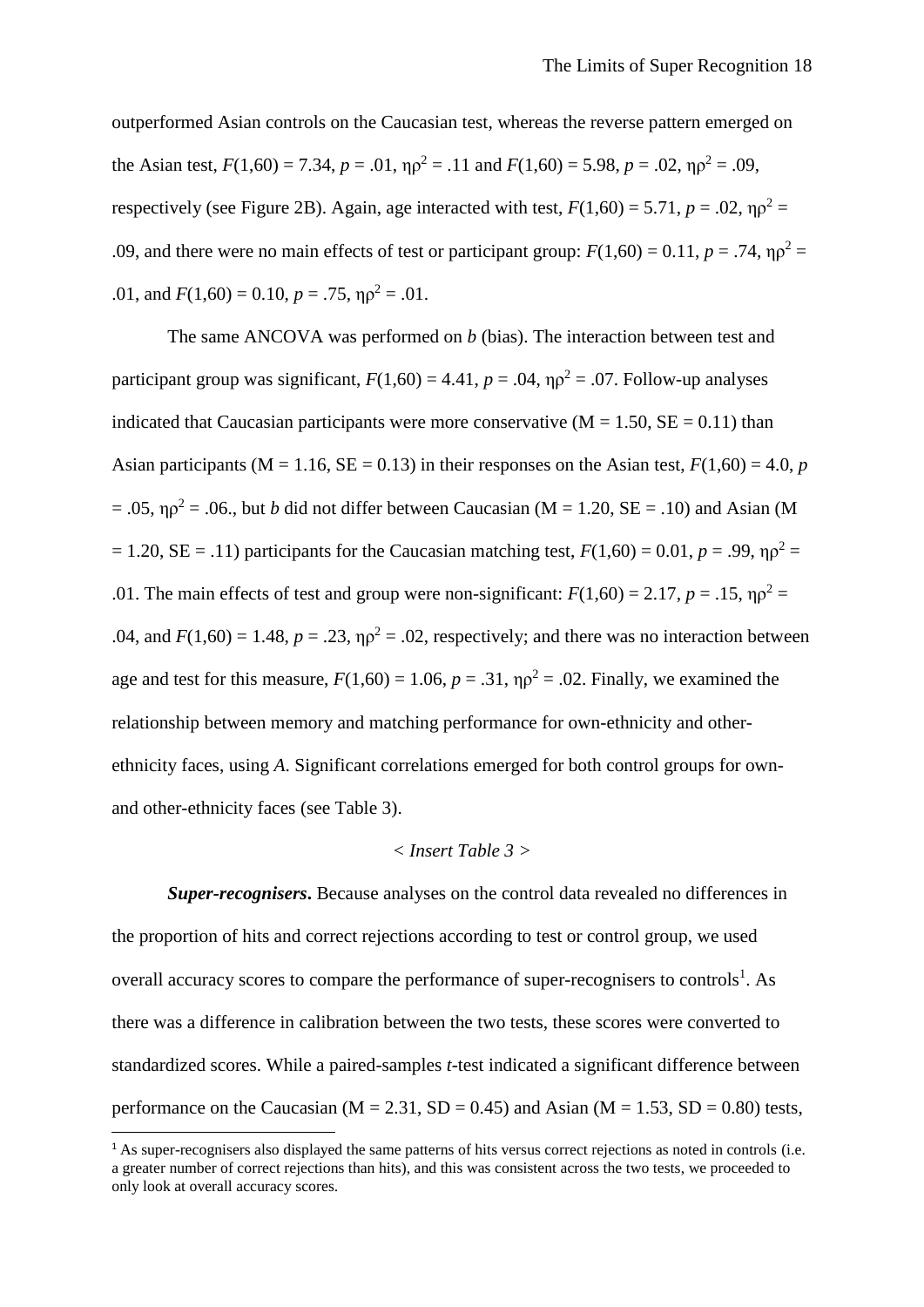$t(7) = 2.31$ ,  $p = .05$ ,  $d = 1.20$ , modified *t*-tests indicated some heterogeneity in performance. Specifically, four super-recognisers exceeded the performance of Caucasian controls on the Caucasian matching test (see Table 4), and another three achieved scores that were at least 1.3 SDs above the control mean (see Figure 2C). One individual achieved a score that was very similar to the control mean. Five super-recognisers outperformed Caucasian controls on the Asian matching test, with the remaining three performing at least 1.2 SDs above the Caucasian control mean. No individual significantly outperformed the Asian control group on this test, although the highest performing super-recogniser equated the score of the topperforming Asian control (see Figure 2C).

Standardized scores were also used to compare the magnitude of the other-ethnicity effect in super-recogniser versus Caucasian controls. As observed for the memory tests, there was no difference in the size of the effect between control ( $M = 0.75$ ,  $SD = 1.06$ ) and superrecogniser (M = 0.79, SD = 0.97) groups,  $t(41) = 0.08$ ,  $p = .94$ ,  $d = 0.04$ . Finally, performance on this test was compared to that on the CFMT-Chinese (see Figure 2D). Only one super-recogniser outperformed Caucasian controls on both tasks, and one failed to significantly outperform controls on either task. The latter individual was the lowest performer on both tests, but there was little consistency in the rankings of the other superrecognisers across the two tests.

# *< Insert Table 4 >*

#### Discussion

Experiment 2 assessed Caucasian and Asian face-matching performance in the same eight super-recognisers and control groups as used in Experiment 1. However, a less clear pattern emerged for face matching compared to face memory. Previous work has examined the heterogeneity of super recognition, and reported super-recognisers (classified as such on the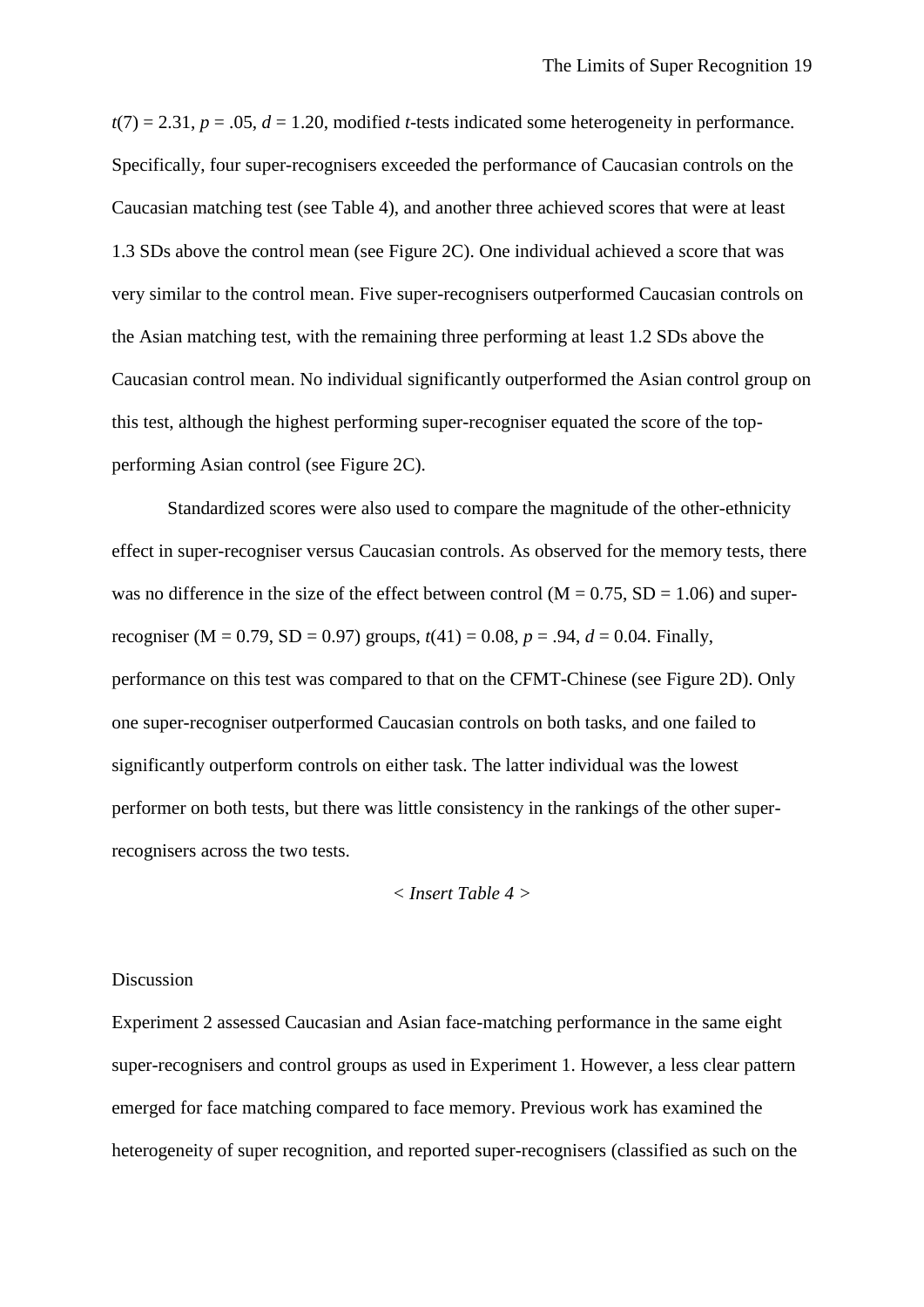basis of their face memory skills) with and without facilitations in own-ethnicity versions of this task (e.g. Bate et al., 2018; Bobak, Bennetts, et al., 2016). The performance of the superrecognisers reported here sit well with this work, with four individuals significantly surpassing Caucasian controls on the own-ethnicity version of this task, three performing above 1.3 SDs of the mean, and one achieving a score that was very similar to the control mean. However, while this latter individual achieved a good score on the CFMT+, they were the bottom performer on our second screening test of face memory (the MMT), and achieved a moderate score on the Asian matching test. Thus, their overall profile suggests only a borderline case for super recognition inclusion.

A novel question addressed in the current paper is whether those individuals with superior matching skills for own-ethnicity faces also show superior performance when matching other-ethnicity faces. Unsurprisingly, the heterogeneity in matching performance prohibited group-based comparisons from reaching significance, but case-by-case comparison of individual performance in relation to own- and other-ethnicity control groups provides some insights. Five super-recognisers outperformed Caucasian controls on the Asian matching test, with three performing at least 1.2 SDs above the control mean. However, no individual surpassed the Asian control cut-off, with performance in the range of 0.49-1.64 SDs of the mean. Again, as for face memory, we found no evidence that Caucasian superrecognisers show superior performance on an other-ethnicity task compared to typical native perceivers. Given our Asian controls were recruited according to a fairly liberal contact criterion (most were currently living in the UK, albeit for a relatively short period of time), the effect would likely be larger when super-recognisers are compared to native perceivers who have lived in an Asian country for their entire life.

Similarly to Experiment 1, no difference in the size of the other-ethnicity effect was observed between super-recogniser and Caucasian control participants. However, as also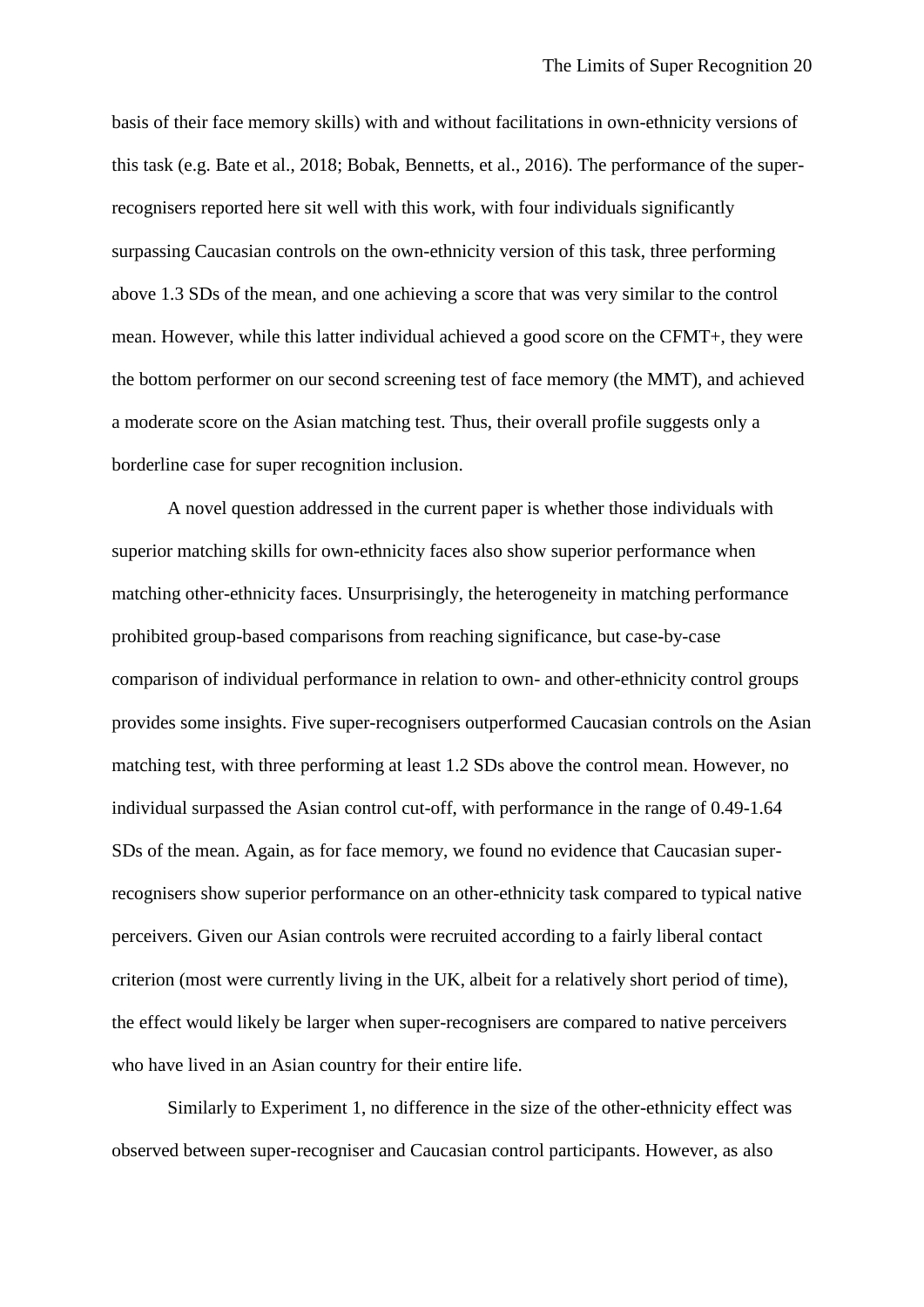noted for Experiment 1, the other-ethnicity effect may also have been underestimated in the super-recogniser group. Indeed, all super-recognisers had completed the Caucasian test as part of the initial screening process, whereas the Asian test was completed at a later date. Thus, their performance may be slightly inflated on the Asian test due to practice effects, potentially reducing the size of the other-ethnicity effect.

#### Experiment 3

Given the range of performance observed in the super-recognisers in Experiment 2, with five of the eight individuals outperforming Caucasian controls, we sought to examine the consistency of performance in two further matching tests using faces from different ethnicities (Arab and Black faces). In this Experiment we only compared performance to Caucasian controls, to establish whether super-recognisers can reliably outperform ownethnicity typical perceivers when matching a range of other-ethnicity faces.

## Method

*Participants*. The same super-recogniser and Caucasian control participants as described above took part in this experiment.

*Materials and procedure.* Two further versions of the matching task were prepared, one using Arab faces and the other using Black faces of various ethnic origins. The protocols of each test were otherwise identical to the matching tests used in Experiment 2. All participants took part in these two tests within the same testing session (please refer to the Procedure section of Experiment 2 for details of test order).

*Statistical analyses.* The proportion of hits and correct rejections were calculated for each participant, in addition to an overall accuracy score. The SDT measures *A* and *b* (bias)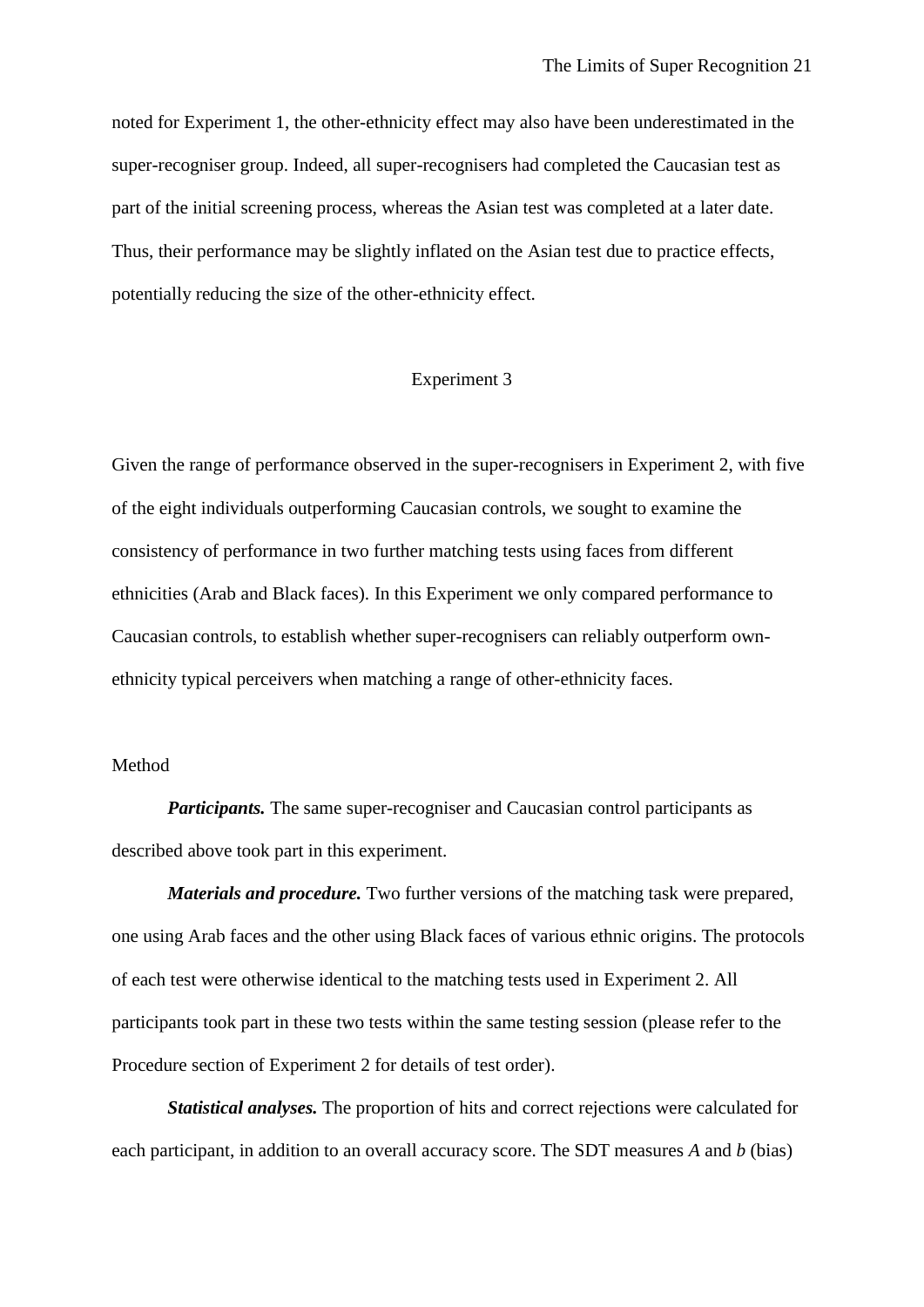were calculated. Because we were interested in overall consistency in performance, data were also combined with that for the Caucasian and Asian matching tests from Experiment 2.

# Results

*Controls.* Cronbach's  $\alpha$  was calculated for the two new matching tests used in this Experiment. In the Arab test, values of .76 and .65 were calculated for target-present and target-absent trials, respectively; and .75 and .67 for the Black test.

A 4 (test: Caucasian, Asian, Arab, Black) x 2 (trial: hits, correct rejections) repeated measures ANCOVA (controlling for age) was initially performed on the control data. The interaction was not significant,  $F(3,123) = 2.02$ ,  $p = .11$ ,  $\eta \rho^2 = .05$  (see Figure 3A); nor were there main effects of test or trial,  $F(3,123) = 0.82$ ,  $p = .48$ ,  $p^2 = .02$ , and  $F(1,41) = 1.11$ ,  $p =$ .30,  $\eta \rho^2 = 0.03$ . The influence of response bias was also evaluated by looking at performance on each test according to *A* and *b* (bias). One-way ANCOVAs controlling for age did not find a difference in performance across the four tests on either measure:  $F(3,123) = 0.46$ ,  $p = .71$ ,  $\eta \rho^2 = .01$ , and  $F(3,123) = 1.54$ ,  $p = .21$ ,  $\eta \rho^2 = .04$ , respectively. There was no influence of age in any analysis (all *p*s > .24). Descriptive statistics for each matching test are displayed in Table 5.

The correlation matrix for control performance on the four matching tests is presented in Table 6. While there were significant correlations between the three other-ethnicity tests, performance on the Caucasian test only correlated with the Asian and not the Arab or Black tests.

#### *< Insert Figure 3 and Tables 5 & 6 >*

*Super-recognisers.* Because analyses on the control data revealed no differences in the proportion of hits and correct rejections across the tests, for consistency we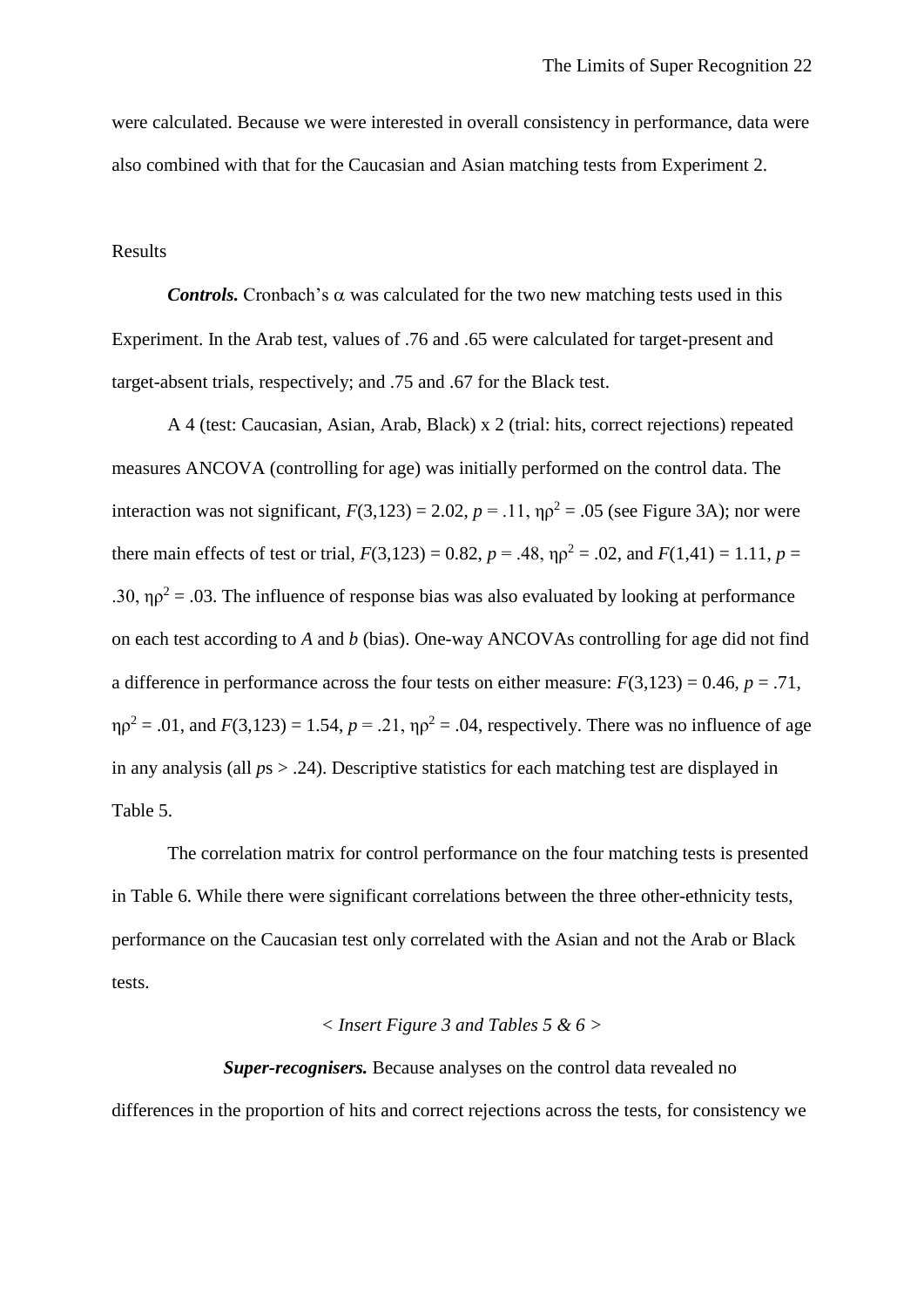proceeded to analyse the data using overall percentage correct<sup>2</sup>. As observed in Experiment 2, there were differences in the relative difficulties between the four tests. We therefore calculated standardized scores in order to decipher whether an other-ethnicity effect emerged for the Arab and Black tests. Paired-samples *t*-tests did not detect significant differences at the group level for performance on the Caucasian ( $M = 2.31$ ,  $SD = 0.45$ ) compared to either the Arab (M = 2.21, SD = 0.63) or Black (M = 1.77, SD = 0.68) tests,  $t(7) = 0.71$ ,  $p = .50$ ,  $d =$ 0.18, and  $t(7) = 2.26$ ,  $p = .06$ ,  $d = 0.94$ , respectively. In addition, there was no difference between the magnitude of the effect between super-recognisers and controls for either the Arab (super-recognisers:  $M = 0.10$ ,  $SD = 0.42$ ; controls:  $M = 0.38$ ,  $SD = 1.01$ ) or Black (super-recognisers:  $M = 0.54$ ,  $SD = 0.68$ ; controls:  $M = 0.38$ ,  $SD = 1.07$ ) test:  $t(41) = 0.75$ , *p*  $= .46, d = 0.36, and t(41) = 0.41, p = .69, d = 0.18, respectively.$ 

In single-case analyses, four of the eight super-recognisers significantly outperformed controls on the Arab test (see Table 7), with the performance of two others approaching significance ( $ps = .06$ ). One super-recogniser performed 1.72 SDs above the control mean, and the remaining individual achieved a score that was 1.2 SDs above the control mean. Three super-recognisers significantly outperformed controls on the Black matching test, with one missing the cut-off by one point. One performed at 0.76 SDs from the control mean, and three within 1.5 SDs of the control mean (see Figures 3B and 3C).

The consistency of the super-recognisers' performance across the four matching tests is displayed in Figures 3B and 3C, in standardized score units. Because there was evidence to suggest that the performance of controls was inter-related on the three other-ethnicity tasks, we also computed an overall other-ethnicity index score for face matching (by averaging the three standardized scores for these tests). Four of the eight super-recognisers exceeded the performance of controls by 1.96 SDs (see Figure 3B). While two of these had outperformed

**.** 

<sup>&</sup>lt;sup>2</sup> Again, the patterns of hits and correct rejections in the super-recognisers followed those observed in the controls. For brevity, we only report overall percentage correct.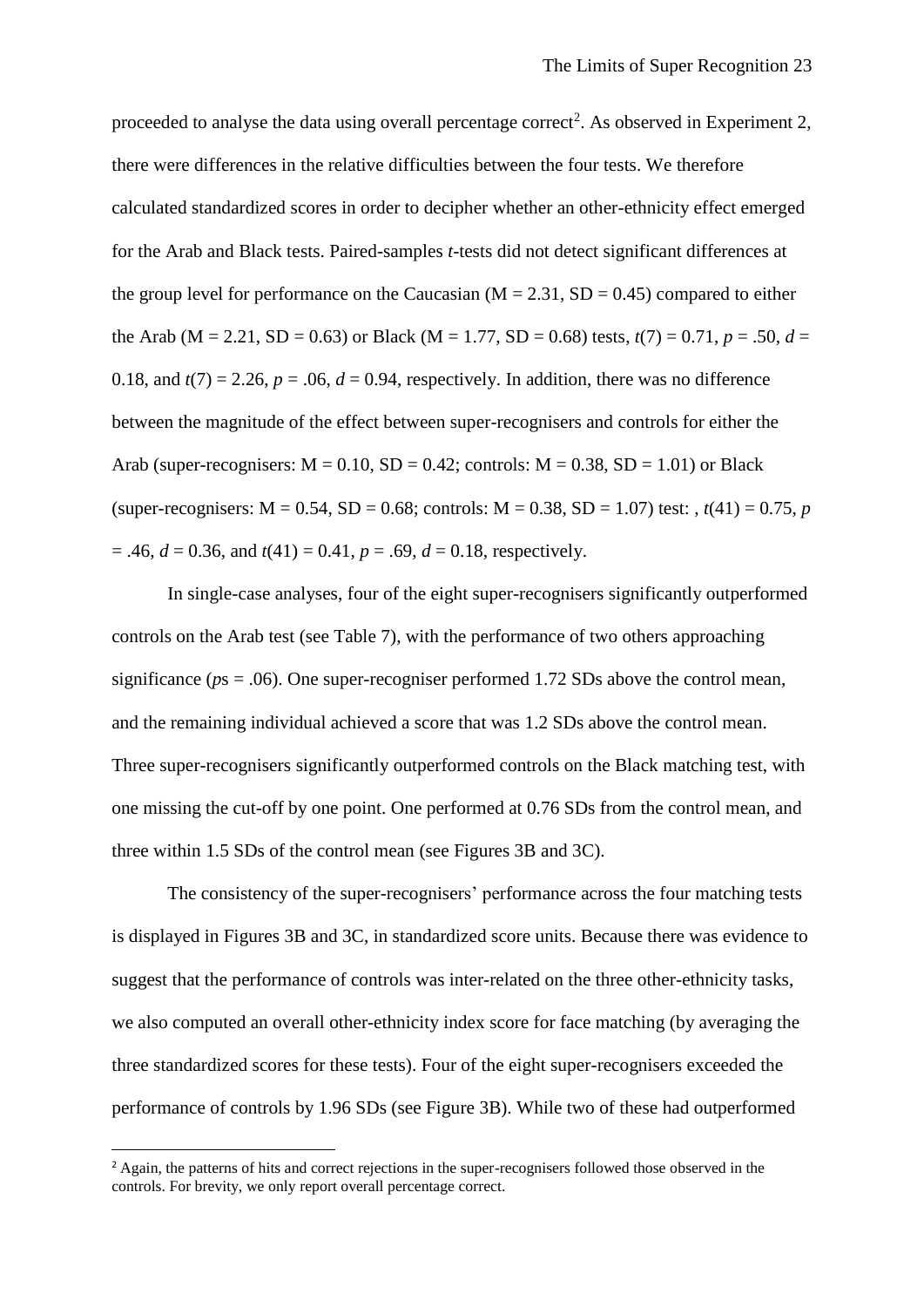controls on the Caucasian matching task, two had not. On the other hand, two of the four super-recognisers who did not exceed the cut-off on the index score for other-ethnicity matching did outperform controls on the Caucasian matching task (see Figure 3C). There was no consistency between the other-ethnicity index score for face matching and performance on the CFMT-Chinese or the CFMT+ (see Figure 4).

*< Insert Figure 4 and Table 7 >*

# Discussion

Experiment 3 examined the consistency of super-recognisers' performance on two further other-ethnicity face matching tasks (using Arab and Black faces), with reference to the data collected in Experiment 2 (i.e. the Caucasian and Asian tests). Control data indicated a difference in difficulty levels between the tests, obscuring evidence of an other-ethnicity effect when data from all four tests were simultaneously entered into an ANCOVA. In the absence of native performers on the Arab and Black matching tests, we used standardized scores to control for the differences in test difficulty and examine the magnitude of the otherethnicity effects for the super-recognisers. Given that control performance on the three otherethnicity tasks was correlated, we deemed it appropriate to calculate an overall otherethnicity matching index. This index provides a more straightforward measure of otherethnicity matching than spotting consistency across multiple individual test scores. The lowest standardized scores on the index was 1.39, whereas four individuals outperformed controls by at least two SDs. While all index scores are in a respectable range, there is clearly some distance between the top and bottom performer.

However, the top-performing individuals were not consistently those who had achieved superior scores on the Caucasian face memory or face matching measures. This finding suggests that alternative influences, that are not necessarily specific to face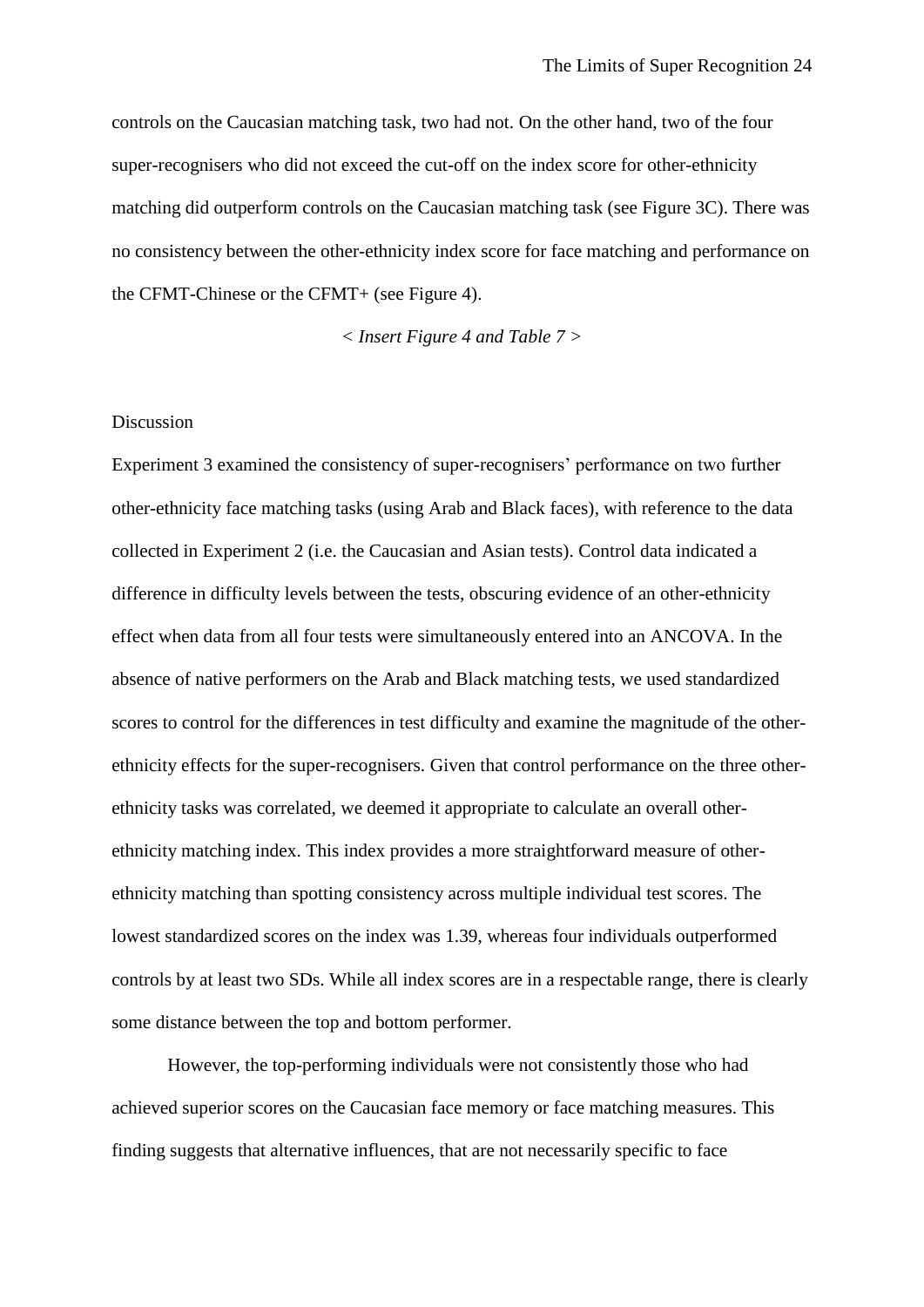recognition or matching ability, may underpin superior scores on other-ethnicity tasks. One possibility is that social contact or experience with the faces of particularly ethnicities assists the accuracy of top-performers. Unfortunately, we did not measure the levels of social contact experienced by each super-recogniser for the ethnicities used in this experiment. While all eight individuals had lived in the UK for their entire lives, it remains possible that the top-performers on the other-ethnicity face matching index are those who have had more experience with faces from the target ethnicities.

Finally, another point of difference between Experiments 2 and 3 was the effect of age. Specifically, an interaction between age and test ethnicity was observed in the ANCOVA reported in Experiment 2 but not in Experiment 3. This suggests a small benefit of increasing age was either only observable for the Asian test, or was too mild to emerge in the larger ANCOVA carried out in Experiment 3.

#### General Discussion

This investigation set out to examine whether super-recognisers are subject to the same otherethnicity effect as typical perceivers in face memory and face matching tasks. In an initial experiment, an other-ethnicity effect was observed for the memory of Caucasian versus Chinese faces. While the super-recognisers all outperformed Caucasian controls on the CFMT-Chinese by at least 1.5 SDs, their performance was more moderate in comparison to Asian controls. Second, we investigated the same issue in a matching task. While five superrecognisers outperformed Caucasian controls on the Asian version of the test, no individual outperformed the Asian control group. In a third experiment, four of these individuals consistently displayed superior face matching skills for other-ethnicity faces. However, there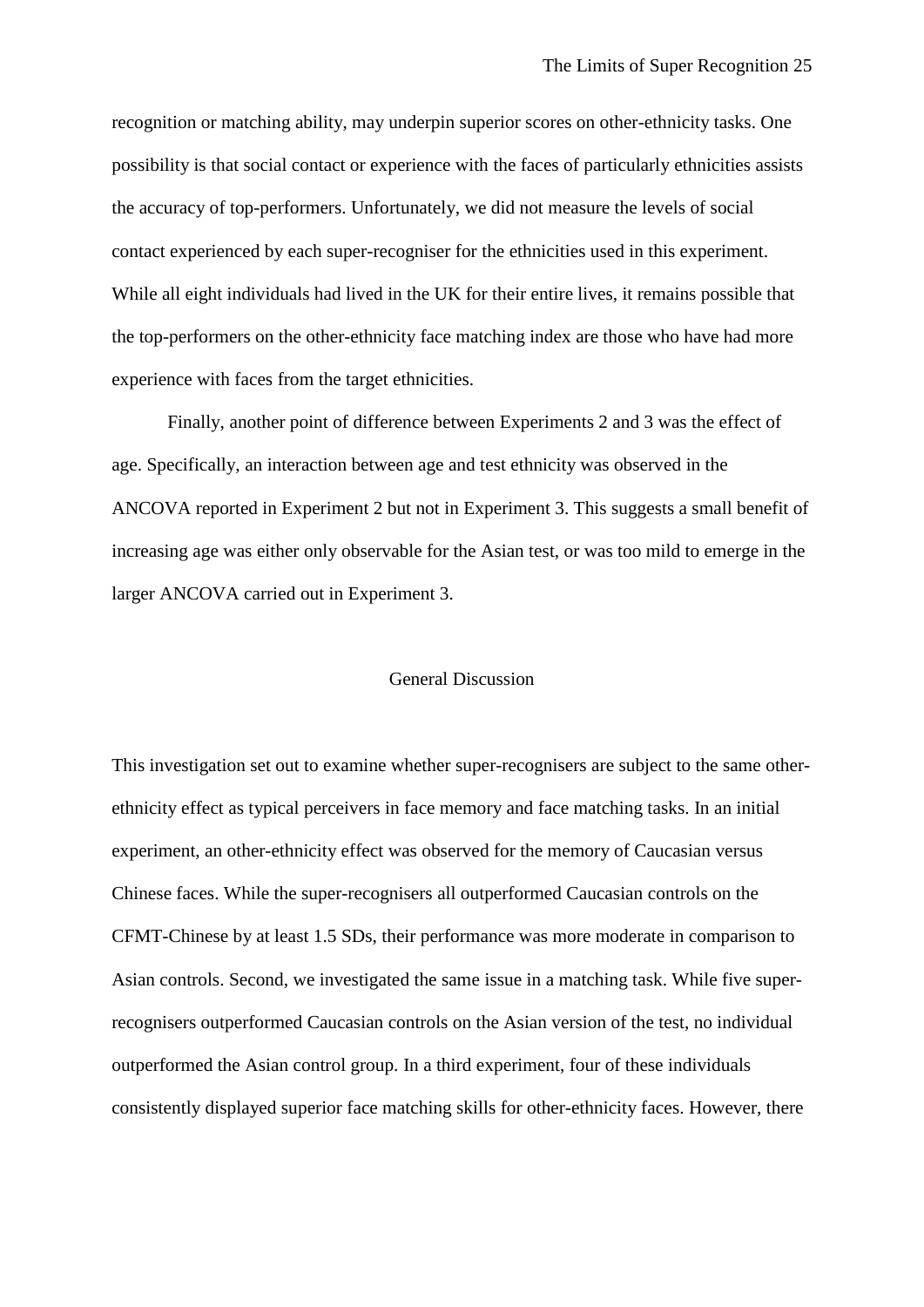was little association between super-recognisers' other-ethnicity face matching skills in relation to own-ethnicity matching or memory performance.

The latter finding is particularly striking, but its underpinnings are unclear. It is possible that the discrepancy results from idiosyncratic differences in levels of social contact with other-ethnicities. Alternatively, it may be that faces from different ethnicities tap different processing strategies. This hypothesis is supported by some of the correlational data from controls: performance on the Caucasian matching test only correlated with that on the Asian test, and not the Arab or Black tests (but see Kokje, Bindemann & Megreya, 2018, for a relationship between Caucasian and Arab face matching in typical Caucasian perceivers). A potential explanation for this effect comes from holistic processing accounts of the otherethnicity effect (e.g. Hancock & Rhodes, 2008; Michel et al., 2006; Rhodes et al., 1989). If holistic processing is available for the matching of own-ethnicity faces but less available or absent for other-ethnicity faces, the initiation of a reduced or even different processing strategy for the latter might explain the lack of relationship across the two measures.

However, this does not explain why there was more consistency in own- and otherethnicity performance for face memory compared to face matching. It may be that even ownethnicity face matching – particularly unfamiliar face matching – relies heavily on featural processing mechanisms (Megreya & Burton, 2006), whereas the CFMT paradigm was designed to specifically tap holistic processing, via the use of visual noise in the third stage (Duchaine & Nakayama, 2006; McKone, Martini, & Nakayama, 2001). If holistic processing remains available (albeit to a lesser degree) in the CFMT-Chinese, this would explain the consistency of high performance for other-ethnicity face memory. However, if featural processing is more heavily relied upon for own- and other-ethnicity matching, this may be more easily disrupted and perhaps more influenced by variances in everyday contact with faces of different ethnicities.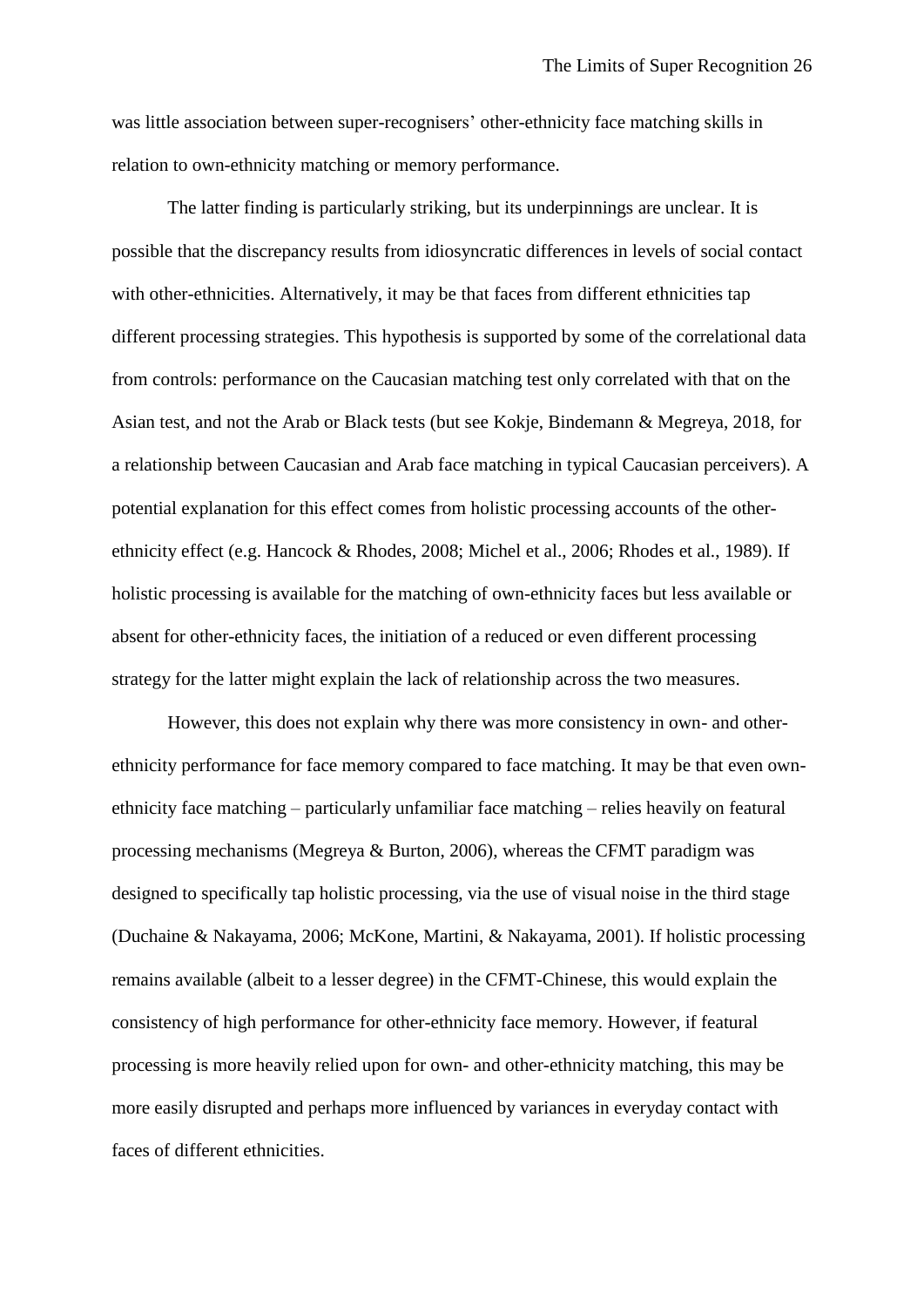Alternatively, it may be that face matching performance is generally less stable than face memory, as has been observed in previous work (e.g. Bindemann, Avetisyan & Rakow, 2012). This may simply result from the inherent differences between memory and matching paradigms: the CFMT paradigm allows repeated encoding of unfamiliar faces for recall, whereas the matching paradigm only displays each face on a single occasion. The richer experience with target faces in the memory paradigm may produce increased stability in performance as opposed to the single-exposure matching paradigms.

Whatever the explanation, it is clear from the current dataset that, while superior ownethnicity memory performance may roughly lend itself to above-average other-ethnicity memory performance, neither own-ethnicity memory or matching performance provides a reliable indicator of other-ethnicity matching skills. It remains to be seen whether any superrecogniser is immune to the other-ethnicity effect, at least to the extent that can be detected by the calibration of face recognition tests, and whether other biases are also observed in these individuals (e.g. the own-age bias: Rhodes & Anastasi, 2012). Thus, future superrecogniser screening programmes should include other-ethnicity matching tests, and not rely on any own-ethnicity indicators to select the best performers for such tasks. Importantly, there appears to be little benefit in selecting a Caucasian super-recogniser above a typical native perceiver for an other-ethnicity face recognition task.

Finally, the findings reported here have important theoretical implications. In terms of super recognition, our data support existing hypotheses that super-recognisers are simply those who reside at the top end of a common face recognition spectrum (Barton & Corrow, 2016; Bate & Tree, 2017). Indeed, it seems that super-recognisers are subject to otherethnicity effects in both face memory and face matching, with no individual outperforming native perceivers in either domain. Further, the size of the super-recognisers' other-ethnicity effect was similar to that of controls, for both face memory and the matching of Caucasian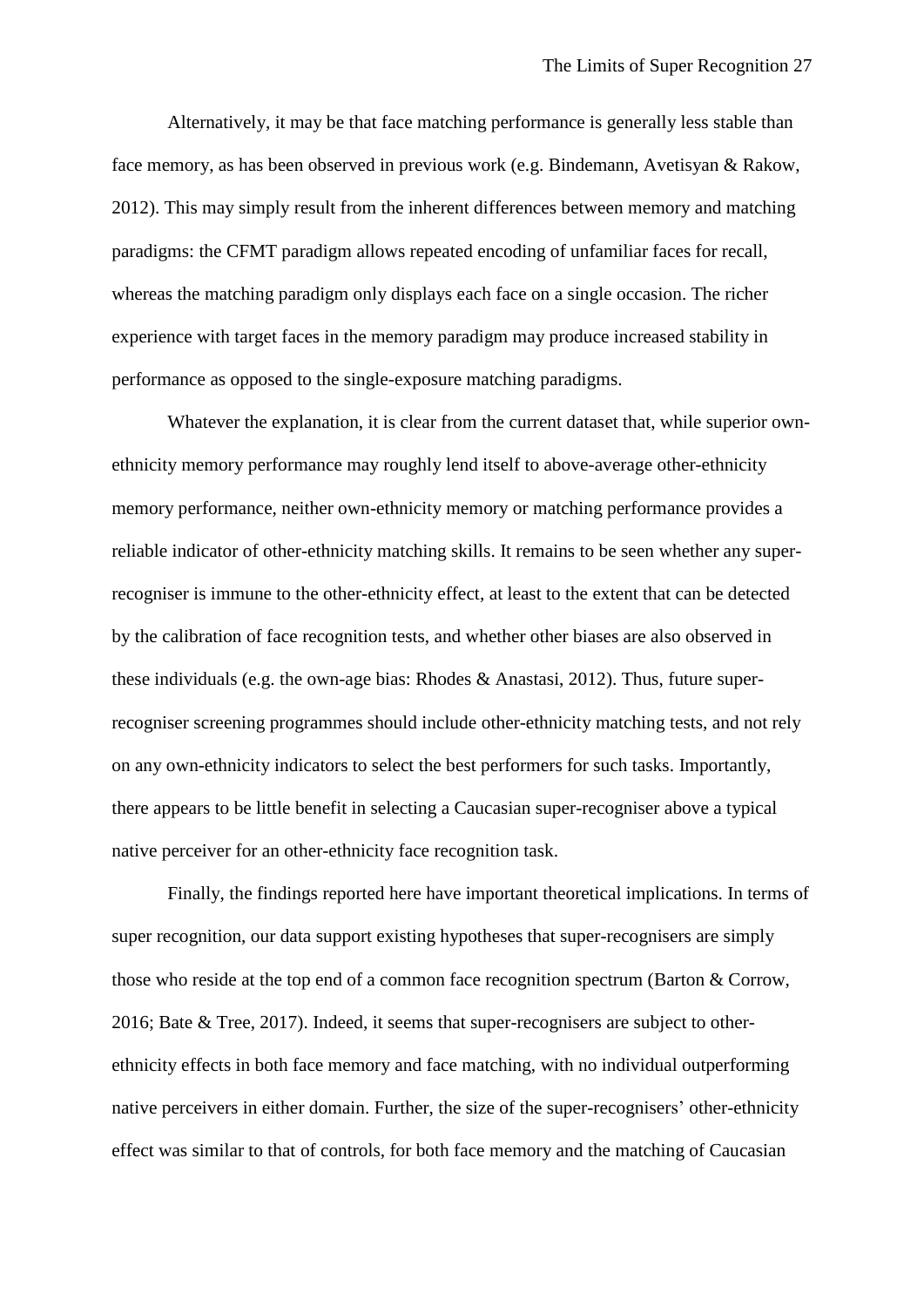versus Asian faces. This argues against super recognition arising due to exaggerated effects of expertise (i.e. rapid acquisition of faces to which they have exposure) or abnormal processing strategies. Instead, these results suggest that super-recognition is likely a reflection of more general face-processing mechanisms such as holistic processing, or, potentially, differences in adaptive coding of faces.

Adaptive coding suggests that faces are coded in relation to one or many "norms" – average representations of all the faces a person encounters (with different norms for different social categories), and efficient recognition of faces requires norms that adapt to reflect our visual experience of faces (Rhodes, 2017). Notably, adaptive coding has been proposed as a way to account for effects of exposure and individual differences in face recognition performance: increased exposure to faces from a certain category (e.g. faces of an unfamiliar ethnicity) enhances the ability to discriminate between faces from that category (Rhodes, Watson, Jeffery, & Clifford, 2010); and differences in how well individuals adapt to faces has been associated with individual differences in face recognition for own, but not other-ethnicity faces (Rhodes, Jeffery, Taylor, Hayward, & Ewing, 2014). This raises the possibility that super-recognition arises as a result of enhanced adaptive coding, that is highly sensitive to the visual "diet" of faces that super-recognisers have been exposed to over the course of their lifetime (i.e. primarily own-ethnicity faces). To date, though, adaptive coding has not been examined in super-recognisers, so the precise mechanisms (or combinations of mechanisms) underlying super recognition remain to be determined.

Further, our data supports the idea that, in memory tasks, the other-ethnicity effect is likely due to a quantitative, rather than qualitative difference in the processing of own- and other-ethnicity faces, and that this quantitative difference is relatively consistent across individual differences in face recognition ability (although see Wan et al., 2017, for some exceptions). This is in line with the suggestion that other-ethnicity faces are processed in a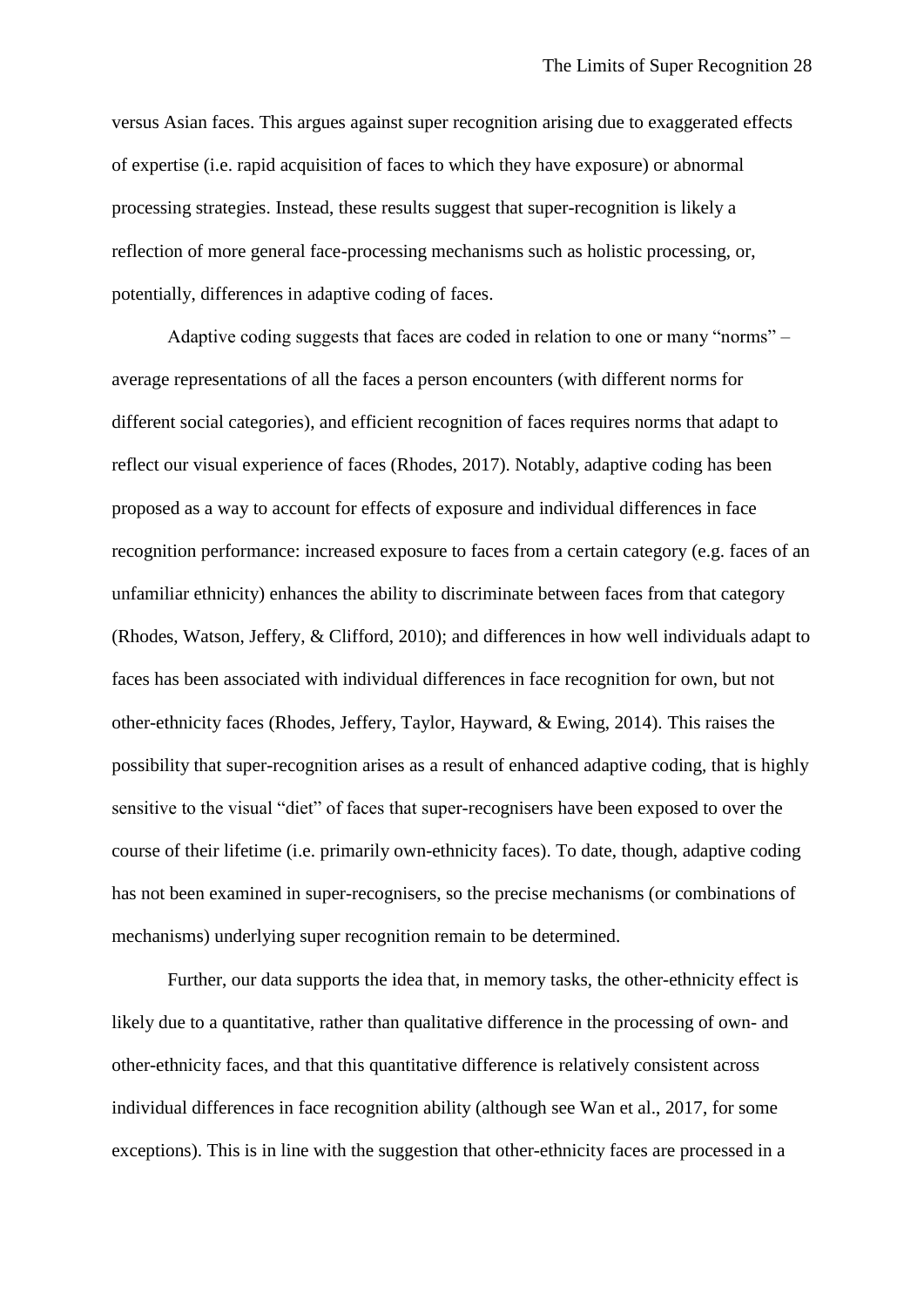less holistic manner than own-ethnicity faces (e.g., Hancock & Rhodes, 2008; Michel, Rossion, Han, Chung, & Caldara, 2006; Rhodes, Tan, Brake & Taylor, 1989). As discussed above, the matching tasks revealed a more mixed pattern of performance, with some superrecognisers showing evidence of a typical other-ethnicity effect, and others performing better on other-ethnicity than own-ethnicity matching. This pattern of performance might reflect the use of atypical or non-face-specific strategies during matching tasks (matching of unfamiliar faces of one's own ethnicity may elicit qualitatively different processing strategies than elicited by familiar faces: Megreya & Burton, 2006). If the other-ethnicity effect is related to variations in holistic processing across different faces, the idea that matching tasks generally elicit lower levels of holistic processing could explain why previous studies have found smaller and less consistent other-ethnicity effects in matching compared to memory tasks (see Papesh & Goldinger, 2009).

In sum, the findings reported here indicate that Caucasian super-recognisers are more useful in other-ethnicity face memory tasks than typical Caucasian perceivers, but there is less advantage in deploying these individuals when typical native perceivers are available. Only Caucasian super-recognisers have been reported in the literature to date. While no investigation to date has examined the phenomenon in individuals from other ethnicities, there is evidence of individual differences in typical non-Caucasian perceivers (McKone et al., 2017; Wan et al., 2017), in addition to case reports of non-Caucasians with developmental prosopagnosia (e.g., Zhao et al., 2016). The current work suggests that identification of super-recognisers from a variety of ethnicities would be useful to the police for otherethnicity face recognition tasks, but, meanwhile, super-recogniser screening programmes should include other-ethnicity face matching tests to identify the most consistent topperformers at this task. As such, all matching tests used in this investigation are freely available and can be accessed on request.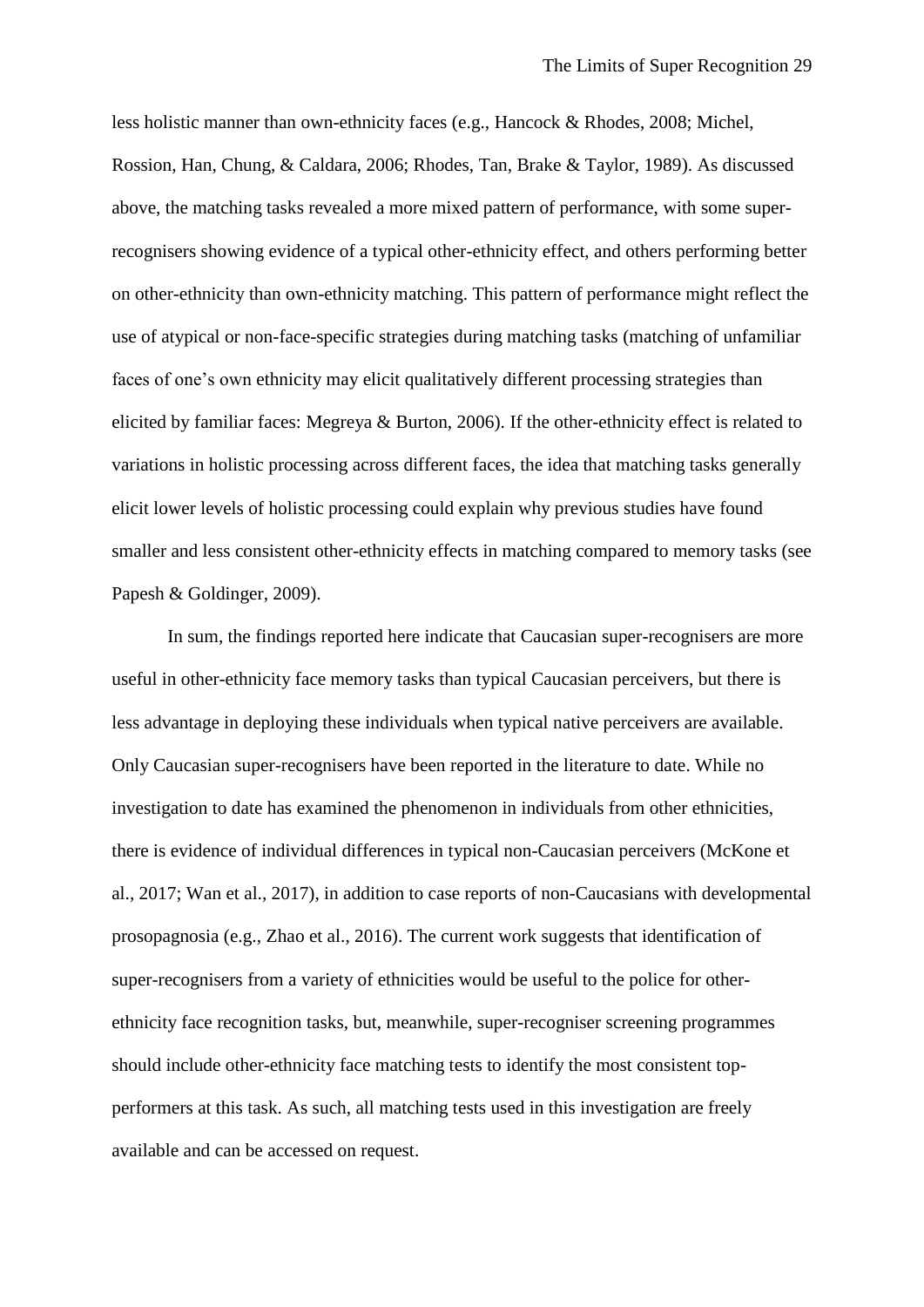# Acknowledgements

SB is supported by a British Academy Mid-Career Fellowship (MD170004). The full data set accompanying this investigation is available for download (Bate et al., 2018). Materials can be accessed by contacting the corresponding author.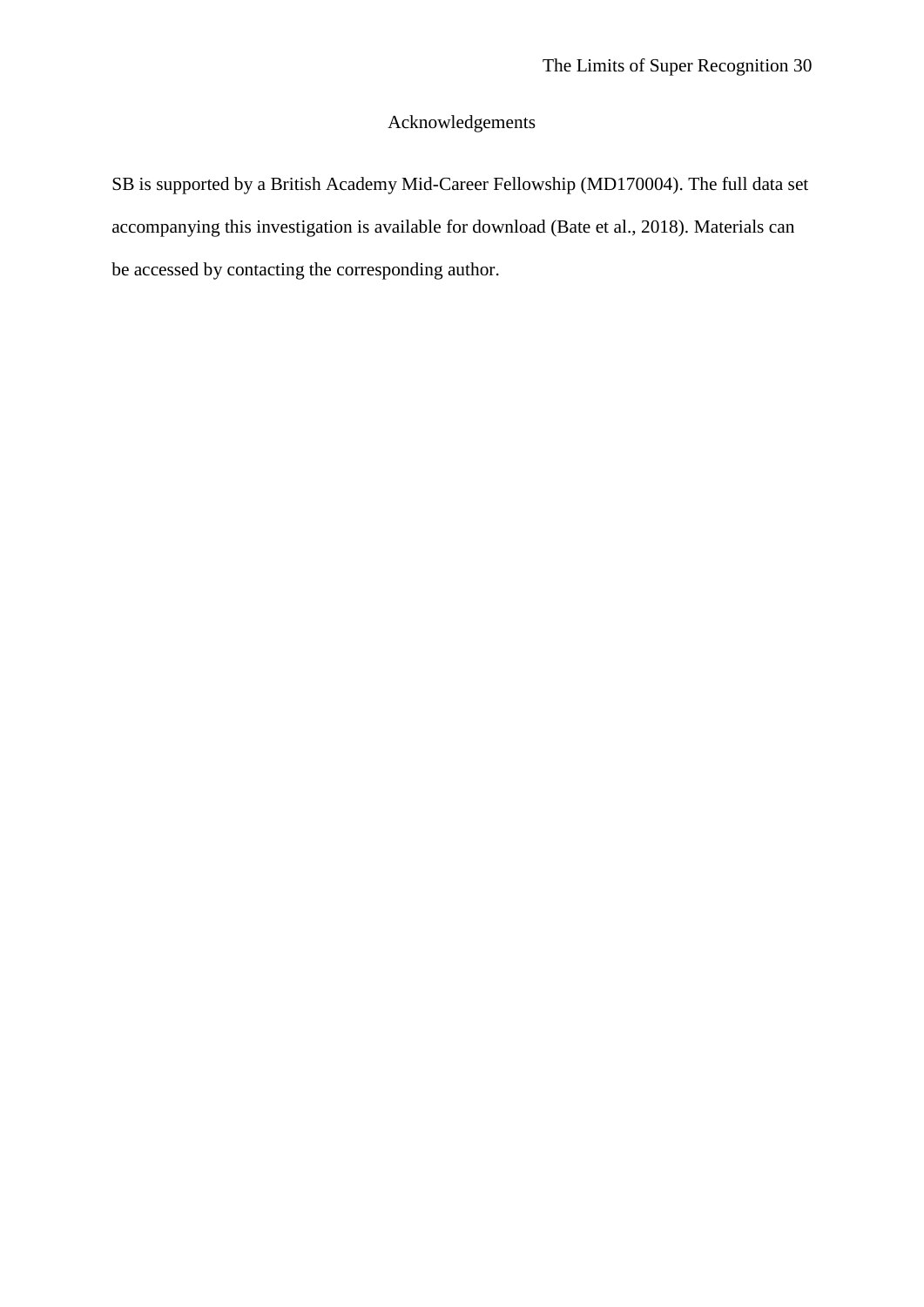#### References

Barton, J.J.S., & Corrow, S.L. (2016). The problem of being bad with faces. *Neuropsychologia, 89*, 119–24.

Bate, S., Bennetts, R., Hasshim, N., Portch, E., Murray, E., Burns, E., & Dudfield, G. (2018). Super-recognisers and controls - own-race and other-ethnicity memory and matching dataset [Data set]. https://doi.org/10.17633/rd.brunel.6752825.v1.

Bate, S., Frowd, C., Bennetts, R., Hasshim, N., Murray, E., Bobak, A.K., Wills, H., & Richards, S. (2018). Applied sother-ethnicity effectening tests for the detection of superior face recognition. *Cognitive Research: Principals and Implications, 3,* 22.

Bate, S., Parris, B.A., Haslam, C., & Kay, J. (2010). Socio-emotional functioning and face recognition ability in the normal population. *Personality and Individual Differences, 48*, 239- 242.

Bate, S., & Tree, J.J. (2017). The definition and diagnosis of developmental prosopagnosia. *Quarterly Journal of Experimental Psychology, 70*, 193-200.

Bennetts, R.J., Mole, J.A., & Bate, S. (2017). Super recognition in development: A case study of an adolescent with extraordinary face recognition skills. *Cognitive Neuropsychology, 34*, 357-376.

Bennetts, R.J., Murray, E., Boyce, T., & Bate, S. (2017). Prevalence of face recognition deficits in middle childhood. *Quarterly Journal of Experimental Psychology, 70, 234-258.* 

Bindemann, M., Avetisyan, M., & Rakow, T. (2012). Who can recognize unfamiliar faces? Individual differences and observer consistency in person identification. *Journal of Experimental Psychology: Applied, 18*, 277-291.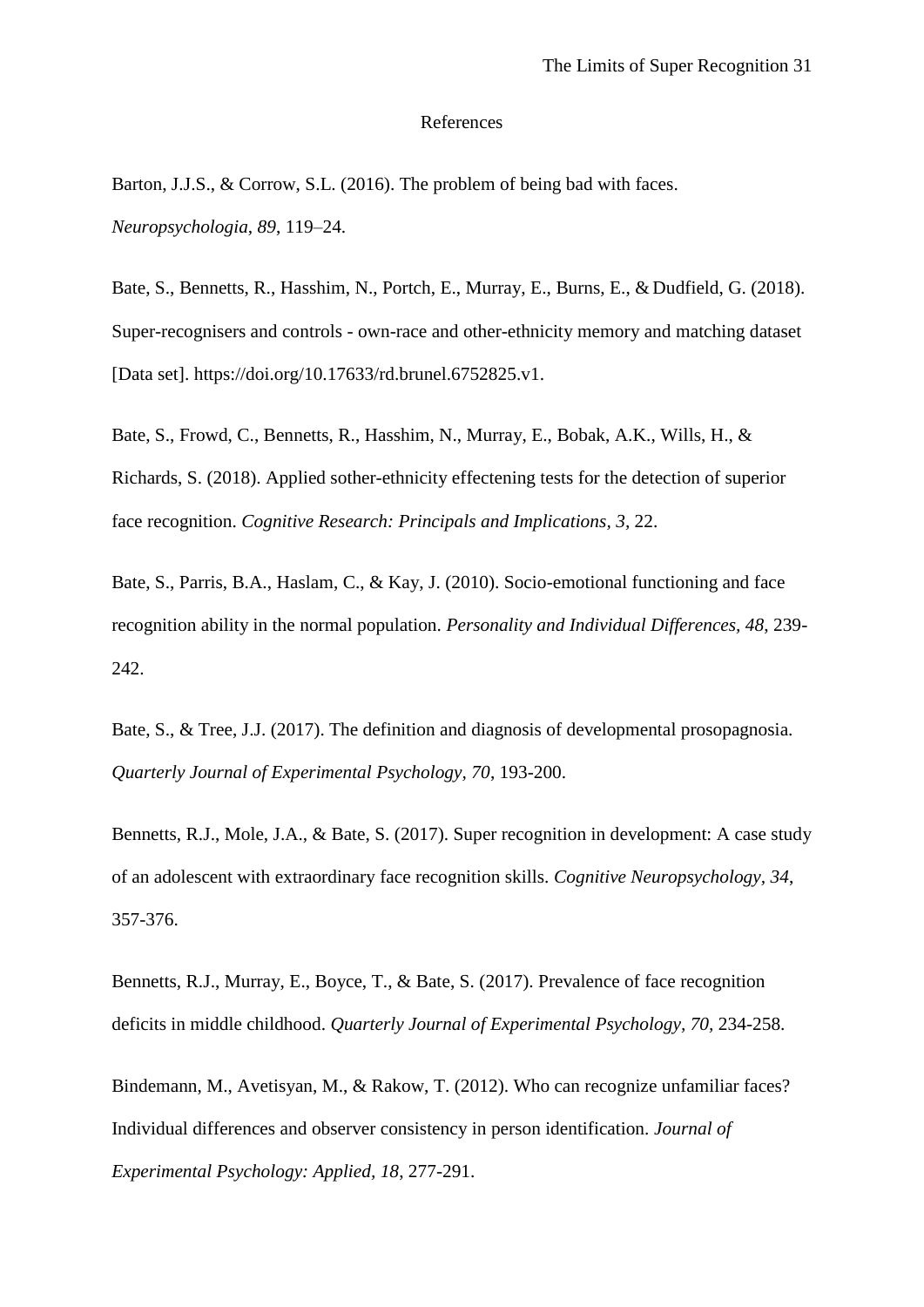Bobak, A.K., Dowsett, A., & Bate, S. (2016). Solving the border control problem: Evidence of enhanced face matching in individuals with extraordinary face recognition skills. *PLos One, 11*, e0148148.

Bobak, A.K., Hancock, P.J.B., & Bate, S. (2016). Super-recognizers in action: Evidence from face matching and face memory tasks. *Applied Cognitive Psychology, 30*, 81-91.

Bobak, A., Pampoulov, P., & Bate, S. (2016). Detecting superior face recognition skills in a large sample of young British adults. *Frontiers in Psychology, 7*, 1378.

Bobak, A.K., Parris, B.A., Gregory, N.J., Bennetts, R.J., & Bate, S. (2017). Eye-movement strategies in developmental prosopagnosia and "super" face recognition. *Quarterly Journal of Experimental Psychology, 70*, 201-217.

Bobak, A.K., Bennetts, R.J., Parris, B.A., Jansari, A., & Bate, S. (2016). An in-depth cognitive examination of individuals with superior face recognition skills. *Cortex, 82*, 48-62.

Bowles, D.C., McKone, E., Dawel, A., Duchaine, B., Palermo, R., Schmalzl, L., … Yovel, G. (2009). Diagnosing prosopagnosia: Effects of ageing, sex, and participant–stimulus ethnic match on the Cambridge Face Memory Test and Cambridge Face Perception Test. *Cognitive Neuropsychology, 26*, 423-455.

Caldara, R., Rossion, B., Bovet, P., & Hauert, C.-A. (2004). Event-related potentials and time course of the 'other-race' classification advantage. *NeuroReport, 15*, 905-910.

Crawford, J.R., & Garthwaite, P.H. (2002). Investigation of the single case in neuropsychology: Confidence limits on the abnormality of test scores and test score differences. *Neuropsychologia, 40*, 1196-1208.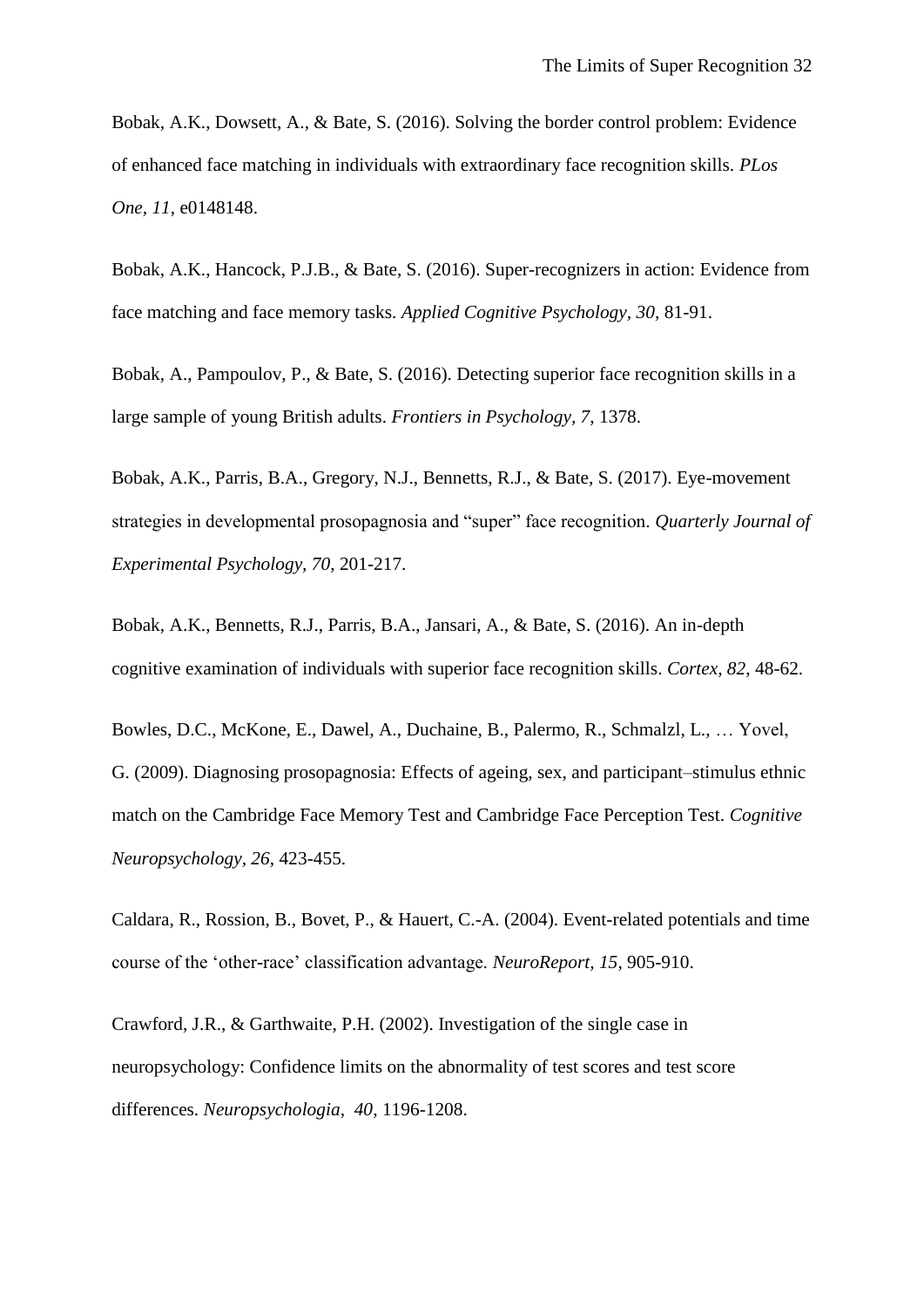Crawford, J.R., & Garthwaite, P.H. (2006). Methods of testing for a deficit in single-case studies: Evaluation of statistical power by Monte Carlo simulation. *Cognitive Neuropsychology*, *23*, 877-904.

Dalrymple, K.A., & Palermo, R. (2016). Guidelines for studying developmental prosopagnosia in adults and children. *WIREs Cognitive Science, 7*, 73-87.

Doty, N.D. (1998). The influence of nationality on the accuracy of face and voice recognition. *American Journal of Psychology, 111*, 191-214.

Duchaine, B., & Nakayama, K. (2006). The Cambridge Face Memory Test: Results for neurologically intact individuals and an investigation of its validity using inverted face stimuli and prosopagnosic subjects. *Neuropsychologia, 44*, 576–585.

Faul, F., Erdfelder, E., Lang, A.-G., & Buchner, A. (2007). G\*Power 3: A flexible statistical power analysis program for the social, behavioral, and biomedical sciences. *Behavior Research Methods*, *39*, 175-191.

Germine, L., Nakayama, K., Duchaine, B.C., Chabris, C.F., Chatterjee, G., & Wilmer, J. (2012). Is the Web as good as the lab? Comparable performance from Web and lab in cognitive/perceptual experiments. *Psychonomic Bulletin & Review, 19*, 847-857.

Hancock, K.J., & Rhodes, G. (2008). Contact, configural coding and the other-race effect in face recognition. *British Journal of Psychology, 99*, 45-56.

Herlitz, A., & Lovén, J. (2013). Sex differences and the own-gender bias in face recognition: A meta-analytic review. *Visual Cognition, 21*, 1306-1336.

Huff, C.R., Ratner, A., Sagarin, E., & MacNamara, D.E.J. (1986). Guilty until proved innocent: Wrongful conviction and public policy. *Crime & Delinquency, 32*, 518-544.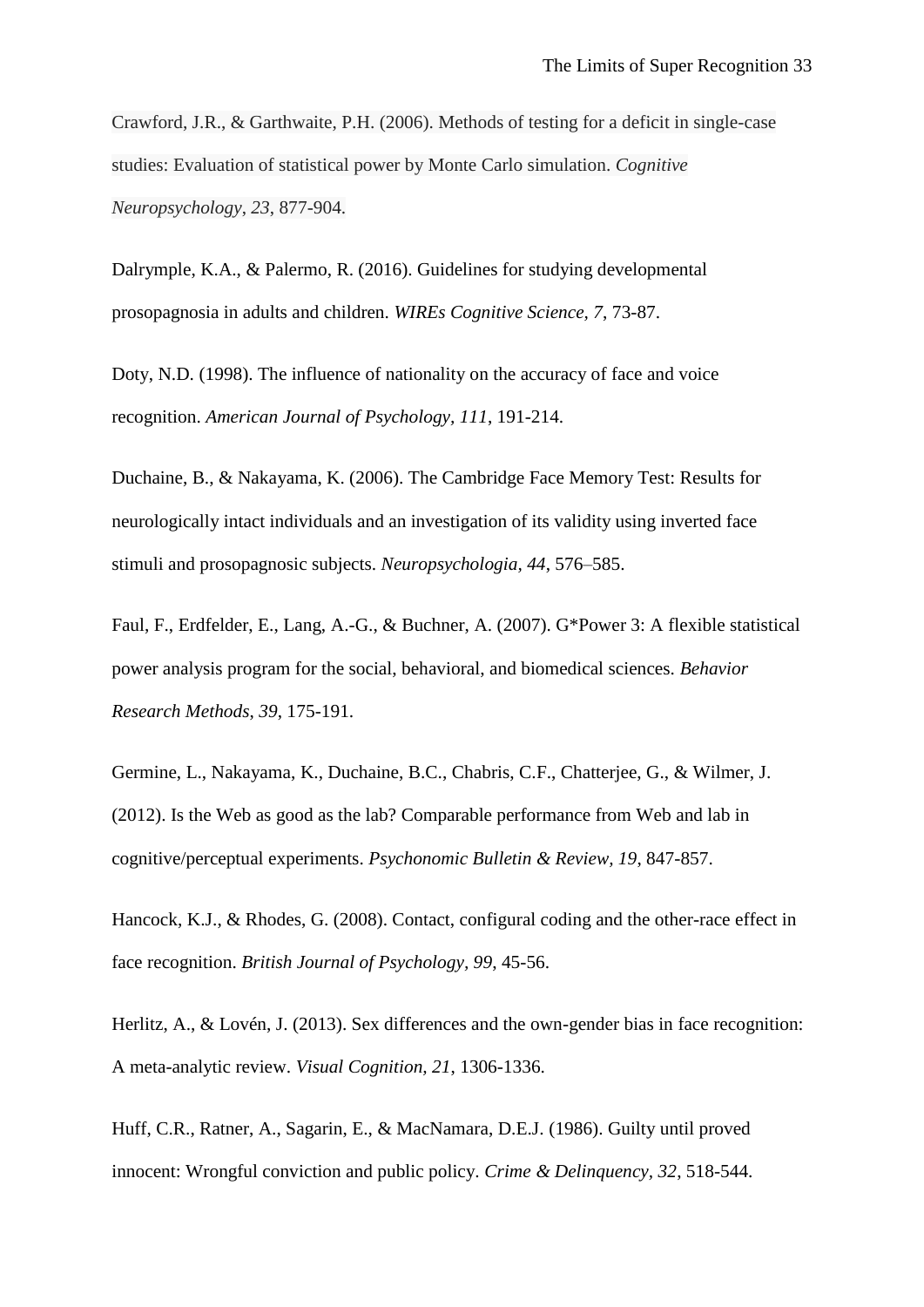Hugenberg, K., Young, S.G., Bernstein, M.J., & Sacco, D.F. (2010). The Categorization-Individuation Model: An integrative account of the cross race recognition deficit. *Psychological Review, 117*, 1168-1187.

Kokje, E., Bindemann, M., & Megreya, A.M. (2018). Other-ethnicity correlations in the abilities to match unfamiliar faces. *Acta Psychologica, 185*, 13-21.

Levin, D.T., & Banaji, M.R. (2006). Distortions in the perceived lightness of faces: The role of race categories. *Journal of Experimental Psychology: General, 135*, 501-512.

Lindsay, D.S., Jack, P.C., & Christian, M.A. (1991). Other-race face perception. *Journal of Applied Psychology, 76*, 587-589.

Macmillan, N. A., & Creelman, C. D. (2005). *Detection Theory: A User's Guide (2nd ed.).* Mahwah, N.J.: Lawrence Erlbaum Associates.

Malpass, R.S., & Kravitz, J. (1969). Recognition for faces of own and other race. *Journal of Personality and Social Psychology, 13*, 330-334.

McKone, E., Martini, P., & Nakayama, K. (2001). Categorical perception of face identity in noise isolates configural processing. *Journal of Experimental Psychology: Human Perception and Performance*, *27*, 573-599.

McKone, E., Stokes, S., Liu, J., Cohan, S., Fiorentini, C., Pidcock, M., Yovel, G., … Pelleg, M. (2012). A Robust Method of Measuring Other-Race and Other-Ethnicity Effects: The Cambridge Face Memory Test Format. *PLOS ONE, 7,* e47956.

McKone, E., Wan, L., Robbins, R., Crookes, K., & Liu, J. (2017). Diagnosing prosopagnosia in East Asian individuals: Norms for the Cambridge Face Memory Test–Chinese. *Cognitive Neuropsychology*, *34*, 253-268.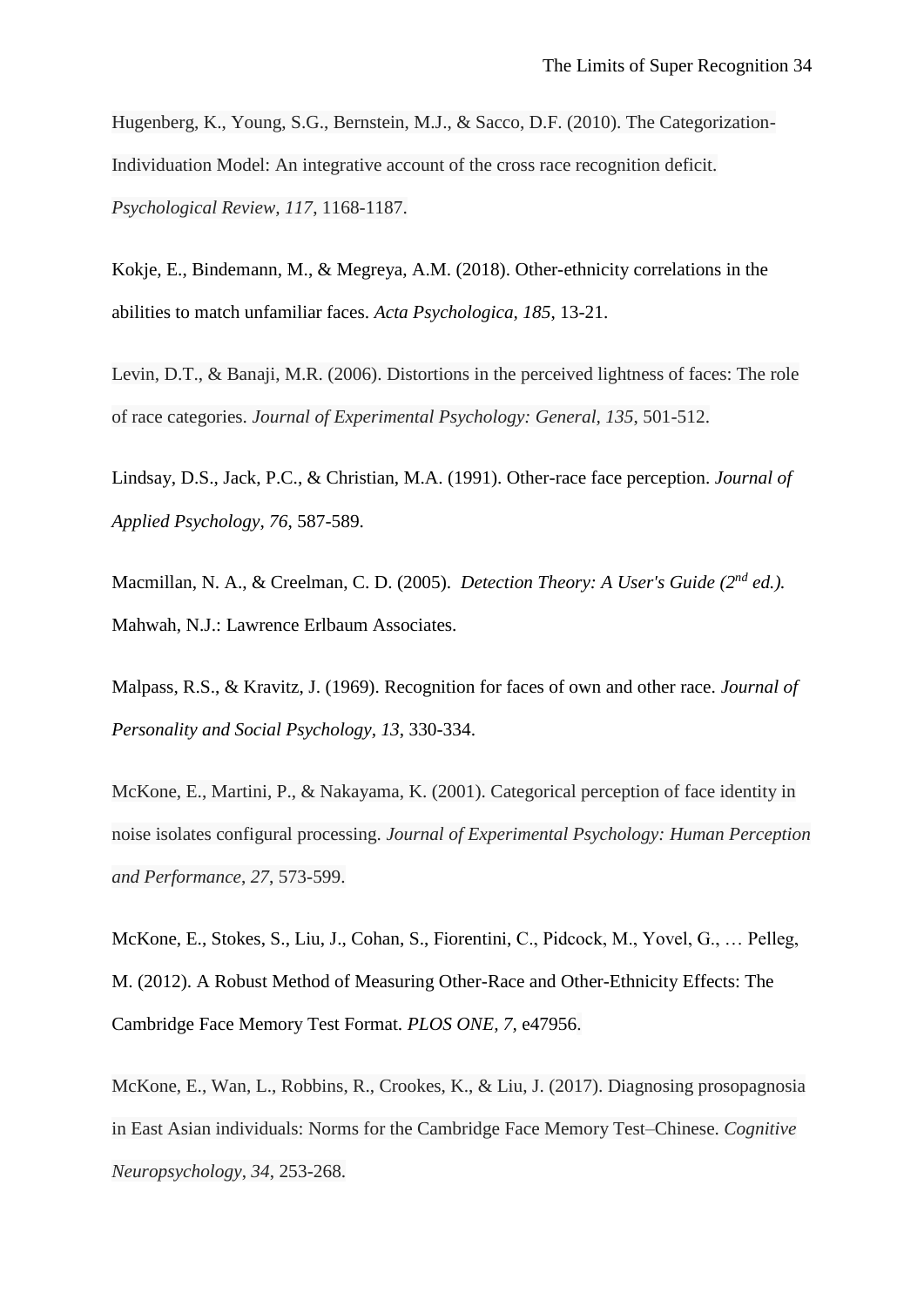Megreya, A. M., & Burton, A.M. (2006). Unfamiliar faces are not faces: Evidence from a matching task. *Memory & Cognition*, *34*, 865-876.

Meissner, C.A., & Brigham, J.C. (2001). Thirty years of investigating the own-race bias in memory for faces: A meta-analytic review. *Psychology, Public Policy, and Law, 7*, 3-35.

Michel, C., Rossion, B., Han, J., Chung, C.H., & Caldara, R. (2006). Holistic processing is finely tuned for faces of one's own race. *Psychological Science, 17*, 608-615.

O'Toole, A.J., Peterson, J., & Deffenbacher, K.A. (1996). An 'other-race effect' for categorizing faces by sex. *Perception, 25*, 669-676.

Papesh, M.H., & Goldinger, S.D. (2009). Deficits in other-race face recognition: No evidence for encoding-based effects. *Canadian Journal of Experimental Psychology, 63*, 253-262.

Ramon, M., Miellet, S., Dzieciol, A.M., Konrad, B.N., Dresler, M., & Caldara, R. (2016). Super-memorizers are not super-recognizers. *PLoS ONE, 11*, e0150972.

Rhodes, G. (2017). Adaptive coding and face recognition. *Current Directions in Psychological Science*, *26*(3), 218-224.

Rhodes, G., Jeffery, L., Taylor, L., Hayward, W. G., & Ewing, L. (2014). Individual differences in adaptive coding of face identity are linked to individual differences in face recognition ability. *Journal of Experimental Psychology: Human Perception and Performance*, *40*(3), 897.

Rhodes, G., Tan, S., Brake, S., & Taylor, K. (1989). Expertise and configural coding in face recognition. *British Journal of Psychology, 80*, 313-331.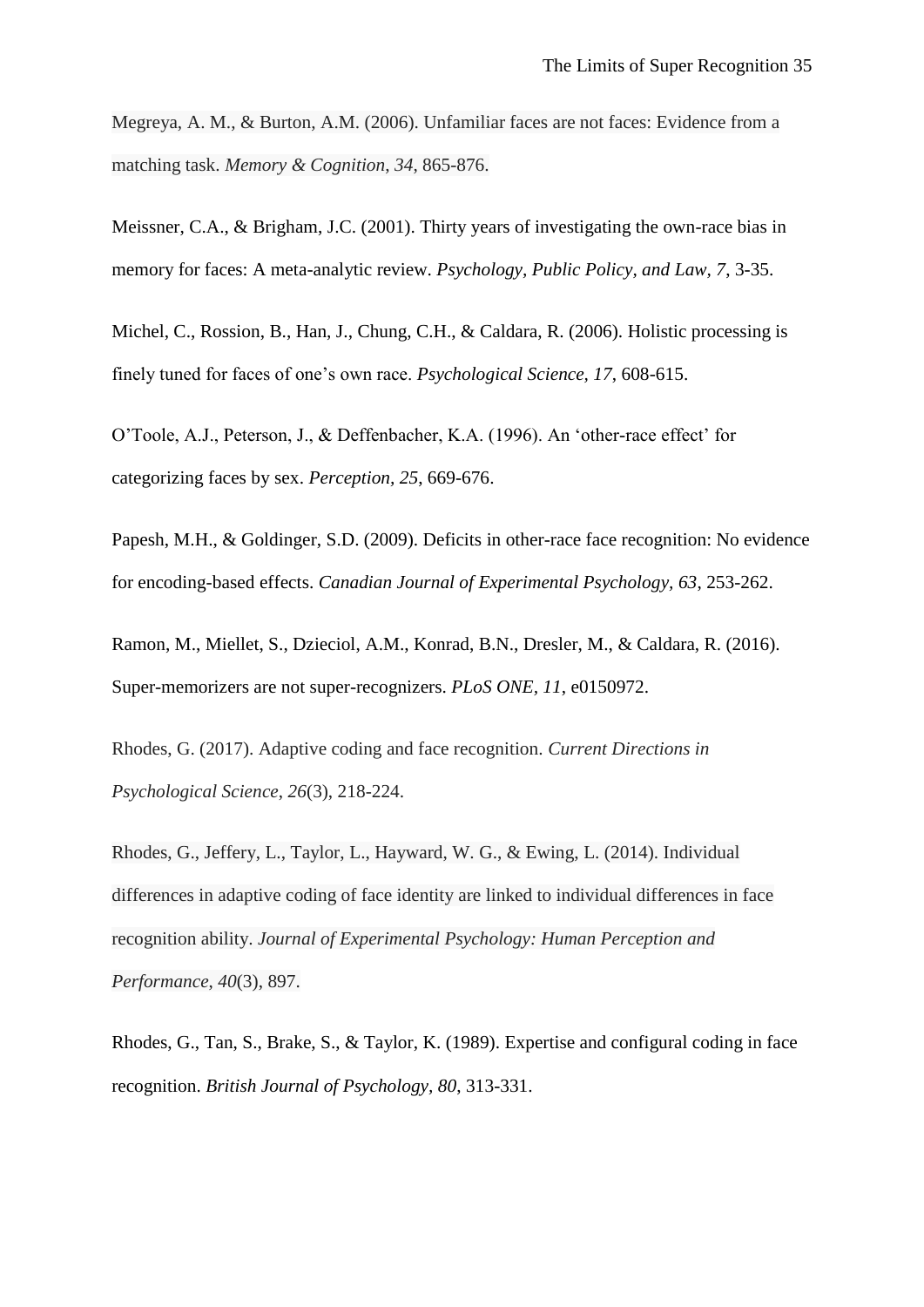Rhodes, M.G., & Anastasi, J.S. (2012). The own-age bias in face recognition: A metaanalytic and theoretical review. *Psychological Bulletin, 138*, 146-174.

Rhodes, G., Watson, T. L., Jeffery, L., & Clifford, C. W. (2010). Perceptual adaptation helps us identify faces. *Vision Research*, *50*(10), 963-968.

Richler, J.J., Cheung, O.S., & Gauthier, I. (2011). Holistic processing predicts face recognition. *Psychological Science, 22*, 464-471.

Richler, J.J., Floyd, J., & Gauthier, I. (2015). About-face on face recognition ability and holistic processing. *Journal of Vision, 15*, 15.

Russell, R., Duchaine, B., & Nakayama, K. (2009). Super-recognizers: People with extraordinary face recognition ability. *Psychonomic Bulletin & Review, 16*, 252–257.

Russell, R., Chatterjee, G., & Nakayama, K. (2012). Developmental prosopagnosia and super-recognition: no special role for surface reflectance processing. *Neuropsychologia, 50*, 334-340.

Sangrigoli, S., & de Schonen, S. (2004). Effects of visual experience on face processing: A developmental study of inversion and non-native effects. *Developmental Science, 7*, 74-87.

Walker, P.M., & Hewstone, M. (2006). A perceptual discrimination investigation of the ownrace effect and intergroup experience. *Applied Cognitive Psychology, 20*, 461-475.

Wan, L., Crookes, K., Dawel, A., Pidcock, M., Hall, A., & McKone, E. (2017). Face-blind for other-race faces: Individual differences in other-race recognition impairments. *Journal of Experimental Psychology: General*, *146*, 102-122.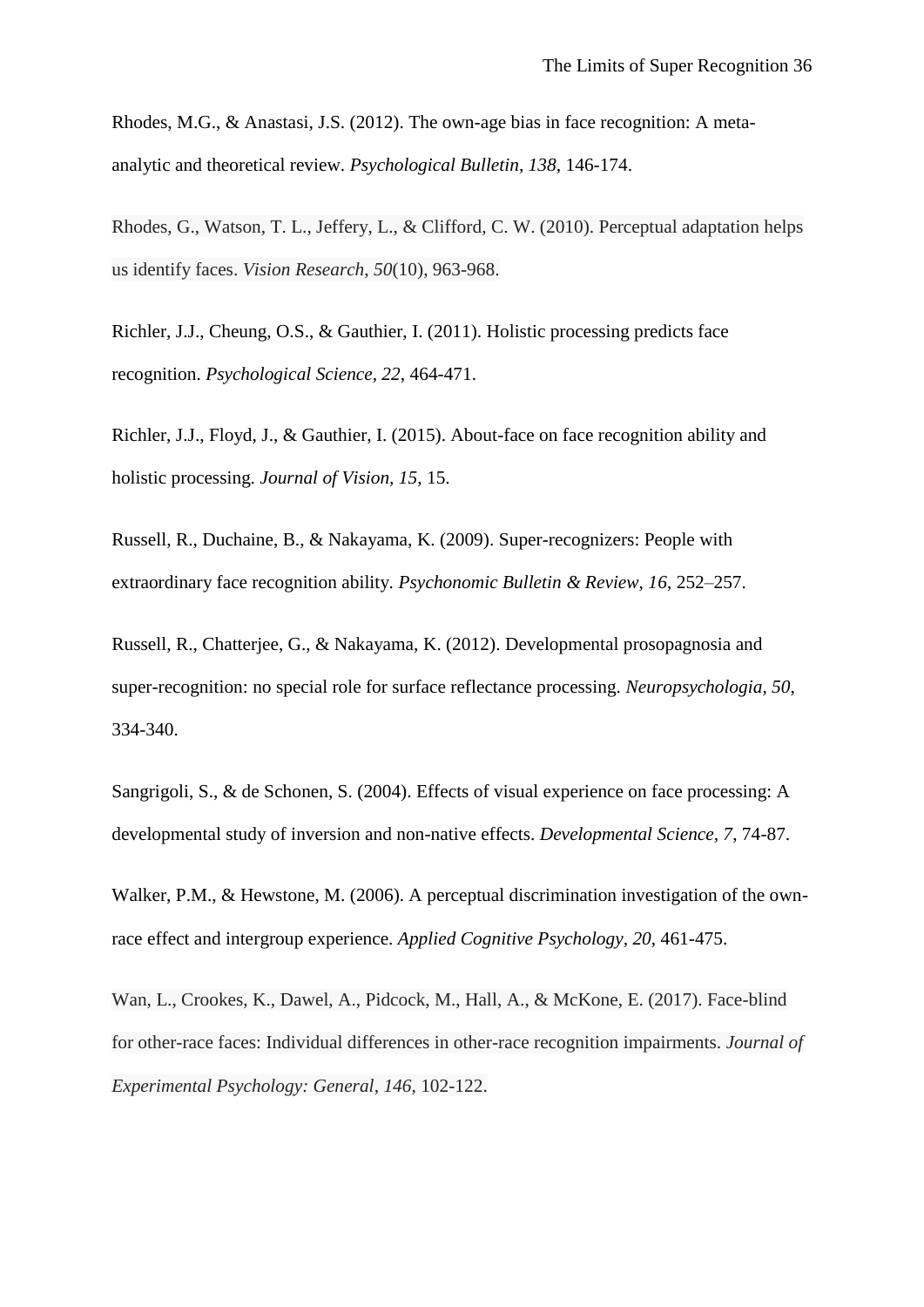Wang, R., Li, J., Fang, H., Tian, M., & Liu, J. (2012). Individual differences in holistic processing predict face recognition ability. *Psychological Science, 23*, 169-177.

Wilmer, J.B. (2017). Individual differences in face recognition: A decade of discovery. *Current Directions in Psychological Science, 26*, 225-230.

Wilmer, J.B., Germine, L., Chabris, C.F., Chatterjee, G., Williams, M., Loken, E., ... Duchaine, B. (2010). Human face recognition ability is specific and highly heritable. *Proceedings of the National Academy of Sciences, 107*, 5238-5241.

Young, A.W., & Burton, A.M. (2017). Recognizing faces. *Current Directions in Psychological Science, 26*, 212-217.

Zhang, J., & Mueller, S. T. (2005). A note on ROC analysis and non-parametric estimate of sensitivity. *Psychometrika*, *70*(1), 203-212.

Zhao, Y., Li, J., Liu, X., Song, Y., Wang, R., Yang, Z., & Liu, J. (2016). Altered spontaneous neural activity in the occipital face area reflects behavioral deficits in developmental prosopagnosia. *Neuropsychologia*, *89*, 344-355.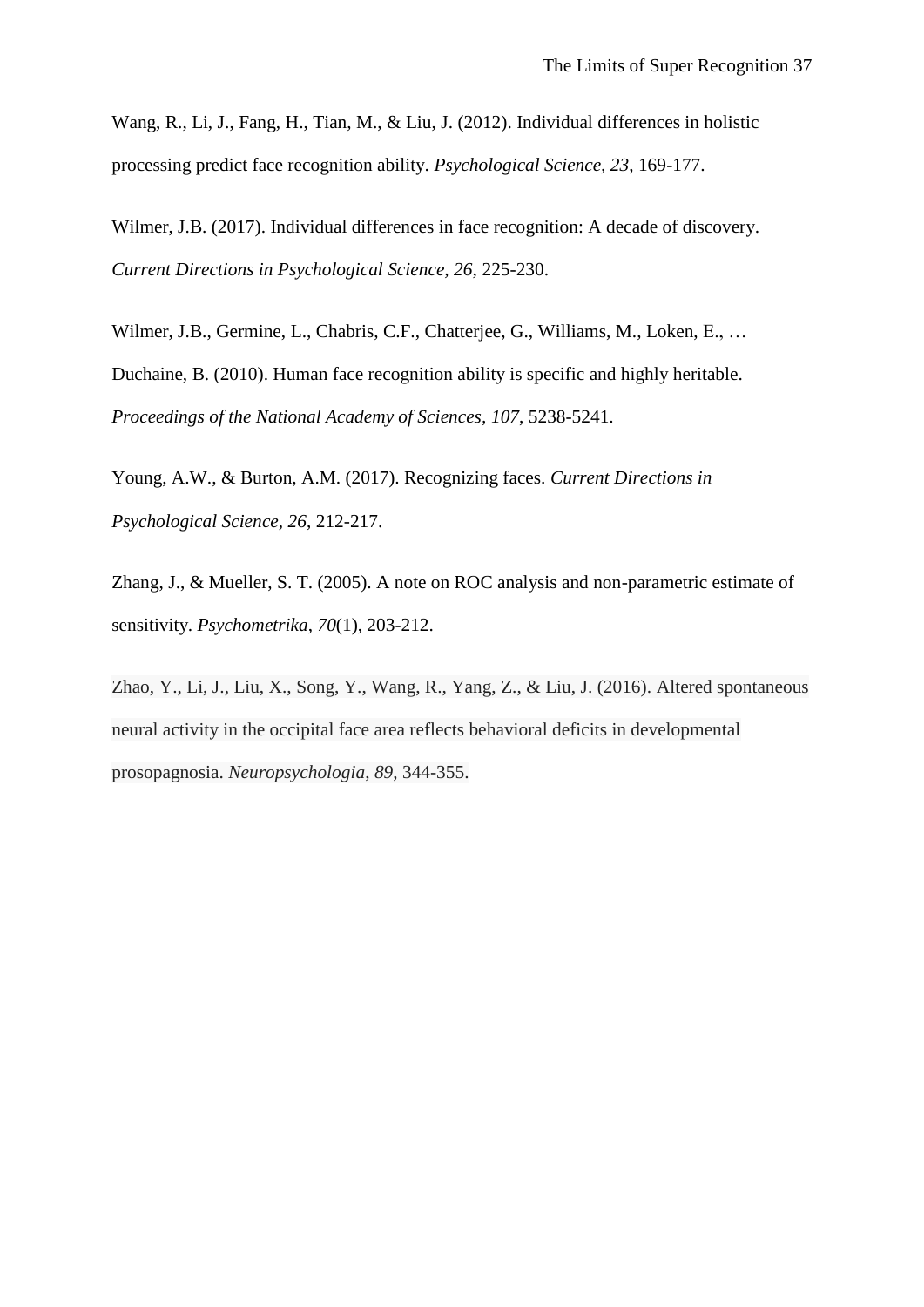# Tables

*Table 1:* Control mean percentage accuracy (SD) for the CFMT+ and MMT, with demographic information and individual *z* scores for each super-recogniser. Chance is 33.33% on the CFMT+ and 25% on the MMT. Control norms  $(N = 40)$  are taken from Bate et al. (2018): cut-offs are set at 1.96 SDs from the control mean.

|            | Controls      | SR <sub>1</sub> | SR <sub>2</sub> | SR <sub>3</sub> | SR <sub>4</sub> | SR <sub>5</sub> | SR <sub>6</sub> | SR7  | SR <sub>8</sub> |
|------------|---------------|-----------------|-----------------|-----------------|-----------------|-----------------|-----------------|------|-----------------|
| Gender     | 20xM, 20xF    | M               | M               | M               | M               | M               | M               | M    | F               |
| Age        | 33.6(10.1)    | 38              | 37              | 22              | 44              | 49              | 36              | 40   | 32              |
| $CFMT+$    | 67.77 (9.92)  | 2.36            | 2.26            | 2.06            | 2.46            | 2.46            | 3.25            | 2.46 | 2.06            |
| <b>MMT</b> | 53.25 (14.06) | $2.06$ 2.53     |                 | 2.61            | 2.69            | 3.01            | 2.38            | 2.77 | 2.69            |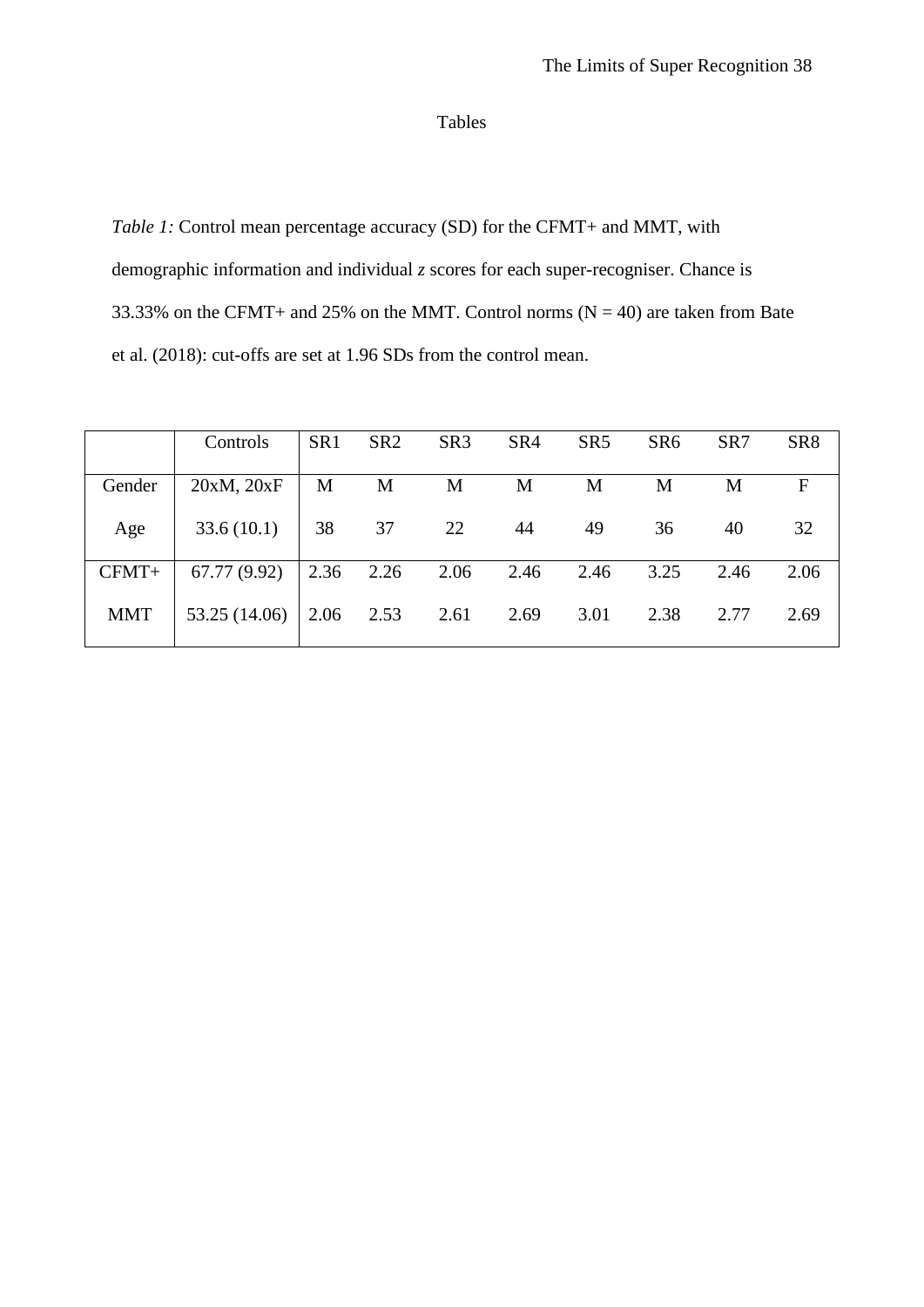*Table 2:* Results from modified t-tests for single-case comparisons (Crawford & Garthwaite, 2002) for the eight individual super-recognisers in relation to Caucasian and Asian controls performing the CFMT+ and CFMT-Chinese. Significant results are highlighted by an accompanying asterisk. Effect sizes (*z*-cc) are also reported for each calculation, alongside the percentage of the population achieving less extreme scores than each individual superrecogniser.

|                 | Raw    | Caucasian controls |                  |         | Asian controls |                  |                  |         |              |
|-----------------|--------|--------------------|------------------|---------|----------------|------------------|------------------|---------|--------------|
|                 | score  | $\boldsymbol{t}$   | $\boldsymbol{p}$ | $Z$ -CC | % population   | $\boldsymbol{t}$ | $\boldsymbol{p}$ | $Z$ -CC | % population |
|                 | (% )   |                    |                  |         | less extreme   |                  |                  |         | less extreme |
| $CFMT +$ :      |        |                    |                  |         |                |                  |                  |         |              |
| SR1             | 91.18  | 2.13               | $.04*$           | 2.16    | 97.99          | 2.14             | $.04*$           | 2.17    | 97.91        |
| SR <sub>2</sub> | 90.20  | 2.04               | $.05*$           | 2.07    | 97.55          | 2.06             | $.05*$           | 2.10    | 97.56        |
| SR <sub>3</sub> | 88.24  | 1.86               | .07              | 1.88    | 96.39          | 1.92             | .07              | 1.95    | 96.71        |
| SR4             | 92.16  | 2.23               | $.03*$           | 2.26    | 98.36          | 2.21             | $.04*$           | 2.25    | 98.21        |
| SR <sub>5</sub> | 92.16  | 2.23               | $.03*$           | 2.26    | 98.36          | 2.21             | $.04*$           | 2.25    | 98.21        |
| SR <sub>6</sub> | 100.00 | 2.97               | $.01*$           | 3.01    | 99.73          | 2.79             | $.01*$           | 2.84    | 99.53        |
| SR7             | 92.16  | 2.23               | $.03*$           | 2.26    | 98.36          | 2.21             | $.04*$           | 2.25    | 98.21        |
| SR8             | 88.24  | 1.86               | .07              | 1.88    | 96.39          | 1.92             | .07              | 1.95    | 96.71        |
| CFMT-           |        |                    |                  |         |                |                  |                  |         |              |
| Chinese:        |        |                    |                  |         |                |                  |                  |         |              |
| SR1             | 83.33  | 1.63               | .11              | 1.66    | 94.42          | 0.40             | .69              | .40     | 65.27        |
| SR <sub>2</sub> | 81.94  | 1.51               | .14              | 1.54    | 93.03          | 0.28             | .78              | .29     | 60.91        |
| SR <sub>3</sub> | 84.72  | 1.75               | .09              | 1.78    | 95.58          | 0.51             | .61              | .52     | 69.43        |
| SR4             | 87.50  | 2.00               | $.05*$           | 2.02    | 97.29          | 0.75             | .46              | .76     | 76.96        |
| SR <sub>5</sub> | 84.72  | 1.75               | .09              | 1.78    | 95.58          | 0.51             | .61              | .52     | 69.43        |
|                 |        |                    |                  |         |                |                  |                  |         |              |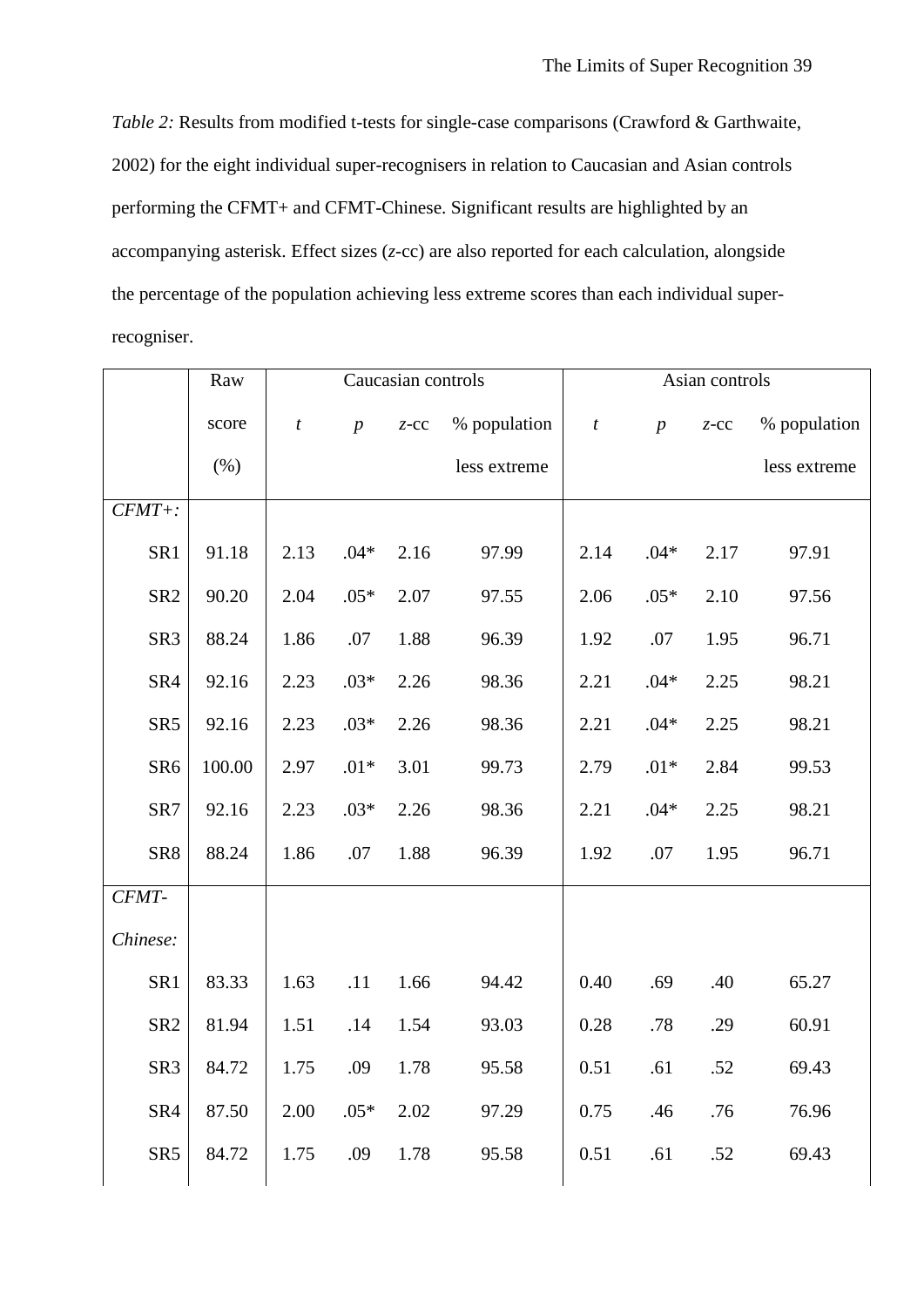|  |  | SR6 87.50 2.00 .05* 2.02 97.29 0.75 .46 .76 76.96  |  |  |
|--|--|----------------------------------------------------|--|--|
|  |  | SR7 83.33 1.63 .11 1.66 94.42 0.40 .69 .40 65.27   |  |  |
|  |  | SR8 93.06 2.48 .02* 2.51 99.08 1.22 .23 1.24 88.29 |  |  |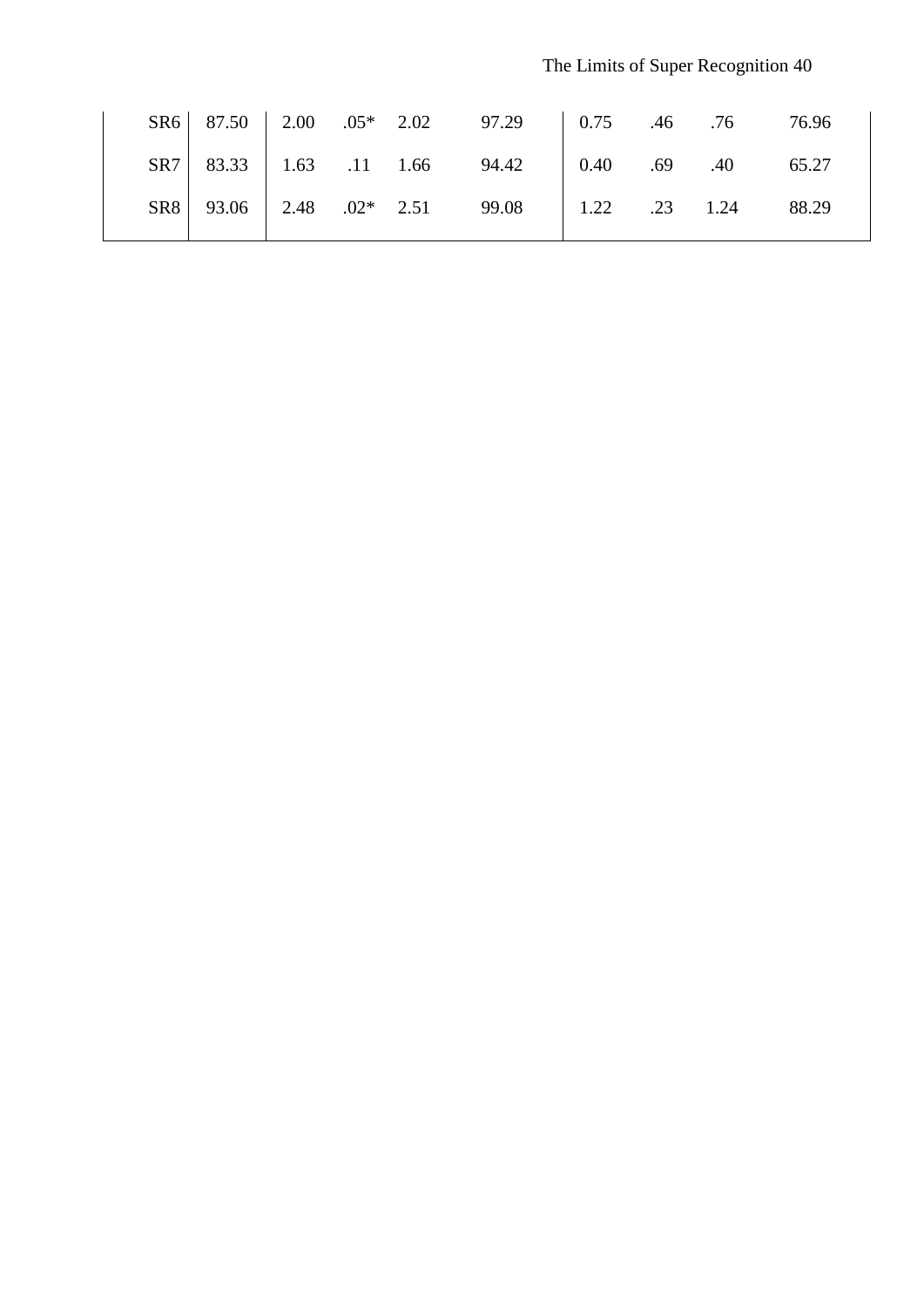*Table 3*: The correlation between *A* scores on same- and other-ethnicity memory and matching tests for Caucasian and Asian controls.

| Control Group | <b>Caucasian Tests</b> | <b>Asian Tests</b> |
|---------------|------------------------|--------------------|
| Caucasian     | $37*$                  | $.46*$             |
| Asian         | $.39*$                 | $.62**$            |

 $**p* < .05; ***p* < .001$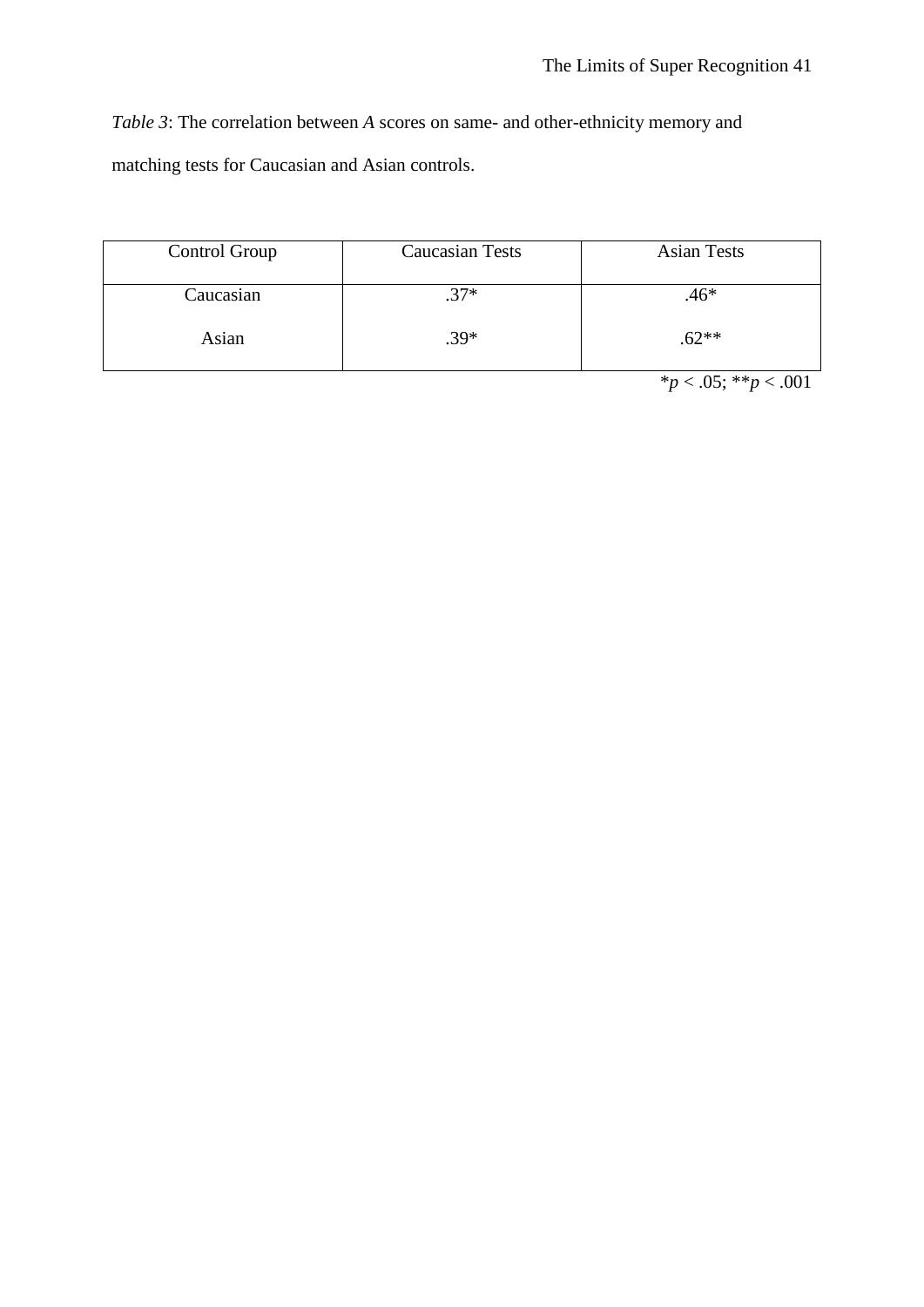*Table 4:* Modified *t*-tests for single-case comparisons (Crawford & Garthwaite, 2002) for the eight individual super-recognisers in relation to Caucasian and Asian controls performing the Caucasian and Asian matching tests. Significant results are highlighted by an accompanying asterisk. Effect sizes (*z*-cc) are also reported for each calculation, alongside the percentage of the population achieving less extreme scores than each individual super-recogniser.

|                 | Raw   |                  |                  | Caucasian controls |              | Asian controls   |                  |         |              |
|-----------------|-------|------------------|------------------|--------------------|--------------|------------------|------------------|---------|--------------|
|                 | score | $\boldsymbol{t}$ | $\boldsymbol{p}$ | $Z$ -CC            | % population | $\boldsymbol{t}$ | $\boldsymbol{p}$ | $Z$ -CC | % population |
|                 | (% )  |                  |                  |                    | less extreme |                  |                  |         | less extreme |
| Caucasian       |       |                  |                  |                    |              |                  |                  |         |              |
| test:           |       |                  |                  |                    |              |                  |                  |         |              |
| SR1             | 70.83 | 0.32             | .75              | 0.33               | 62.50        | 0.90             | .37              | 0.92    | 81.27        |
| SR <sub>2</sub> | 87.50 | 2.41             | $.02*$           | 2.45               | 98.93        | 2.95             | $.01*$           | 3.00    | 99.67        |
| SR <sub>3</sub> | 81.25 | 1.63             | .11              | 1.65               | 94.37        | 2.18             | $.04*$           | 2.22    | 98.10        |
| SR4             | 83.33 | 1.89             | .07              | 1.92               | 96.63        | 2.44             | $.02*$           | 2.48    | 98.91        |
| SR <sub>5</sub> | 85.42 | 2.15             | $.04*$           | 2.18               | 98.07        | 2.69             | $.01*$           | 2.74    | 99.40        |
| SR <sub>6</sub> | 89.58 | 2.67             | $.01*$           | 2.71               | 99.43        | 3.20             | $.003*$          | 3.26    | 99.83        |
| SR7             | 89.58 | 2.67             | $.01*$           | 2.71               | 99.43        | 3.20             | $.003*$          | 3.26    | 99.83        |
| SR8             | 79.17 | 1.37             | .18              | 1.39               | 90.98        | 1.93             | .06              | 1.96    | 96.77        |
| Asian test:     |       |                  |                  |                    |              |                  |                  |         |              |
| SR1             | 87.50 | 2.02             | $.05*$           | 2.05               | 97.45        | 1.16             | .26              | 1.18    | 87.12        |
| SR <sub>2</sub> | 81.25 | 1.25             | .22              | 1.26               | 88.92        | 0.48             | .63              | 0.49    | 68.30        |
| SR <sub>3</sub> | 87.50 | 2.02             | $.05*$           | 2.05               | 97.45        | 1.16             | .26              | 1.18    | 87.12        |
| SR4             | 83.33 | 1.50             | .14              | 1.53               | 92.91        | 0.71             | .49              | 0.72    | 75.69        |
| SR <sub>5</sub> | 89.58 | 2.28             | $.03*$           | 2.31               | 98.56        | 1.38             | .18              | 1.41    | 91.07        |
| SR <sub>6</sub> | 83.33 | 1.50             | .14              | 1.53               | 92.91        | 0.71             | .49              | 0.72    | 75.69        |
|                 |       |                  |                  |                    |              |                  |                  |         |              |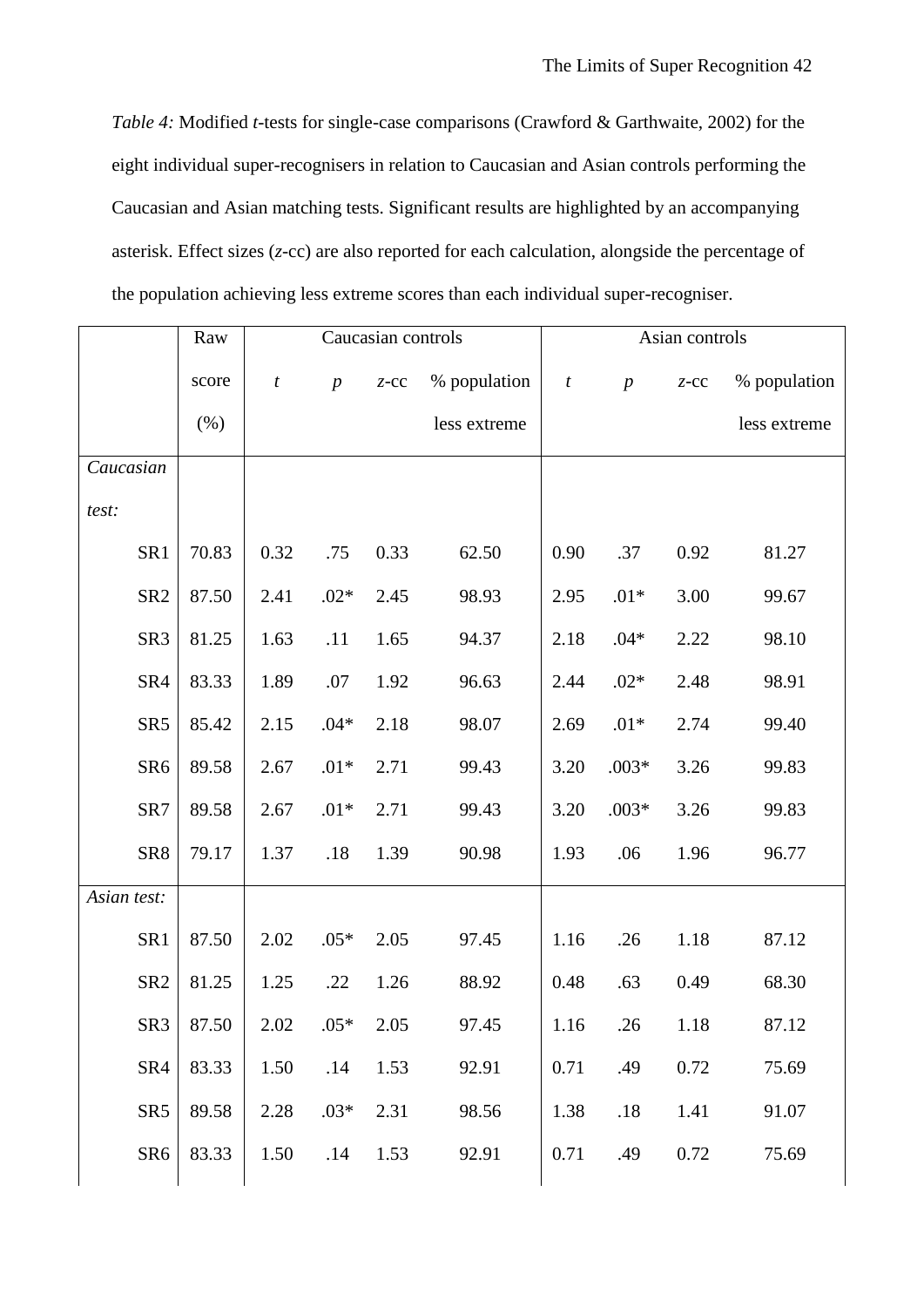|  |  | SR7 91.67 2.54 .02* 2.58 99.21 1.61 .12 1.64   |  | 94.01 |
|--|--|------------------------------------------------|--|-------|
|  |  | $SRS$ 87.50 2.02 .05* 2.05 97.45 1.16 .26 1.18 |  | 87.12 |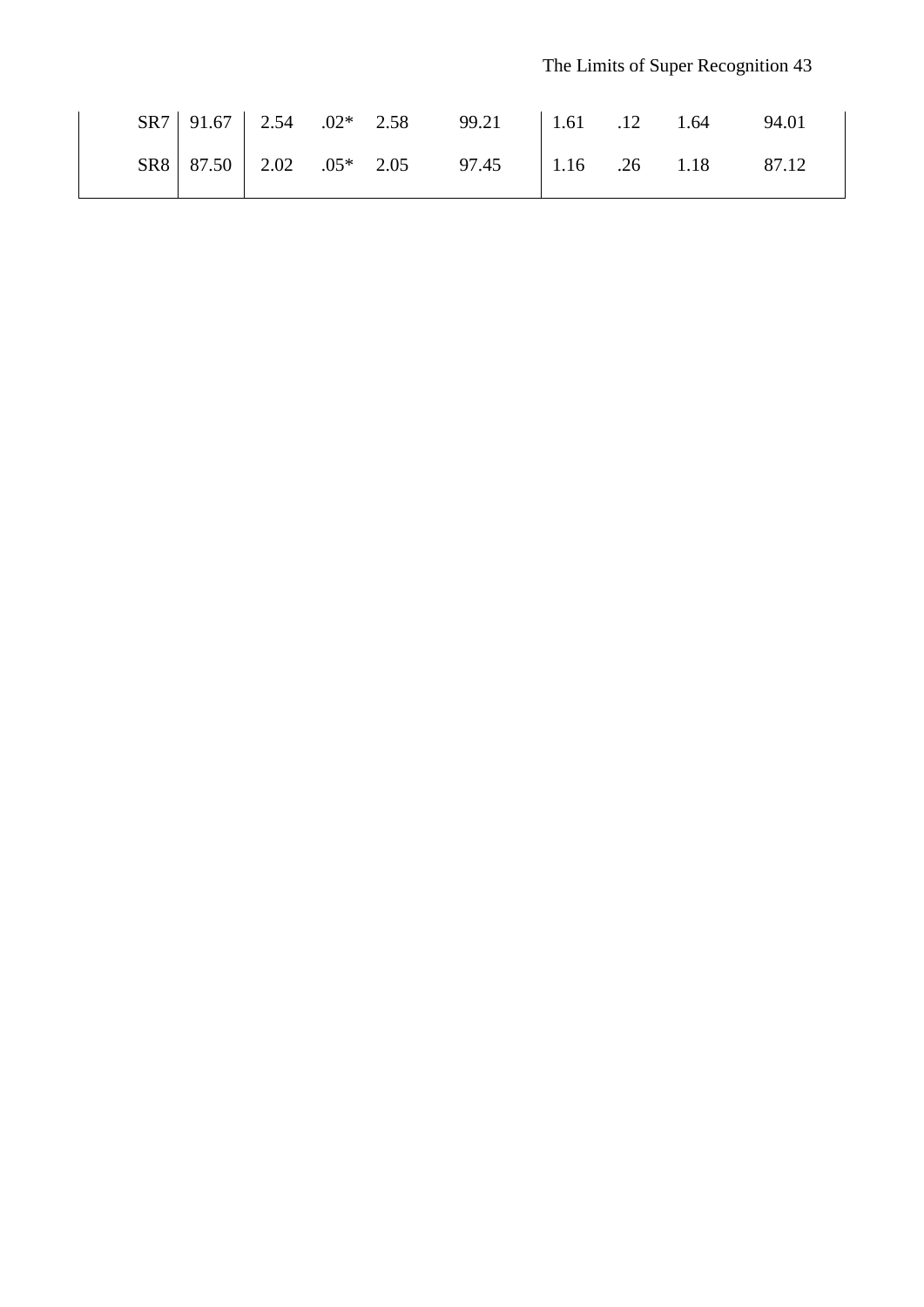| <i>Table 5:</i> Mean percentage accuracy (SD) for Caucasian control participants on each of the |  |  |
|-------------------------------------------------------------------------------------------------|--|--|
| matching tests.                                                                                 |  |  |

|              | <b>Hits</b>   | Correct       | Overall %    | A         | $b$ (bias) |
|--------------|---------------|---------------|--------------|-----------|------------|
|              |               | rejections    | accuracy     |           |            |
| Caucasian    | 65.71 (16.45) | 70.83 (16.01) | 68.27 (7.86) | .75(.09)  | 1.18(.51)  |
| Asian        | 63.93 (16.73) | 78.57 (13.64) | 71.25 (7.92) | .79(0.08) | 1.46(0.77) |
| Arab         | 63.93 (16.79) | 79.40 (13.17) | 71.67 (7.99) | .79(.09)  | 1.46(.75)  |
| <b>Black</b> | 56.79 (17.16) | 75.48 (14.25) | 66.13 (8.97) | .73(.11)  | 1.39(.59)  |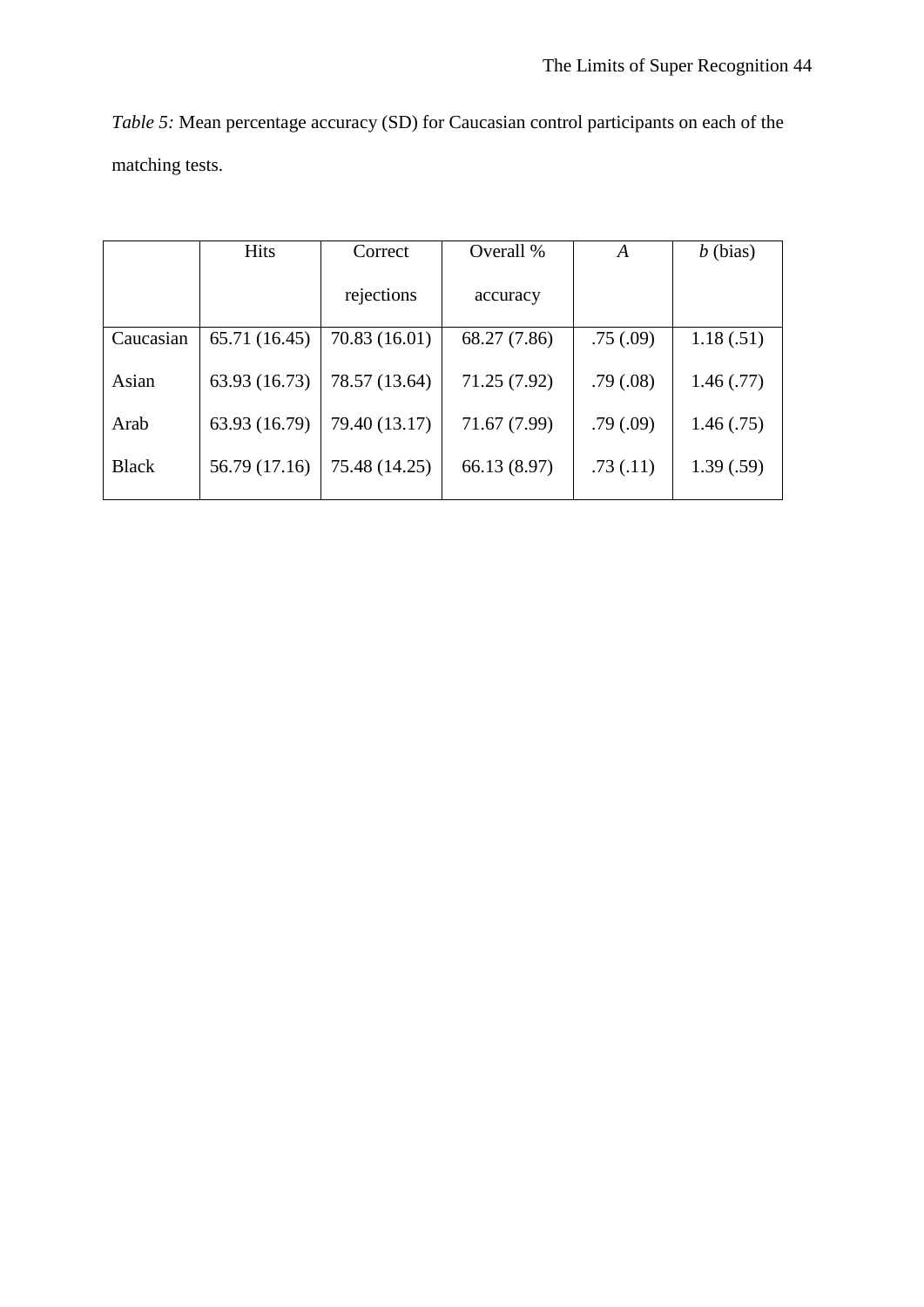*Table 6:* Correlation matrix for the performance of Caucasian control participants on the matching tests.

|              | Caucasian | Asian  | Arab   | <b>Black</b> |
|--------------|-----------|--------|--------|--------------|
|              |           |        |        |              |
| Caucasian    |           | $.53*$ | .12    | .38          |
| Asian        |           |        | $.47*$ | $.45*$       |
| Arab         |           |        |        | $.57*$       |
| <b>Black</b> |           |        |        |              |

\**p* < .017, sequential Bonferroni correction applied.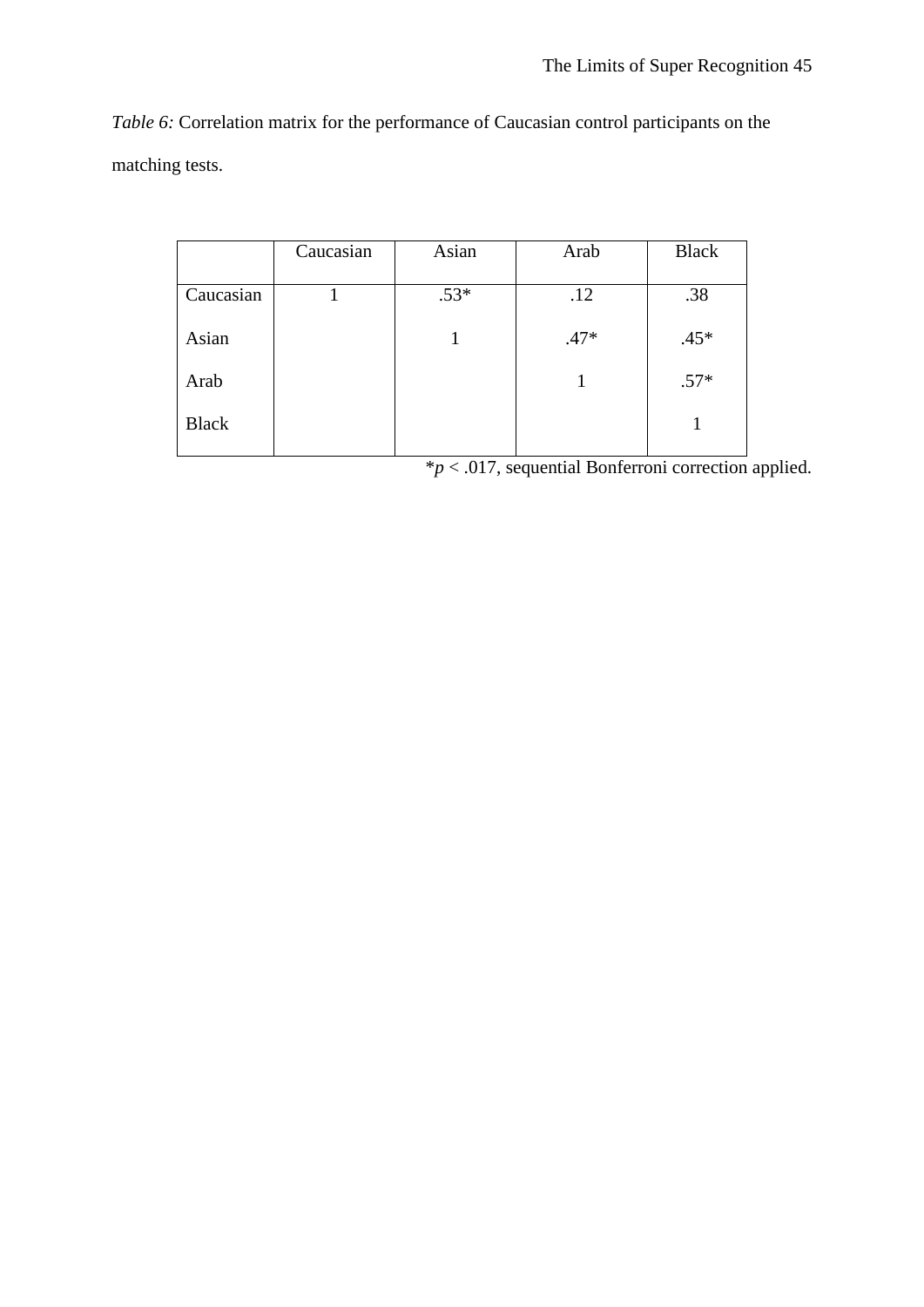*Table 7:* Results from modified *t*-tests for single-case comparisons (Crawford & Garthwaite, 2002) for the eight individual super-recognisers in relation to Caucasian controls performing the Arab and Black matching tests. Significant results are highlighted by an accompanying asterisk. Effect sizes (*z*-cc) are also reported for each calculation, alongside the percentage of the population achieving less extreme scores than each individual super-recogniser.

|                    | Raw score | Caucasian controls |                  |         |              |  |
|--------------------|-----------|--------------------|------------------|---------|--------------|--|
|                    | (% )      | t                  | $\boldsymbol{p}$ | $Z$ -CC | % population |  |
|                    |           |                    |                  |         | less extreme |  |
| Arab test:         |           |                    |                  |         |              |  |
| SR1                | 87.50     | 1.95               | .06              | 1.98    | 97.05        |  |
| SR <sub>2</sub>    | 85.42     | 1.70               | .10              | 1.72    | 95.06        |  |
| SR <sub>3</sub>    | 91.67     | 2.47               | $.02*$           | 2.50    | 99.06        |  |
| SR4                | 81.25     | 1.18               | .25              | 1.20    | 87.73        |  |
| SR <sub>5</sub>    | 97.92     | 3.24               | $.003*$          | 3.29    | 99.87        |  |
| SR <sub>6</sub>    | 87.50     | 1.95               | .06              | 1.98    | 97.05        |  |
| SR7                | 91.67     | 2.47               | $.02*$           | 2.50    | 99.06        |  |
| SR8                | 91.67     | 2.47               | $.02*$           | 2.50    | 99.06        |  |
| <b>Black test:</b> |           |                    |                  |         |              |  |
| SR1                | 77.08     | 1.20               | .24              | 1.22    | 88.15        |  |
| SR <sub>2</sub>    | 83.33     | 1.89               | .07              | 1.92    | 96.64        |  |
| SR3                | 85.42     | 2.12               | $.04*$           | 2.15    | 97.93        |  |
| SR4                | 79.17     | 1.43               | .16              | 1.45    | 91.96        |  |
| SR <sub>5</sub>    | 91.67     | 2.81               | $.01*$           | 2.85    | 99.59        |  |
| SR <sub>6</sub>    | 72.92     | 0.75               | .46              | 0.76    | 76.97        |  |
| SR7                | 79.17     | 1.43               | .16              | 1.45    | 91.96        |  |
|                    |           |                    |                  |         |              |  |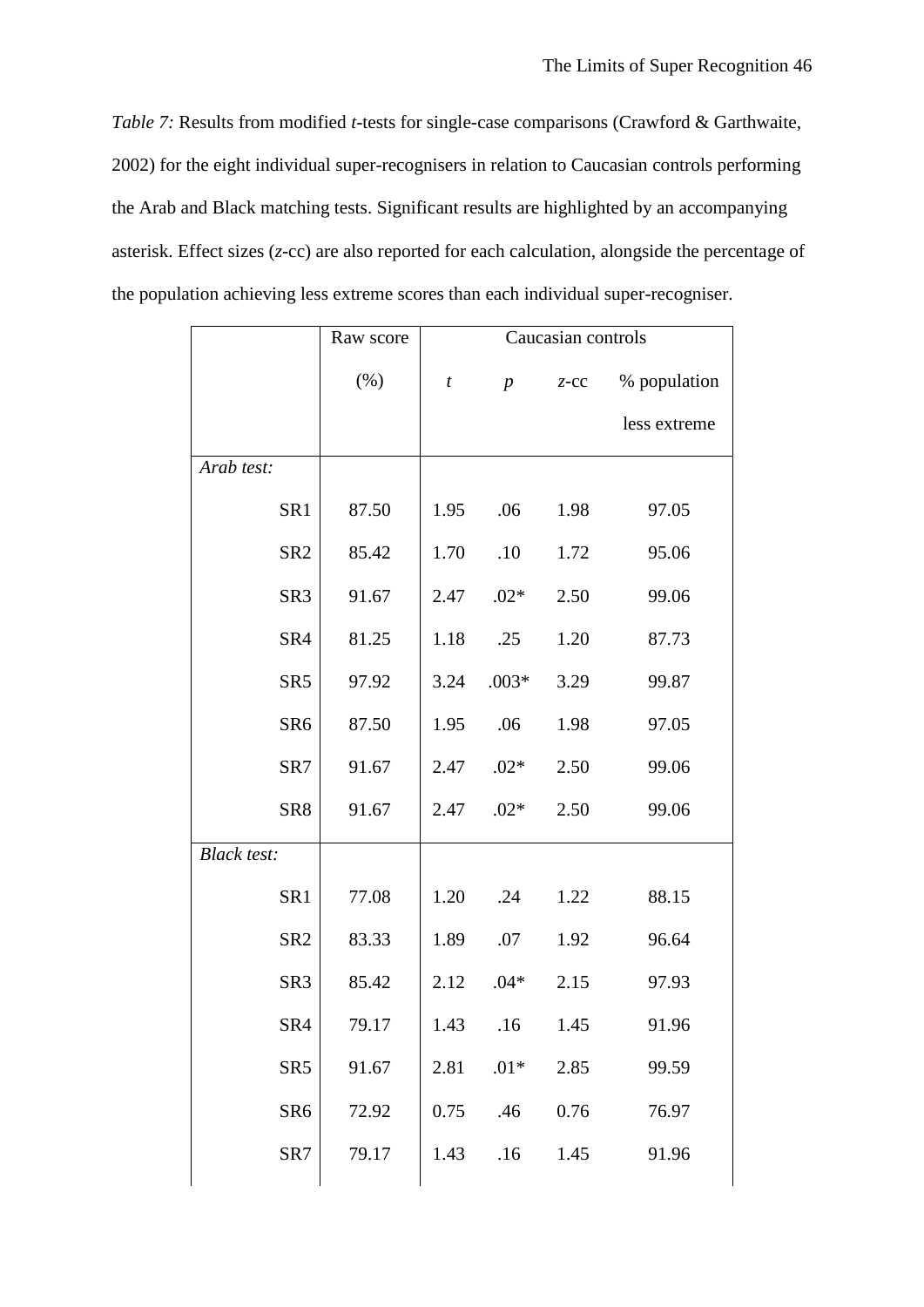# The Limits of Super Recognition 47

| SR8 87.50 2.35 .02* 2.38 98.76 |  |  |  |
|--------------------------------|--|--|--|
|                                |  |  |  |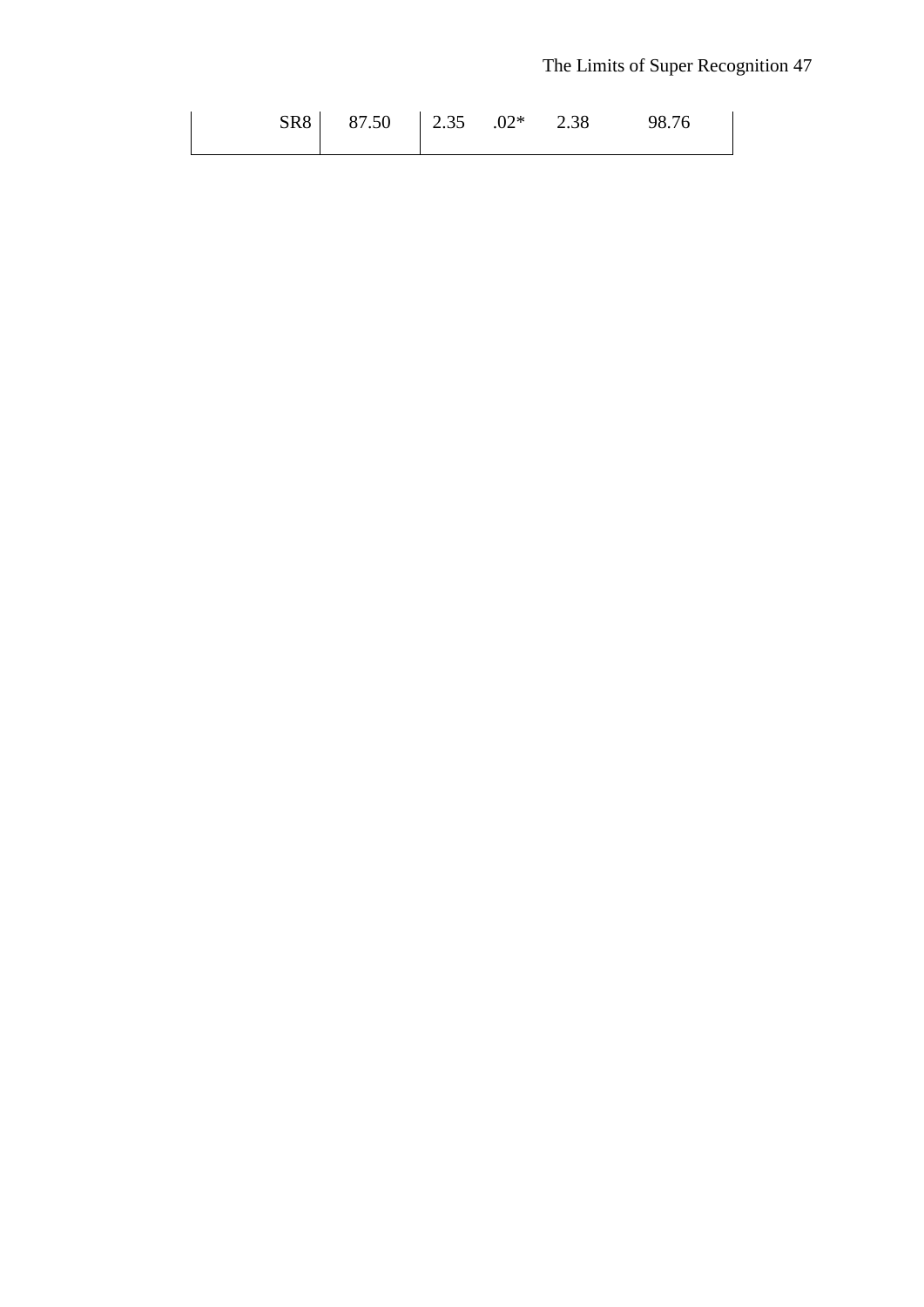#### Figure Captions

*Figure 1:* (A) Mean percentage correct (SE) for Caucasian and Asian controls on the CFMT+ and CFMT-Chinese, and (B) performance of the super-recognisers in relation to the two control groups. The dotted line represents the 1.96 SD cut-off for the CFMT-Chinese according to the Caucasian control norming data. As the cut-off for the Asian control data hit ceiling on this test, it is not displayed on the graph.

*Figure 2:* Mean (A) percentage correct and (B) *A* score for Caucasian and Asian controls on the Caucasian and Asian face matching tests. Error bars represent standard error means. (C) represents the overall percentage correct scores for super-recognisers in relation to control participants, and (D) the relationship between super-recogniser performance (% correct) on the CFMT-Chinese and Asian matching test. Dotted lines represent the cut-offs from Caucasian norming data (no super-recogniser exceeded the cut-off from the Asian norming data on the Asian matching test).

*Figure 3:* (A) Mean percentage correct hits and correct rejections (CRs) for control participants on the four face matching tasks. Standardized scores on each test are displayed for super-recognisers who did (B) and did not (C) surpass the 1.96 cut-off (indicated by the grey line) on an overall index score of other-ethnicity face matching.

*Figure 4:* Overall other-ethnicity face matching index score for super-recognisers in comparison to (A) CFMT-Chinese and (B) CFMT+ performance.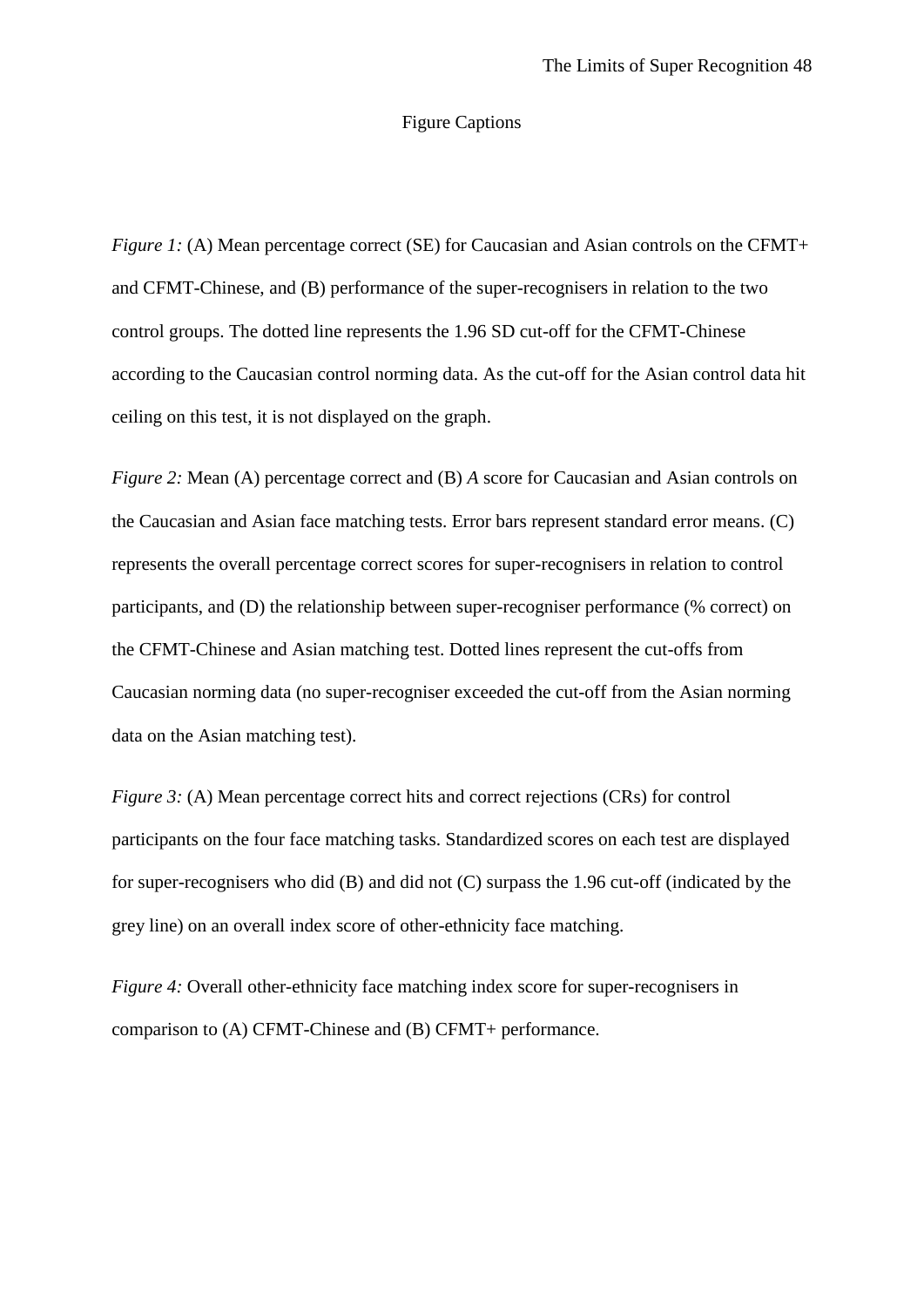

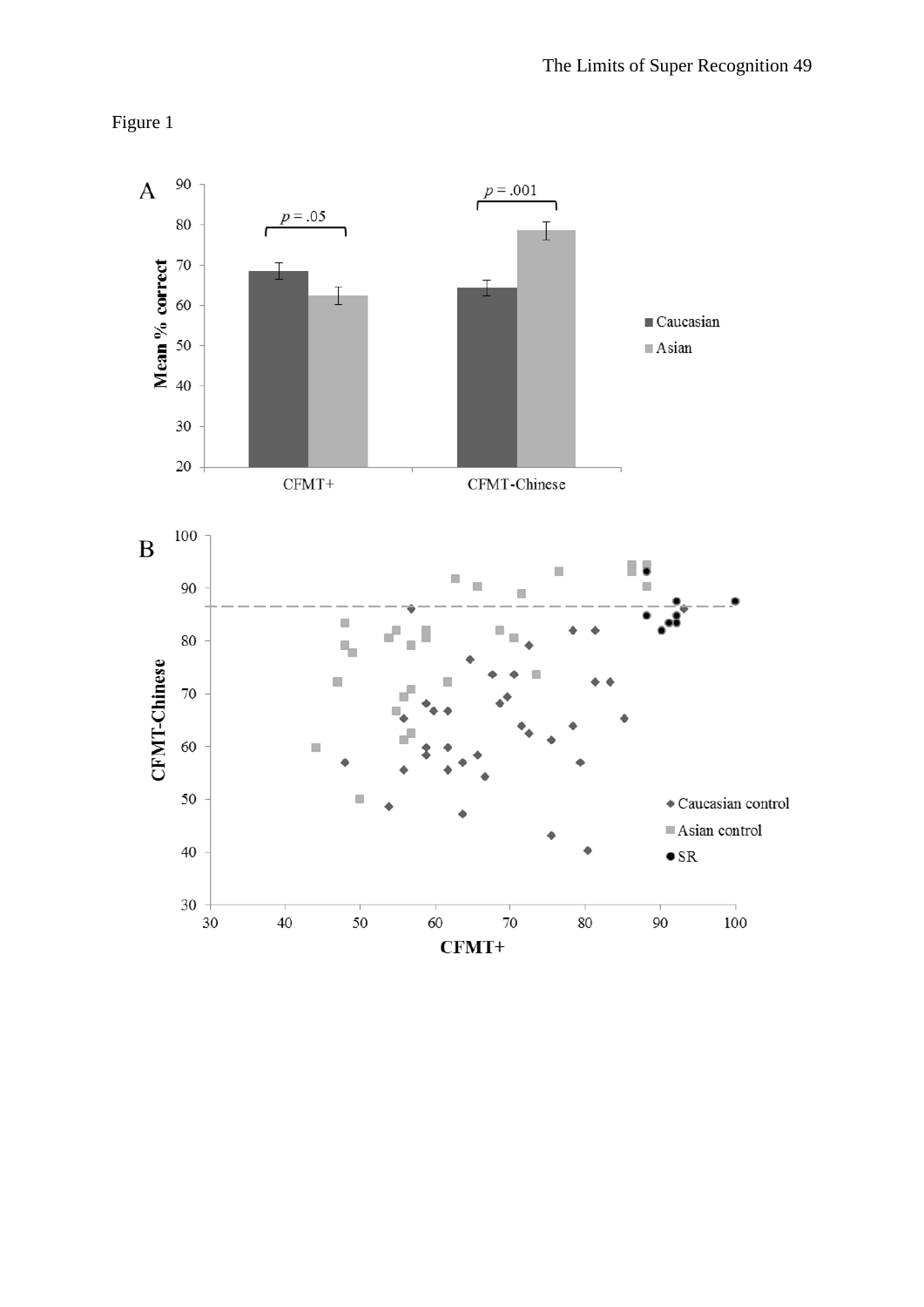

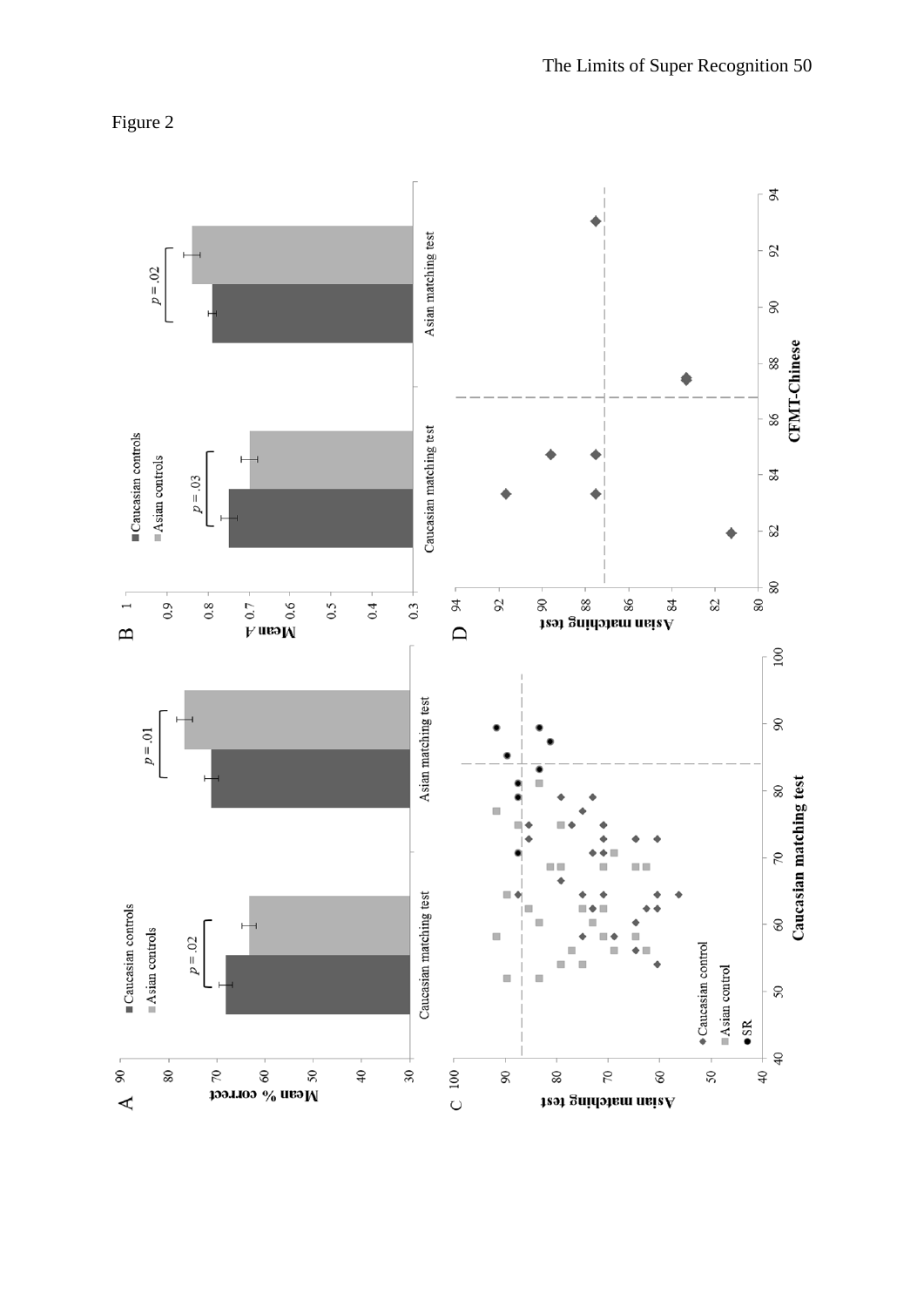